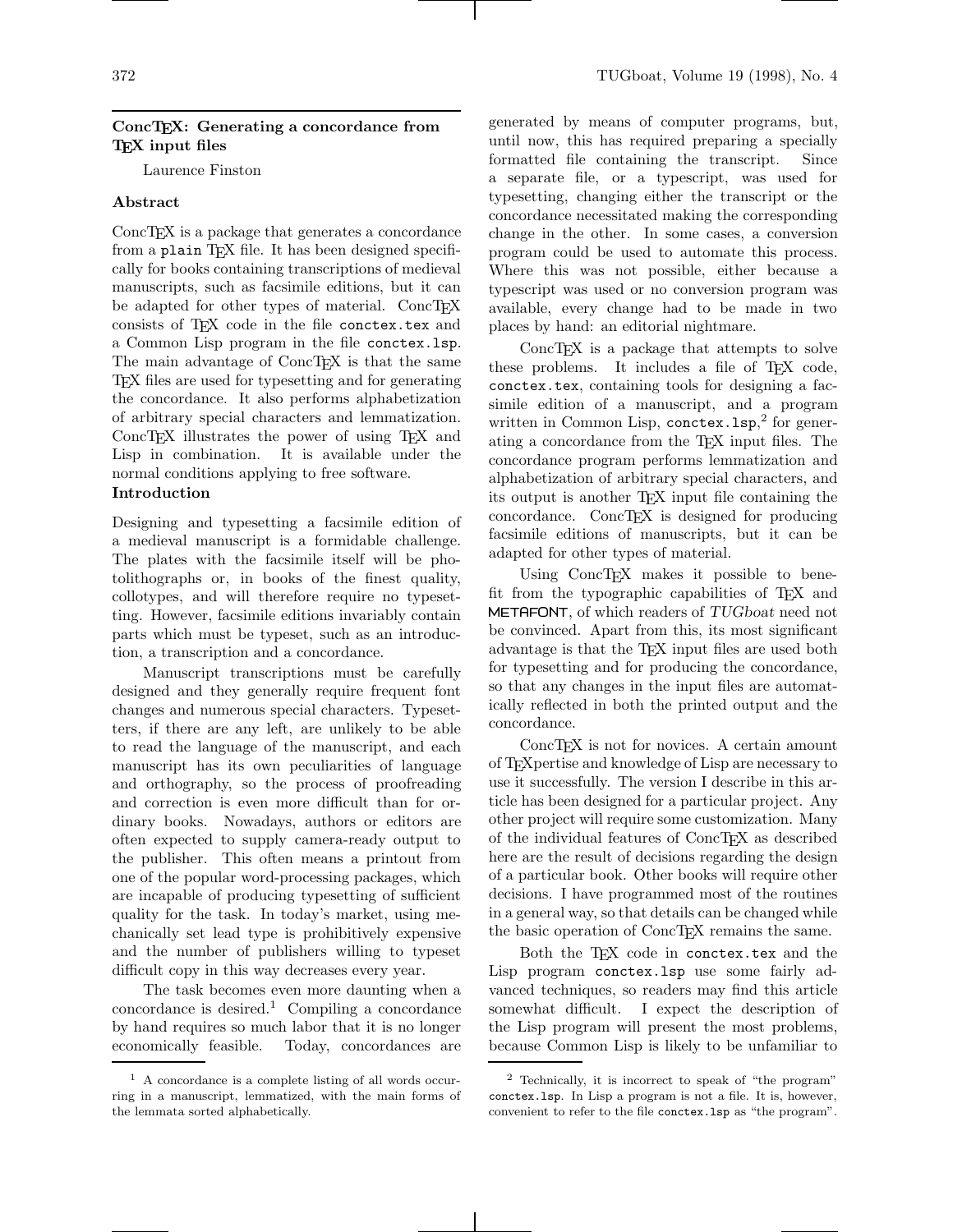most T<sub>EX</sub> users.<sup>3</sup> Some of the more difficult and subtle points are in the footnotes; for others, I've borrowed Prof. Knuth's "dangerous bend" sign: I sometimes use footnotes and "dangerous bend"

paragraphs to refer to topics that are introduced later in the article. Most readers will want to skip these paragraphs on the first reading.

Generating a concordance is admittedly a special application; most TEX users won't want to do such a thing. However, the techniques for extracting information from T<sub>E</sub>X input files, described in this article, are of general applicability.

In the following description and examples, I use two transcriptions of Icelandic manuscripts of the  $13<sup>th</sup>$  century, AM 234 fol and Holm perg 11  $4<sup>o</sup>$ , each containing a vita of the Virgin Mary and a collection of miracles. I wish to thank Dr. Wilhelm Heizmann, my Doktorvater (dissertation advisor), who prepared the transcriptions, for permission to use them in this article.<sup>4</sup>

In the following, many phrases have special meanings. They are all explained at their first appearance, but to avoid confusion, they are listed in a glossary on page 402.

Installation. In order to use ConcTEX, the file conctex.lsp, containing the Lisp program, must be in your working directory, and conctex.tex, containing TEX code, must be either in your working directory or in a directory in T<sub>E</sub>X's load path. If you don't know what this is, or how to change it, ask your local TEX wizard, or just put the file in your working directory. The line

#### \input conctex

must be at the beginning of your input file.

Why not LATEX? ConcTEX is designed for use with plain T<sub>EX</sub>. It is theoretically possible to adapt it for use with L<sup>A</sup>TEX, but I recommend against doing so. I use plain T<sub>E</sub>X in preference to L<sup>A</sup>TEX in ConcTEX for the following reasons:

- 1. Making significant changes to one of L<sup>A</sup>TEX's pre-defined formats is difficult and time-consuming, whereas programming a format based on plain T<sub>E</sub>X is relatively easy.
- 2. L<sup>A</sup>TEX enforces a rigid structure on formats. This makes sense for formats that are intended

to be used by many people, many of whom may have minimal knowledge of how TFX works. However, it is simply not worth the time and effort to write a L<sup>A</sup>TEX format for a single book, when a plain T<sub>F</sub>X format is just as good and can be written in a fraction of the time. And every book (or series) deserves its own design.

- 3. L<sup>A</sup>TEX loads various files by default, and signals an error if it doesn't get them. Some of the things in these files might not even be necessary, but you've still got to wait until they're loaded.
- 4. The more macros you use, the more likely it is that they will start to interfere with each other. The problem is even worse when using a large package with macros you a) don't need and b) don't understand. LATFX's macros are very difficult to understand because pieces of them are scattered all over the place. For this reason, it can be very difficult and frustrating trying to get L<sup>A</sup>TEX to stop doing something you don't want it to do. ConcT<sub>EX</sub> changes the \catcode of several characters and includes a large number of macros. Therefore, the likelihood is great that there would be interference between ConcTEX and L<sup>A</sup>TEX.

### The TEX input file

Multiple input files can be used for typesetting a document and generating a concordance, so the document can be divided into several files in the customary way. In the following, I will assume, for simplicity's sake, that there is only one input file. This file can have any name within reason.

Like any other TFX input file, an input file for ConcTEX will contain text, control sequences for typesetting and perhaps comments (using %). But it will also contain Lisp code used by the program conctex.lsp. Therefore, TEX input files used for generating a concordance are subject to greater restrictions than is ordinarily the case with plain TEX. Some parts of the input file will only be used by TEX, some will only be used by conctex.lsp, and some will be used by both, or neither. Many of the complications of ConcT<sub>EX</sub> have to do with making T<sub>E</sub>X and/or Lisp ignore items in the input file.

Environments. ConcTEX changes some category codes and redefines some control sequences in order to format the transcription correctly. This can make it difficult to type in "normal" text using plain TEX's familiar conventions. It might be useful to do this if sections of transcription alternate with

<sup>3</sup> The standard introduction to Lisp is Patrick Henry Winston and Berthold Klaus Paul Horn's LISP. Once you know how to program in Lisp, Guy L. Steele's Common Lisp, The Language is the one indispensable reference.

<sup>&</sup>lt;sup>4</sup> I would also like to thank Günter Koch and Jürgen Hattenbach of the Gesellschaft für wissenschaftliche Datenverarbeitung mbH Göttingen, Germany for help above and beyond the call of duty.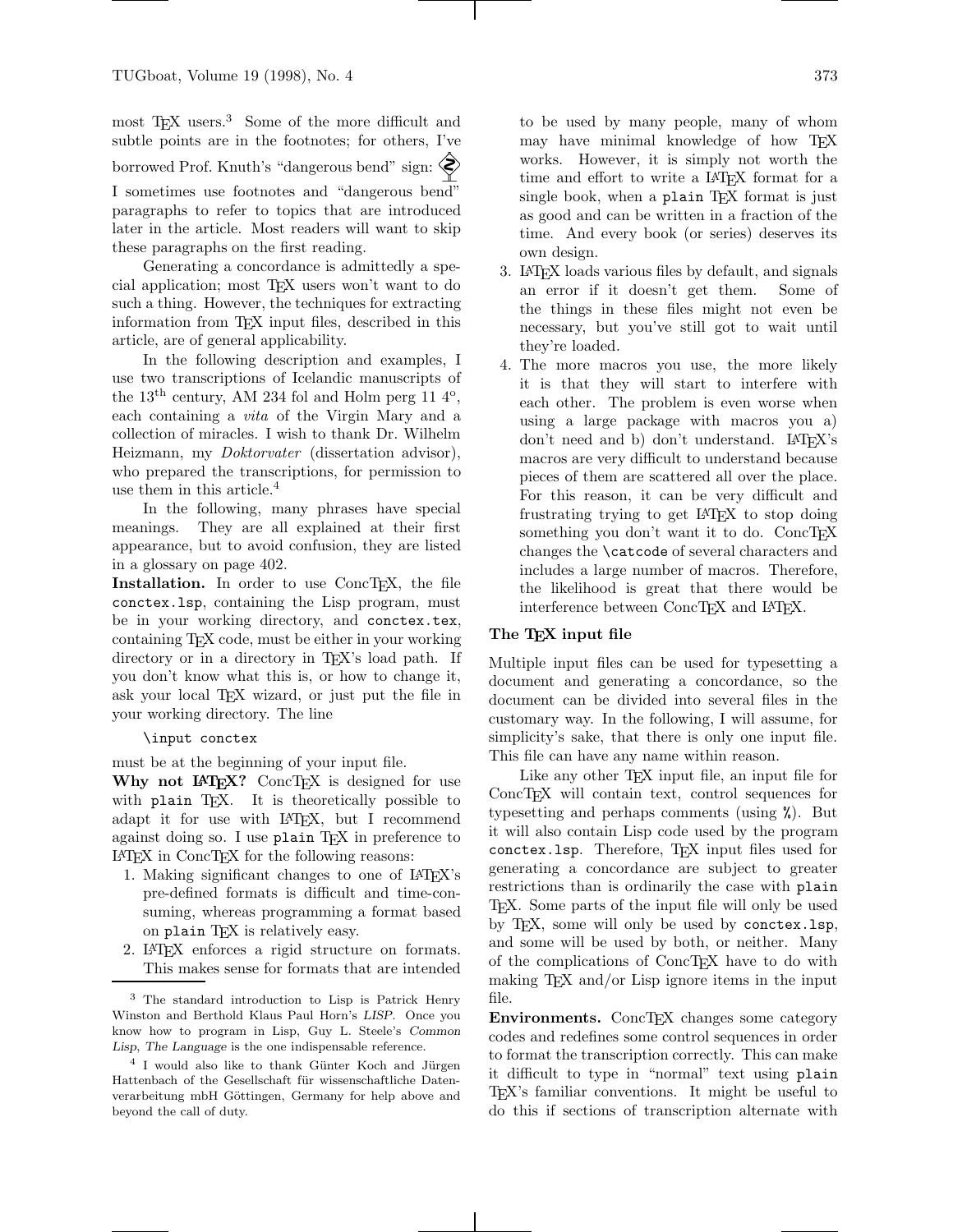sections of commentary. The macro \plain defines an environment where \catcodes and macros are reset to their normal values. This environment ends with the macro \endplain.

In the \trans environment, which is the default, the \catcodes of characters and macro expansions are set to the values needed for transcription lines, i.e., the lines that contain the actual transcription. The macros \endplain and \endtrans are defined like this:

```
\let\endplain=\trans
\let\endtrans=\plain
```
The changes made by \trans and \plain (and \endplain and \endtrans) are global. A \trans in the input file need not be matched by an \endtrans, but \plain and \endplain must be matched, otherwise they will wreak havoc in conctex.lsp.

Another environment is used for commentaries, which are described below. Commentaries also reset some category codes and macros, but the commentary environment is not identical to the \plain environment. Commentaries will usually contain material similar to that in the transcription itself, whereas material in the \plain environment should be formatted differently. The \catcodes of several characters needed in math mode are also reset by the token list \everymath.

 $\diamondsuit$  A line beginning with \trans or \endtrans in an input file will be ignored by conctex.lsp, but \plain and \endplain are replaced by \*, so conctex.lsp treats text between \plain and \endplain as a commentary.

 $\diamondsuit$  Having the **\trans** environment be the default isn't hard-wired into ConcTEX; however, the definitions of  $\$ - and - assume that  $\trans$  is the default, so this will need to be fixed if you want \plain to be the default environment.

 $\diamondsuit$  In both the \plain environment and within commentaries, - is reset to \catcode 12 and  $\backslash\text{-}$  is used for discretionary hyphens, because line breaking is not performed explicitly, but rather by TEX's line breaking routine.

Transcription lines are the lines in the input file that contain the text of the transcription itself. They are processed in whole or in part by both TEX and conctex. 1sp. In order to do its job, ConcTEX redefines the \catcode of several characters. Each of these changes is explained in its proper place, but there is a list for reference on page 402. Transcription lines are formatted according to the settings in the \trans environment, and processed

by conctex.lsp. Apart from the text, they may contain items like comments, commentaries, and certain macros.

Comments and commentaries. ConcTEX makes a distinction between "comments" and "commentaries". A comment can be a normal TEX comment using %, but it can also be code that looks like this:

```
\begincomment{This is a comment.}
\endcomment
```
The format defined in conctex.tex uses a conditional (defined with \newif) called \ifdraft. Whenever \drafttrue, that is to say, whenever \ifdraft≡\iftrue, certain things are done which are useful for editing purposes, but which aren't done for the final draft. One of these things is printing out comments. If \drafttrue, this line:

helgum m{\oe}nnum \begincomment{This is a comment}% \endcomment {\ae}{\dh}r i. "helgari

```
=⇒
```
helgum mœnnum \* This is a comment \* æðr i. helgari

If \draftfalse, it yields

helgum mœnnum æðr i. helgari

A commentary, on the other hand, is text which should be processed by TEX and appear in the output, but should be ignored by conctex.lsp, i.e., not be used for generating the concordance. This is for editorial remarks within the transcription itself. Commentaries can be coded in several different ways. Usually, a commentary begins and ends in  $\ast$ .<sup>5</sup>

```
\catcode'\*=9
...
```

```
herbergi heilag{\slong} anda.~%
* This passage is particularly
interesting * {\oe}llvm\\
helgum m{\oe}nnum {\ae}{\dh}r
i.~helgari\\
{\tirok} haleitari.~er komin
at k{\ydot}n\\
```
=⇒

herbergi heilag fanda. This passage is particularly interesting œllvm helgum mœnnum æðr i. helgari  $\mathbf r$  haleitari. er komin at kýn

 $^5\,$  The control symbol  $\backslash\backslash$  in the following example is used for breaking the lines. It's explained on page 381. The letter  ${\simeq} \rightarrow f$ , used in the following examples, is an alternative form of "s". It is simply the "f" from Computer Modern Roman, with the crossbar removed.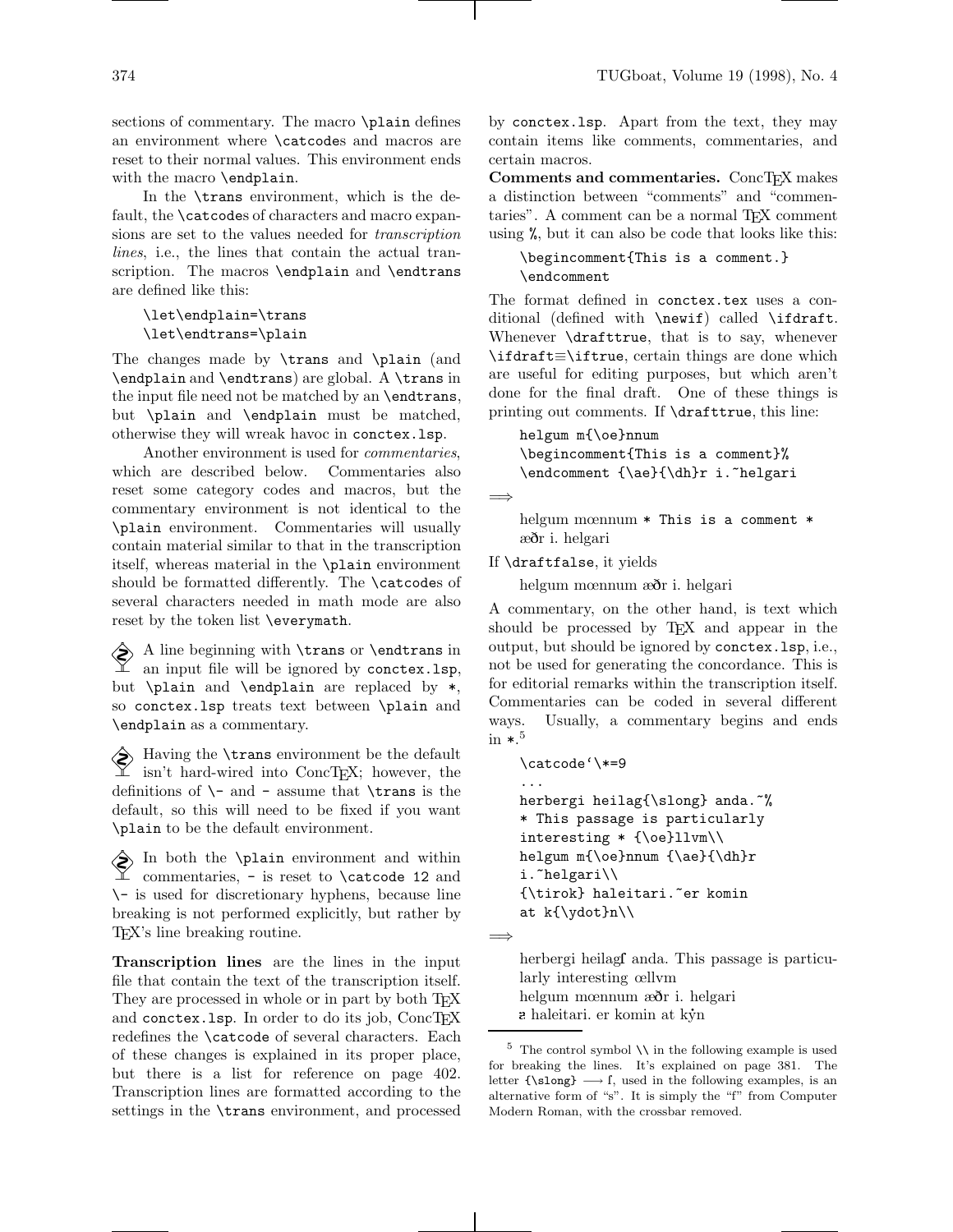In this example, TEX simply ignores the character \*, because its \catcode has been changed from 12 (other) to 9 (ignored), so the commentary is printed in the same font as the transcription. If I want the commentaries to be printed in a different font, I can code something like this:

```
\catcode'\*=\active
\font\ssf=cmss10
```

```
\def\startcommentary{\begingroup\ssf}
\let\finishcommentary=\endgroup
\let\docommentary=\startcommentary
```

```
\def*{\docommentary
\ifx\docommentary
   \startcommentary
   \global\let\docommentary=%
      \finishcommentary
  \else
   \global\let\docommentary=%
      \startcommentary
 \fi}
```
This makes \* an active char whose expansion switches back and forth between \startcommentary and \finishcommentary. The example above then comes out looking like this:

herbergi heilag anda. This passage is particularly interesting œllvm helgum mœnnum æðr i. helgari  $a$  haleitari. er komin at kýn

If you want \* to do more than just change the font, you can put more code into the expansions of \startcommentary and \finishcommentary. The macros \begincommentary and \endcommentary are both \let to \*, so using them is exactly the same as using \*. They can be useful for marking longer commentaries, e.g.,

```
herbergi heilag{\slong} anda.~{\oe}llvm\\
\begincommentary
\<This commentary is so long that it's
nice to mark it with
{\tt\string\begincommentary}
and {\tt\string\endcommentary}
to make it easier
to see in the input file, since \* and \*
might be easy to overlook.\>
\endcommentary\space
helgum m{\oe}nnum {\ae}{\dh}r
i.~helgari\\
{\tirok} haleitari.~er komin
at k{\ydot}n\\
```
herbergi heilagf anda. œllvm

 $\overline{\text{This commentary}}$  is so long that it's nice to mark it with \begincommentary and \endcommentary to make it easier to see in the input file, since  $*$  and  $*$  might be easy to overlook.) helgum mœnnum æðr i. helgari

 $\alpha$  haleitari. er komin at kýn

The explicit \space following \endcommentary is necessary, because ordinary spaces following \endcommentary would just be swallowed up in the usual way. It would be easy enough to change by redefining \finishcommentary, so that it always inserts a space into the current list.

\def\finishcommentary{\endgroup\space}

However, it might be desirable to have commentaries end within a word sometimes.

# Ignored lines.

- Lines that begin with % are ignored both by TFX and conctex. Isp.  $(A \mathcal{K})$  in the middle of a line causes both TEX and conctex.lsp to discard the rest of the line.)
- Entirely blank lines are processed normally by TEX (the second  $\langle$  return $\rangle$  in a row is converted to \par), and ignored by conctex.lsp.
- Lines that begin with \ are treated in the normal way by T<sub>EX</sub> and ignored by conctex.lsp, with a few exceptions. This makes it possible to include undelimited macros (control sequences that are not surrounded by braces) in the input file without worrying about how the Lisp program is affected by them. These can be skips, font changes or other commands. Beginning a line with \relax or \empty makes it possible to type anything in the input file and have conctex.lsp ignore it.

 Certain undelimited macros, such as \lineno  $\angle$  and macros like \putontop and \overstroke that are used for text, do not cause conctex.lsp to ignore a line, so they can appear at the beginning of text lines. Other exceptions may be programmed.

Evaluated lines. Lines in the input file can contain Lisp code to be evaluated by conctex.lsp. The first non-blank character in these lines must be the commercial "at" symbol, @. The \catcode of @ has been changed to 14 (comment), so TFX ignores these lines. An evaluated line should contain a complete balanced expression (s-expression or sexp); multiline Lisp expressions are not permitted in the input file. If an @ is not the first non-blank character in a text line, both TFX and conctex. Isp discard the rest of the line following the @, and Lisp does not evaluate it.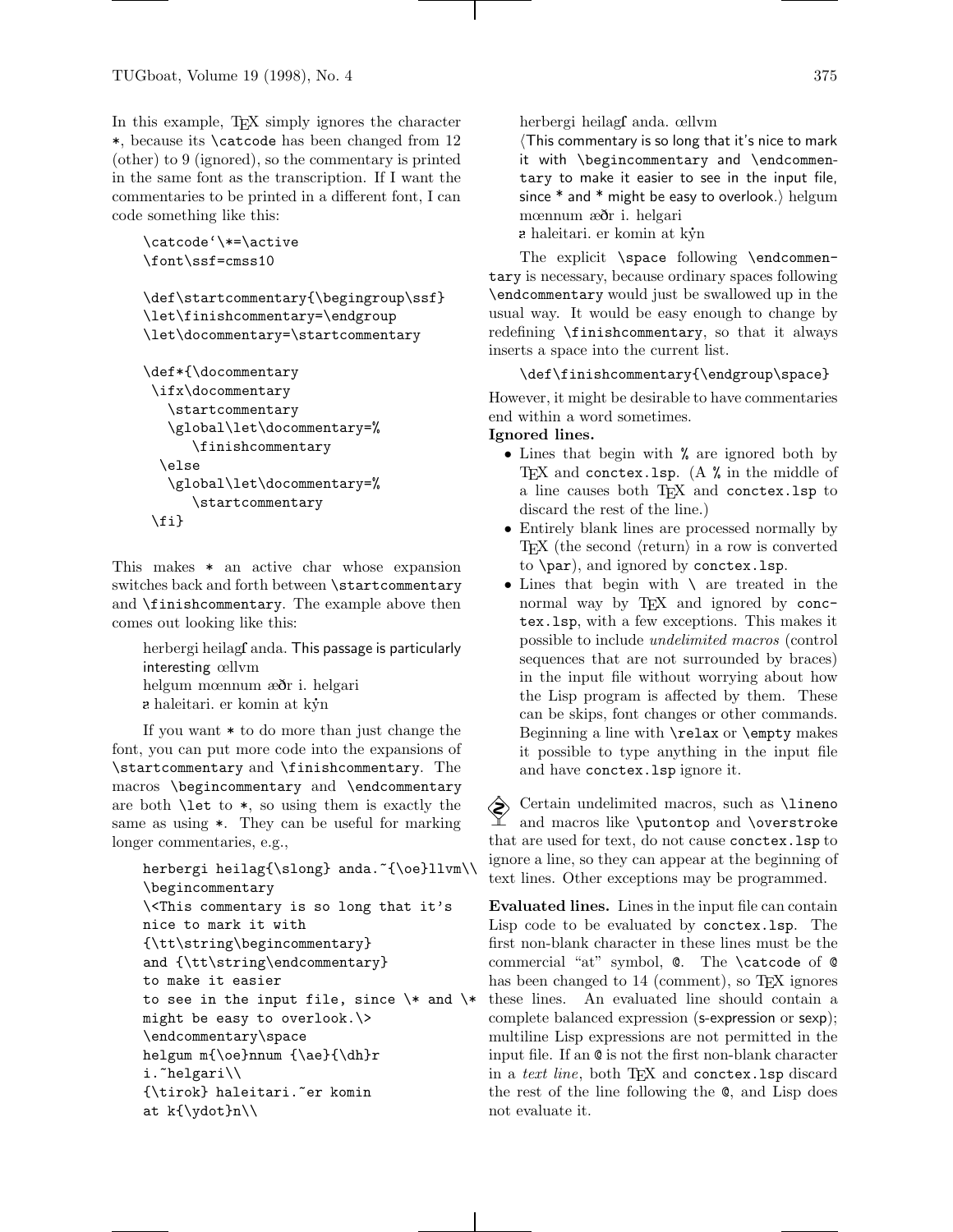The most common use of evaluated lines is to reset the text position for a new leaf, side or column.

@ (set-position "28va")

They can also be used for adding occurrences for words which TEX can't format in the normal way, perhaps because a word is written vertically and extends over multiple lines (see page 398).

@ (add-occurrences "drotning" "1va~1-7")

The character ¥. The program conctex.lsp considers all letters (\catcode 11) and some characters of type "other" (\catcode 12) in text lines as "word elements". Some "other" characters are considered "word separators": in particular, blanks and punctuation. The character  $\angle$  (decimal 165, octal 245, hexadecimal A5) 6 is a special kind of word separator: it is ignored by TEX (\catcode 9). The program conctex.lsp will ignore most lines that begin with an undelimited macro, but if the line begins with ¥, conctex.lsp will process it.

# ¥\vskip12pt DROTNING himins ok iar{\dh}ar ...

The character ¥ may look different on your terminal.<sup>7</sup> However it looks, it should always be used rather than  $\hat{\ }$ a5 in your input file;<sup>8</sup> T<sub>EX</sub> will recognize ^^a5 as referring to a single token, but conctex.lsp will treat it as a string of 4 characters. It's never necessary to use  $\ddot{x}$ , it is merely a convenience.

Curly braces. As far as plain TEX is concerned, the characters { and } are simply set to categories 1 and 2, beginning and end of group, respectively. They can be set to other categories, and other characters can be set to categories 1 and 2. ConcT<sub>F</sub>X doesn't support this generality; the \catcodes of { and } should not be changed and other characters should not be used in their place. The reason for this is that the program conctex.lsp uses { and } explicitly in strings. It would be possible to change this and have a general mechanism for recognizing a beginning-of-group and an end-of-group character, but I did not consider that this was worthwhile.

Braces are used in transcription lines for their normal purpose: to delimit macros and their arguments. TEX normally permits "unmotivated braces", i.e., braces that are typed into the input file for no particular reason.

Th{is} line has {unm}otiv{ated} br{ace}s.

=⇒

This line has unmotivated braces.

The unmotivated braces will only have an effect if they separate parts of a ligature, as in waf{f}le  $\longrightarrow$  waffle, or prevent kerning, as in  $\{V\}A \longrightarrow$ VA. Sometimes, of course, as in  ${shelf}ful \longrightarrow$ shelfful,<sup>9</sup> this is useful, but then the braces aren't unmotivated. ConcTEX does not permit them, and the function letter-function in conctex.lsp will signal an error when it finds an unmotivated }. If cases like "shelfful", where the word looks better without the ligature, are desired, they must be accounted for in conctex.lsp.

Changing fonts. Manuscript transcriptions often require frequent font changes, sometimes within a single word. For example, editorial emendations may be printed in italics: prestr (Engl. "priest"), and perhaps enclosed in brackets, too: p[re]str. Some letter forms may be represented in the transcription as small capitals, such as the " $R$ " in p $[re]$ str. Different fonts may be used for various other purposes, too, according to the book design. For instance, initials, large and/or decorative letters, and letters written in a different color ink in the manuscript may all be indicated by a special font in the transcription. Font changes are handled in the normal way by TEX and discarded by conctex.lsp. Font changes can extend over multiple transcription lines.

Special characters and other macros. A fundamental decision in editing a manuscript transcription is, to what degree the transcription should correspond to the actual appearance of the manuscript, e.g., how special characters are represented, whether abbreviations are expanded, etc. With T<sub>F</sub>X and METAFONT, it is possible to imitate the appearance of the manuscript to a greater degree than is possible with other methods; however it is up

<sup>6</sup> It's sometimes convenient to know the decimal, octal or hexadecimal notation for an integer in another of these radices. ConcTEX includes a lagniappe, a C program that converts between decimal, octal and hexadecimal integers easily and quickly, and several Emacs-Lisp functions for calling this program from within Emacs.

<sup>7</sup> If you're using Emacs, you can enter any character by typing Control-q followed by an octal integer, so I can type Control-q 245 to get ¥. You may get another character, though, depending on your editor, operating system, etc. A better way to type in special characters is to define a key sequence or an abbreviation to do it. There's more about this in the documentation supplied with ConcTEX.

 $8$  Any character can be represented in a TEX file as  $\hat{ }$ followed by two lowercase hexadecimal digits (The TEXbook, p. 45). If necessary, conctex.lsp can be made to recognize this notation.

 $^9\,$  The TEXbook, pp. 19 and 306.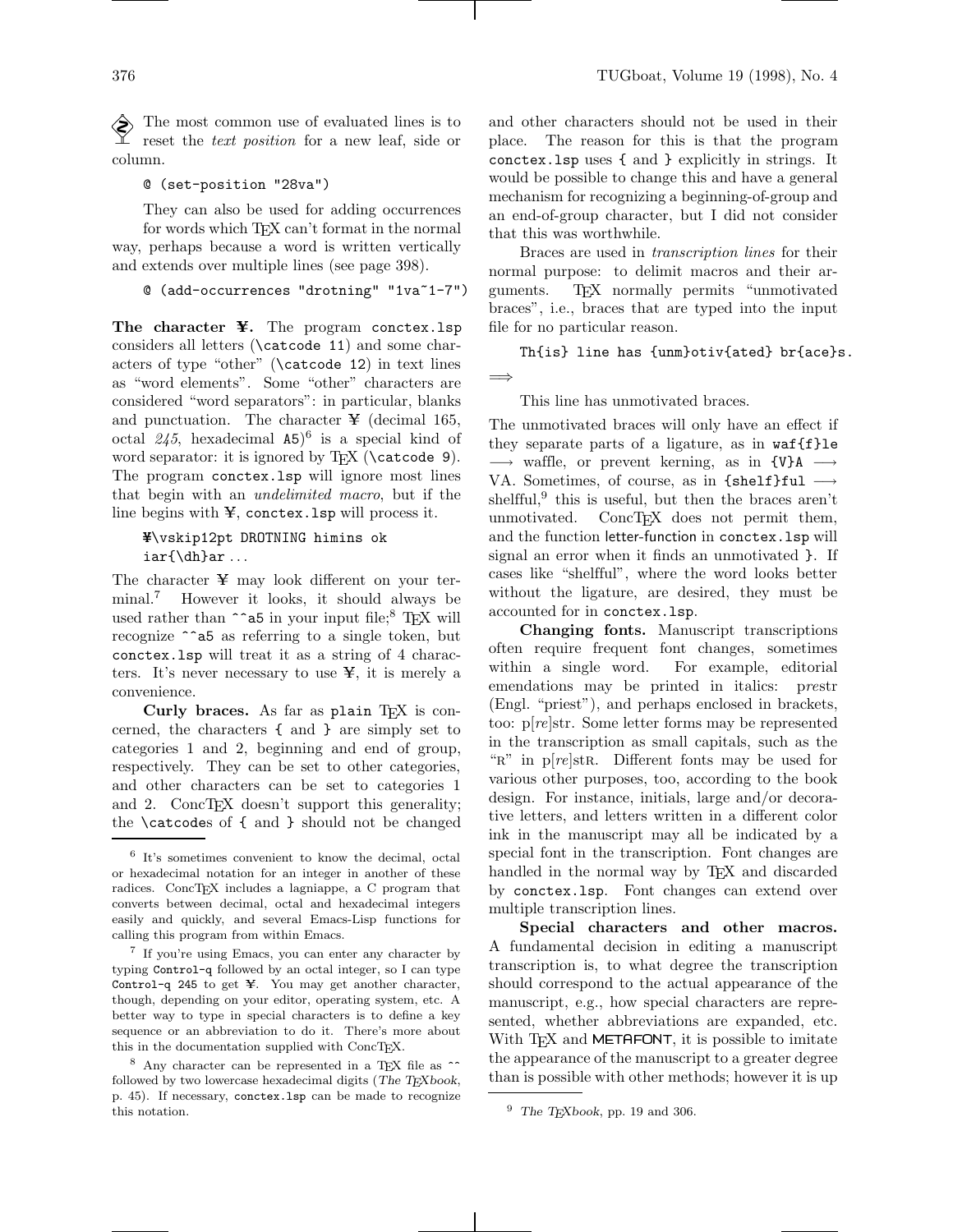to the editor and the book designer whether to make use of this capacity or not. I believe that a transcription will usually be of greater interest if it's not normalized, and if the abbreviations are not expanded. No matter what style of transcription is chosen, a wide range of special characters is usually required.

In TEX, special character macros can be typed with or without enclosing braces, e.g., the word "ætt" (Engl. "a quarter of the heavens, one's family")<sup>10</sup> can be coded as "{\ae}tt" or "\ae<sub> $\sqcup$ </sub>tt", or even " $\langle \text{ae}_{\text{full}} \text{tt}^n \rangle$  since spaces following a control word are ignored. The second and third alternatives are impractical even under normal circumstances, because it is unclear in the input file that "\ae" and "tt" belong together. In ConcTEX, however, all special character codings must be enclosed in braces ("{\ae}tt"). TFX will handle "\ae $_t$ tt" and " $\langle ae_{\text{full}}\right|$ tt" in the normal way, but conctex.lsp will signal an error when it reads "\ae" without enclosing braces.<sup>11</sup> All macros used in transcription lines must be accounted for in conctex.lsp. Others will cause an error.

In most medieval manuscripts, words are often abbreviated. There are several methods of abbreviation. One is to write some of the letters of a word and put a stroke over them, like "mm" for "monum." It may be desirable to expand these abbreviations in the transcription. One way of doing this is to print out the characters that do not appear in the manuscript, but in italics and underlined, e.g., "m $\varrho nnum$ ". (Other solutions may be used according to the book design.) The macro \ustroke is used to do this:

m{\ustroke{{\ohook}nnu}}m

```
=⇒
```
## $m\rho nnum$

You can type "m{\ustroke{{\ohook}nnu}}m" or "m\ustroke{{\ohook}nnu}m", i.e., the macro \ustroke can be delimited or undelimited. Either way, conctex.lsp discards the macro and its braces, and the argument is treated as part of the word, so in this example, "monum" is printed in the output and "monnum" will appear in the concordance (under the main form "maðr", Engl. "man").

Since such abbreviations occur frequently, the \catcode of the underline character \_ (decimal 95, octal 137, hexadecimal 5F) has been reset to \active and \let to \ustroke. So now you can type " $m_{\{\{\hbox{book}}\}m$ " to get "m $\rho nnum$ ", which makes the input file somewhat easier to type and read. The \catcode of \_ is reset to 8 (subscript) in math mode, so it's available for making subscripts, and also in the \plain environment, so that it's possible to load files with the character \_ in their names. But it's not reset in commentaries, which might very well want to use \_ for \ustroke.

```
 The macro \ustroke is defined as follows:
    \def\ustroke#1{%
    \def\subustroke{\leavevmode
       \ifx\next.% It's a period
         \setbox0=\hbox{{\it#1}}\else
          \ifx\next,% It's a comma
           \setbox0=\hbox{{\it#1}}\else
            % It's neither a period nor a
            % comma
            \setbox0=\hbox{{\it#1\/}}%
        \fi\fi
       $\underline{\box0}$}%
    \futurelet\next\subustroke}
```
Since the underlined text is put in italics, it's nice to have **\ustroke** insert the italic correction  $(\n)$ automatically, if and only if \ustroke's argument is followed by something other than a period or a comma. In order to find this out, it's necessary to peek at the following token, using \futurelet. If \ustroke uses a non-slanted font, it can be defined more simply. It uses the \underline macro, which is available only in math mode. This makes the underlines go below the bottom of the lowest character in \ustroke's argument.

\_{ypq} \_{abc} \_{{\ehook}{\ohook}{\oehook}}

=⇒

### $ypq \underline{abc} \varrho q\varrho$

It might be nicer to have the underlines all at the same depth, preferably close to the baseline, but unfortunately, this doesn't turn out to look very good. If \ustroke is defined like this:

```
\def\ustroke#1{%
 \def\subustroke{\leavevmode
  \ifx\next.% It's a period
   \setbox0=\hbox{\it#1}\else
   \ifx\next,%
   % It's a comma
    \setbox0=\hbox{\it#1}\else
    % It's neither a period
    % nor a comma
    \setbox0=\hbox{\it#1\/}\fi\fi
    % This makes a .25pt rule.
  \hbox to 0pt{\vrule height -.8pt
```
<sup>10</sup> Cleasby-Vigfusson, p. 760.

 $11$  It is letter-function that signals the error, when it reads the \.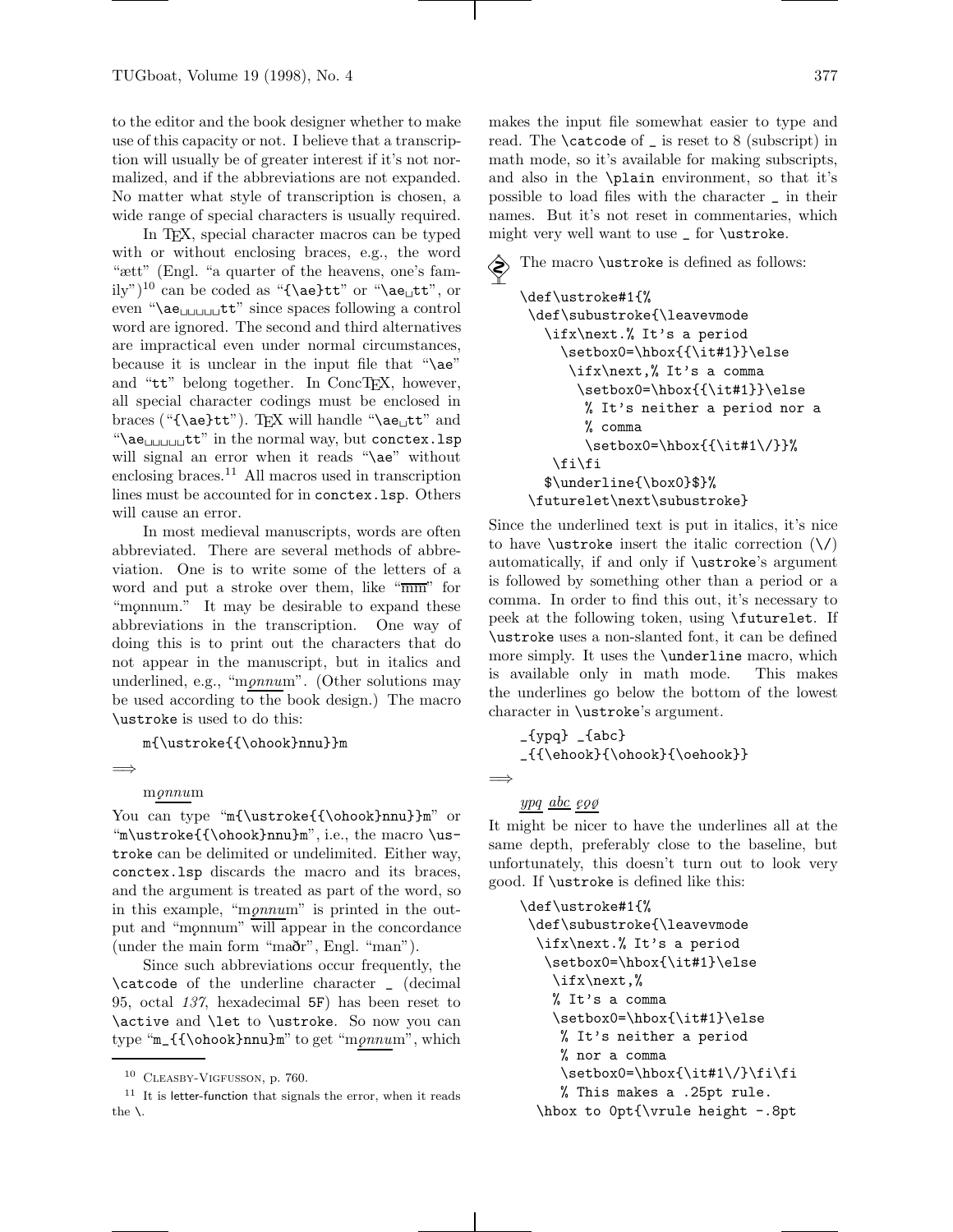```
depth 1.05pt
               width \wd0\hss}\box0}%
\futurelet\next\subustroke}
```
then

```
_{[ypq} _{ [abc}
_{{\ehook}{\ohook}{\oehook}}
```
=⇒

# ypq abc eog

I think it looks worse to have the underline stroke go through the descenders of  $y$ ,  $p$ , and  $q$ , and the ogoneks  $\left( \cdot \right)$  of  $e, \varnothing$ , and  $\varnothing$ , than it does to have the underline stroke be at different heights. To do this properly, it would really be necessary to design fonts with the underline stroke included in the individual letters. $^{12}$ 

Sometimes manuscript transcriptions will require the use of special characters which are not available in existing fonts. It may be possible to create them by manipulating existing sorts.<sup>13</sup> For example, in Holm perg  $11<sup>4</sup>$ , many words have letters with smaller letters placed over them. A  $logotype^{14}$  a, coded as  ${\b{b0VERa}}$ , can be defined using the existing letters "a" and "b", boxes, and glue. For other sorts, like  $\mathbf{\hat{z}}$ , the Tironian symbol for Latin "et" ("and" in English and "ok" in Old Icelandic), it may be necessary to program a font using METAFONT.

 \bOVERa is actually defined as \putontop{a}{b}{}{}{}. The macro \putontop is defined like this:

1. \def\putontop{\begingroup 2. \catcode'\-=12 3. \def\subputontop##1##2##3##4##5{% 4.  $\setminus$ setbox1= $\hbox{hbox{#1}}$ % 5. \setbox3=\hbox{##3}%

 $12$  Cf. The TFXbook, p. 323.

<sup>13</sup> "Sort" is a technical term for a typographical unit, synonymous with "character". The term "character" is ambiguous in the context of TEX, because the characters in the input file differ in nature from the characters in the fonts used for typesetting, and the coding of the latter in terms of the former is subject to modification. Therefore, I sometimes prefer the unambiguous term "sort" for a character when I mean a typographic unit belonging to a font. Williamson defines a character or sort as a "single figure, letter, punctuation mark, symbol or word-space cast as a type or generated by photocomposition, CRT [cathode-ray tube] or digital system, or typed." (368).

<sup>14</sup> Williamson defines "logotypes" (or "logos") as follows: "letters joined to each other & cast on a single shank." (p. 379.) He also notes that there is a shortage of logotypes in some photocomposition systems, where they are replaced by separate characters.

6. \setbox4=\hbox{##4}% 7. \setbox5=\hbox{##5}% 8. % 9. %% These are the default dimensions. 10. %% For shifting the top letter 11. %% to the right or left: 12. \dimen3=-.8\wd1 13. %% For shifting the top letter 14. %% up or down: 15. \dimen4=1.2\ht1 16. %% For increasing or decreasing 17. %% the kern following \putontop: 18. \dimen5=0pt  $19. \%$ 20. \ifdim\wd3>0pt 21. \advance\dimen3 by ##3\fi  $22. \%$ 23. \ifdim\wd4>0pt 24. \advance\dimen4 by ##4\fi 25. % 26. \ifdim\wd5>0pt 27. \advance\dimen5 by ##5\fi  $28. \%$ 29. \setbox2=\hbox{\kern\dimen3 30. \raise\dimen4

- 31. \hbox ${\{\mathrm{mall } \#42\}}\%$
- 32. \leavevmode\box1
- 33. \hbox to 0pt{\hss\box2\hss}%
- 34. \kern\dimen5\endgroup}\subputontop}

The macro \putontop takes its second argument and puts it above its first argument in a smaller size. The third and fourth arguments can be empty, or they can be used to shift the position of the second argument. The fifth argument can also be empty, or it can be used to increase or decrease the space following \putontop. The first and second arguments to \putontop need not be single characters. Here are some examples of using \putontop.

## \putontop{abc}{def}{}{}{} ghi

```
=⇒
```
abc ghi def

This shifts the raised letters to the right.

\putontop{abc}{def}{10pt}{}{} ghi

```
=⇒
```
=⇒

abc ghi def

This shifts them down.

```
\putontop{abc}{def}{}{-20pt}{} ghi
```
abc ghidef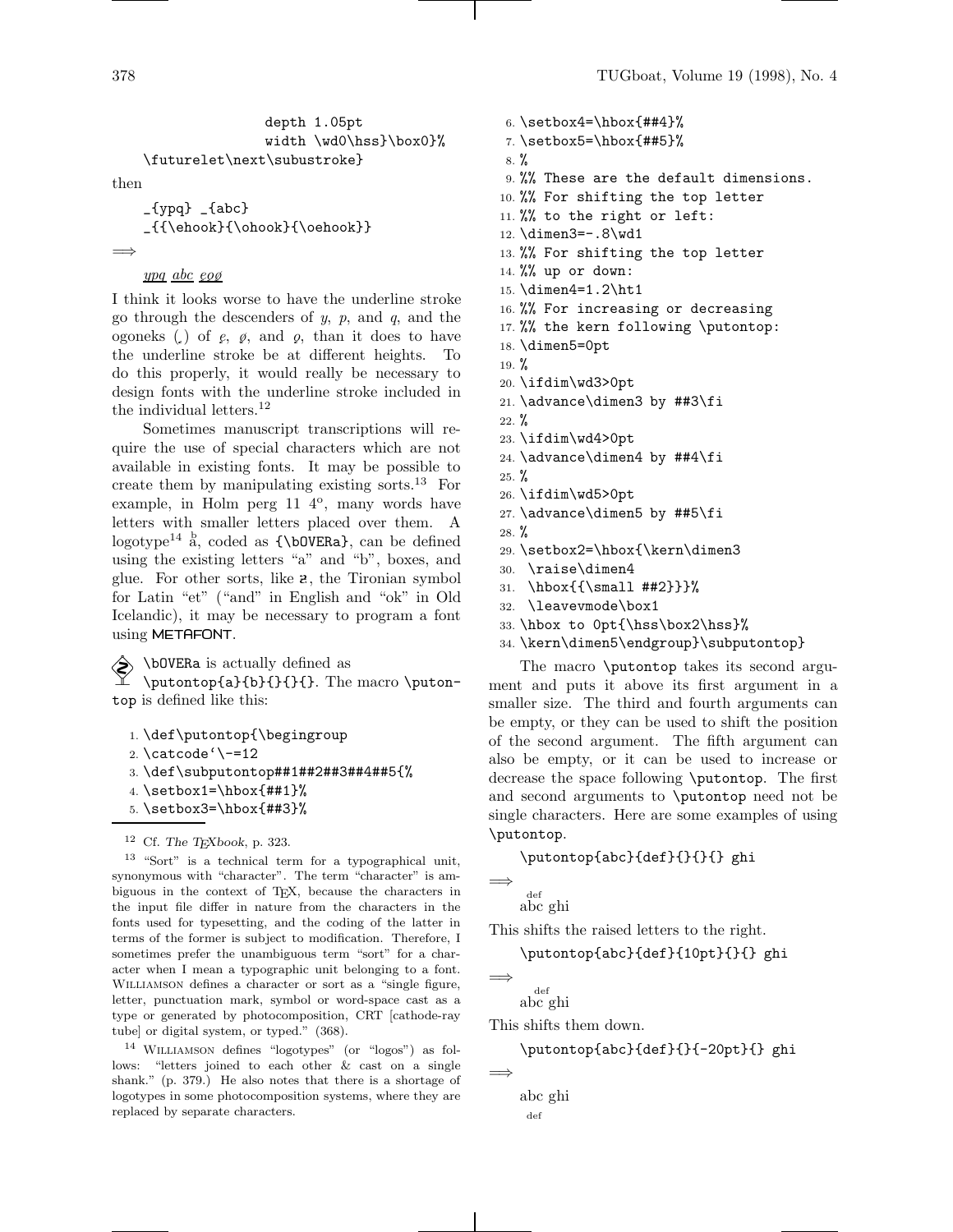This increases the kern following "abc".

\putontop{abc}{def}{}{}{20pt} ghi

```
=⇒
     abc
      def
```
And this reduces it.

ghi

\putontop{abc}{def}{}{}{-10pt} ghi

```
=⇒
```
<sub>def</sub><br>ab**g**hi

At the beginning of \putontop, the \catcode of - is reset temporarily to 12 (other). This makes it possible to use negative dimensions in its third, fourth, and fifth arguments.

 $\diamondsuit$  If a certain combination of letters like a appears  $\mathcal{I}$  frequently in a transcription, it's easier to define a macro like \bOVERa for it rather than using \putontop explicitly over and over. The function replace-items can replace {\bOVERa} with "ab" or any other string, so that a word like "rabit" will appear in the concordance as "rabbit". Another possibility is to account for {\bOVERa} in letterfunction. In this case, "rabit" will be written to the concordance, unless "r{\bOVERa}bit" has been specified as a variant of "rabbit" in the lemmatization dictionary.

(generate-entry "rabbit" :variants "r{\\bOVERa}bit")

 $\diamondsuit$  If a word like "eptir" (Engl. "after") is abbreviated as \putontop{e}{p}{}{2pt}{}tir −→ "etir" in the input file, the first two arguments shouldn't be discarded, because they belong to the word. However, the string "\putontop" and its other arguments, whether they're empty or not, will cause an error in letter-function, if they reach it. The function process-macro inside the function discard-items discards the string "\putontop", takes the first two arguments out of their braces and discards the rest.<sup>15</sup>

 This works, if words using \putontop always conform to this pattern. When they do, \putontop can be used explicitly in the input file. However, when they don't, a different approach is required. Sometimes, for instance, letters that are put over other letters stand for parts of the word which are left out. If the word "drotning" is abbreviated frequently in the manuscript as  $\mathbf{a} \cdot \mathbf{b}$ ,

then it would make sense to define a macro  $\dagger$  as follows:

# $\def\{r}{putiontop{d}{r}{}{}{}{}{}{}{}{}{}{}{}{}{}{}{}$

Then, {\dr} can be made a variant of "drotning" in the lemmatization dictionary.

(generate-entry "drotning" :variants "{\\dr}") or

(add-variants "drotning" "{\\dr}")

Alternatively, the function replace-items can replace all occurrences of " ${\dagger}$ " in the input file with "drotning" before current-line is passed to process-line. Note that "{\dr}" should always appear within braces, like the special character macros.<sup>16</sup>

If there are a lot of cases of this type, and the transcription does not expand the abbreviations, then it would be a good idea to add another argument to \putontop.

```
\putontop{ma}{dh}r}{m}{r}{f}{}
```
In this example, the word maðr (Engl. "man") is abbreviated as m<sup>r</sup>. Then, discard-items can call processmacro in such a way that the first argument, containing the whole word as it should appear in the concordance, is taken out of its braces so that it reaches process-line and read-word, and the other arguments are discarded. In this case, \putontop should discard the first argument when T<sub>EX</sub> is run, so that only the abbreviation is printed to the output.

 If the word "maðr" appears frequently in the  $\mathbb{X}$  manuscript, which is likely, it might make sense to define a macro as follows:

## $\def\mathcal{p}u\to\f_{m}{r}{f}{}$

Here, the first argument can be empty, since T<sub>E</sub>X ignores it. The string "{\madhr}" must be made a variant of "maðr" in the lemmatization dictionary or replaced by "ma{\dh}r" in the function replace-items, as above. The macro \madhr can be used in words like "{\madhr}inn" → "minn" for "maðrinn" (nominative singular with enclitic article). Cases where a single special character is used to represent a frequently used word, like  ${\hbox{\texttt{b}} \longrightarrow {\hbox{\texttt{f}}''}$  (abbreviation for "hans", Engl. "his", personal pronoun, masculine singular genitive) and  $\{\tanh k\} \rightarrow "B"$  for the word

<sup>&</sup>lt;sup>15</sup> The function process-macro receives two arguments which tell it which arguments to take out of their braces and which to discard.

<sup>&</sup>lt;sup>16</sup> The control word  $\dagger$  could even be accounted for in letter-function, which would make "d " appear in the concordance. If it was assigned the list (d-value r-value ovalue t-value n-value i-value n-value g-value), it would even be alphabetized correctly. I don't think this would be useful for a concordance, but it might be for some other application.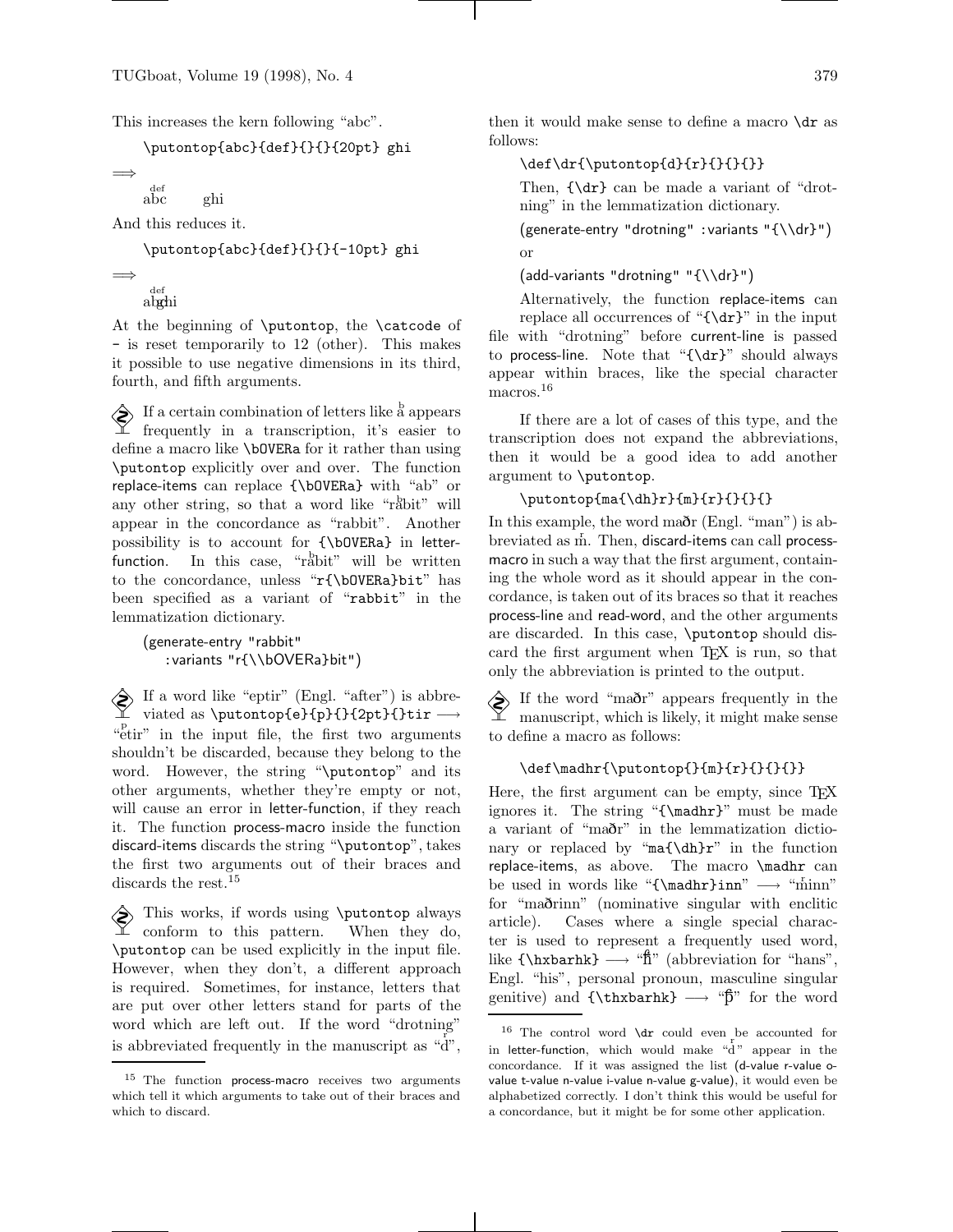"þessu" (demonstrative pronoun, feminine singular dative), can handled in the same way.

An advantage in using TEX is the ability to use temporary definitions for special characters. If I hadn't programmed  $\boldsymbol{z}$  yet, I could define it as follows:

\def\tirok{\&\$^{\rm Tir.}\$}

Then, a line like the following:

{\tirok} haleitari.~er komin at k{\ydot}n

will be printed like this:

specialfont, e.g.

 $\&$ <sup>Tir.</sup> haleitari. er komin at kýn

When I've gotten around to programming  $\mathbf{z}$ , it will be printed like this:

 $a$  haleitari. er komin at k $\dot{y}$ n

but I won't have to change my input file.<sup>17</sup>

This is the TEX code that's necessary for using<br> $\sum$  special characters like  $\Gamma$ special characters like  $\mathbf{z}$ , assuming the font is called specialfont.

```
\font\specialfontnine=specialfont9
\font\specialfontten=specialfont10
\font\specialfonttwelve=specialfont12
...
```
Now, \specialfont must be defined where \rm, \large, \small etc. are defined, so that \specialfont accesses the correct size of the font

```
\def\rm{\let\specialfont=%
\specialfontten ...
\def\small{\let\specialfont=%
 \specialfontnine ...
\def\large{\let\specialfont=%
 \specialfonttwelve ...
```
Finally, \tirok is defined like this:

\def\tirok{{\specialfont\char'140}}

The character " $\mathbf{z}$ " is in position octal  $140$ (decimal 96, hexadecimal 60) in specialfont.

 In a similar way, TEX makes it possible to distinguish words in the input file which should not be distinguished in the output. For instance, there are two forms of "m" in Holm perg  $11\,4^{\circ}$  which are used interchangeably. Depending upon the degree of normalization desired in the transcription, these two letters can be distinguished in the output or not, as desired. One form can be coded as  $m \longrightarrow$ 

"m" and the other as  ${\omega} (for "m-one") which$ also prints as "m" and is defined as

# \def\mone{m}

The function replace-items can convert each occurrence of the string "{\mone}" in the input file to "m" before current-line is passed on to process-line, so {\mone} will never appear in the concordance. If, later, a different letter form should be used to represent {\mone} in the output, \mone can be redefined, e.g.,

## \def\mone{{\specialfont\char'001}}

Math mode material is always treated in the normal way by TEX. It is treated in different ways by conctex.lsp. Display math material is processed normally by TEX and discarded by conctex. 1sp.<sup>18</sup> Math mode is very likely to appear in transcription lines, mainly for sub- and superscripts and certain special characters. Sometimes, the math mode material will be irrelevant for the concordance, but at other times it may be an essential part of a word, or even serve to distinguish between two otherwise identical words. If math mode material is attached to a word, that is, if it isn't separated from the word by blank space or another word-separator (like most punctuation marks), it is considered to be part of the word. If not, conctex.lsp discards it. For example,

#### drotning\$^\pi\$

is treated as a word, "drotning". It will appear as such in the concordance and will be a separate entry from "drotning", if this word occurs in the transcription. If this appears in the transcription,

### drotning \$^\pi\$

conctex.lsp will discard the math mode material, "drotning  $\pi$ " will appear in the output and "drotning" will appear in the concordance. To have conctex.lsp discard the math mode material, but not separate it from the word in the output, type:

#### drotning¥\$\pi\$

In this case, conctex.lsp also discards the math mode material, and "drotning" appears in the concordance, but "drotning"" appears in the output, because ¥ is ignored by T<sub>E</sub>X (\catcode '\\#=9), and treated as a word separator by conctex.lsp. The math mode material can also be put on the next input line following a %.

drotning% \$^\pi\$ himins ...

<sup>17</sup> TEX is generous with space for storing macros; there's room for over 2000, so there should be enough for all the special characters you need.

<sup>&</sup>lt;sup>18</sup> The program conctex. Isp converts  $\$  to  $*$ , so display math mode material is treated as a commentary.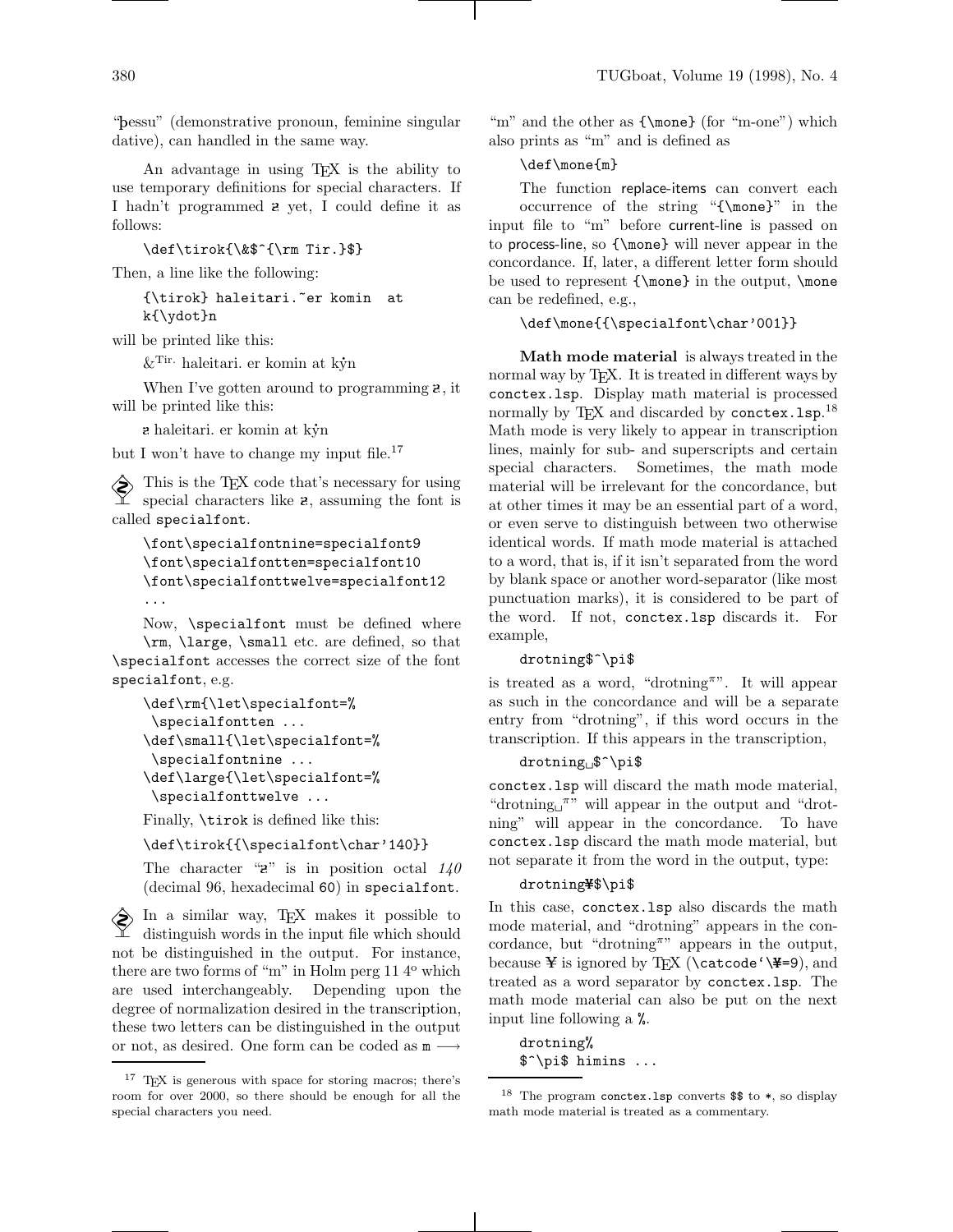=⇒

 $\mathrm{d}$ rotning<sup> $\pi$ </sup> himins ...

and "drotning" appears in the concordance.

The \catcodes of some characters, such as  $-$ ,  $\Box$  and  $\angle$ , that have been changed for use in transcription lines, should have their normal values in math mode. The token list \everymath resets them.

\everymath={\catcode'\-=12\catcode'\\_=8 \catcode'\\*=12\catcode'\<=12\relax}

The **\relax** at the end of **\everymath** is necessary because assignments, such as changes to \catcodes, only take effect when  $T_F X$  is building a list.<sup>19</sup> The same effect could be achieved with  $\forall x \in \mathbb{}$  or \hbox{}, or a harmless macro (but not \empty).

A Math mode material should not extend over more than one transcription line. If it does, conctex.lsp will signal an error. Normally, it shouldn't be necessary anyway, since most manuscripts don't contain multiline equations. Even if yours does, the elements of the equation probably don't belong in the concordance anyway, so the multiline math mode material can be put in a commentary. In this case, it may be necessary to reset the line number explicitly with set-position. If your application requires a lot of math mode, it would be advisable to reprogram the routines for handling it. Display math mode material is treated as a commentary, so it can extend over any number of lines.

Line ends. The treatment of line ends is an important factor in ConcTEX. A typeset manuscript transcription will generally have lines corresponding to the lines in the manuscript, so it is undesirable to have T<sub>F</sub>X do the line breaking for the text lines. (It would also be a lot of work to write a hyphenation dictionary for a medieval manuscript.) However, it will rarely if ever be desirable to use **\obeylines**, because there are many other items which can appear in the input lines, making it impractical for the lines in the input file to correspond to the lines in the output: font changes, index entries, footnotes, comments, etc. Therefore, the ends of transcription lines must be indicated.

Most transcription lines should end in \\. The control symbol  $\setminus$  is  $\let$  to  $\parrow$  in conctex.tex and recognized as a line end by conctex.lsp. The program conctex.lsp keeps track of the line numbers, so this is important. A transcription line

in the input file that is followed by a blank line is treated as if it ended in \\.

Normally, the lines in the output should correspond to the lines in the manuscript, so they should be wide enough, i.e., the value of \hsize should be large enough so that transcription lines don't have to be broken. In exceptional cases, however, this may not be possible, for example, if a line includes a long commentary.

 $\line{8}$  himins  $_{\ok} * \langle \$ ss This is an extremely long commentary which causes this otherwise short line to be broken so that it results in more than one line in the output.} $\$  $iar{\dh}ar.^s{\ae}l$  {ok} dyr{\dh}\-\lineno{9} lig m{\o}r Maria.~mo{\dh}ir d\_{ro}tti\_{n}s\\

=⇒

8: himins  $\overline{ok}$  (This is an extremely long commentary which causes this otherwise short line to be broken so that it results in more than one line in the output.) iarðar. sæl <u>ok</u> dyrð

9: lig mør Maria. moðir drottins

 $\diamondsuit$  The control symbol  $\setminus$  expands to  $\gamma$  and the value of \parskip and \parindent have been set to 0pt in order that multiple blank lines won't cause excessive vertical space or unwanted indentation in the output. If  $\setminus \setminus$  expanded to \hfil\break, a blank line following \\ would cause two \baselineskips to appear in the output, one from the \break and one from the second ^^M  $(\langle return \rangle)$ , which is converted to  $\parrow$  On the other hand, a \par following a \par is harmless.<sup>20</sup> The text in manuscripts is generally not divided into paragraphs, so it's unnecessary to use blank lines to indicate paragraphs, and it's convenient to allow them for the sake of making the input file more readable.

 $\Diamond$  The control symbol  $\setminus \setminus$  is not needed in the \plain environment, because TEX does the line breaking there. The values of \parskip and \parindent can also be changed in the definition of \plain, for text that should be formatted differently from the transcription itself.

Manuscript positions are defined according to leaf (folium), side (recto or verso), column (if there are multiple columns), and line number. The

 $^{19}\,$  The TEXbook, p. 373.

 $20$  The first \par puts TEX into vertical mode, where the second \par has no effect, "except that the page builder is exercised ... and the paragraph shape parameters are cleared." (The TEXbook, p. 283.)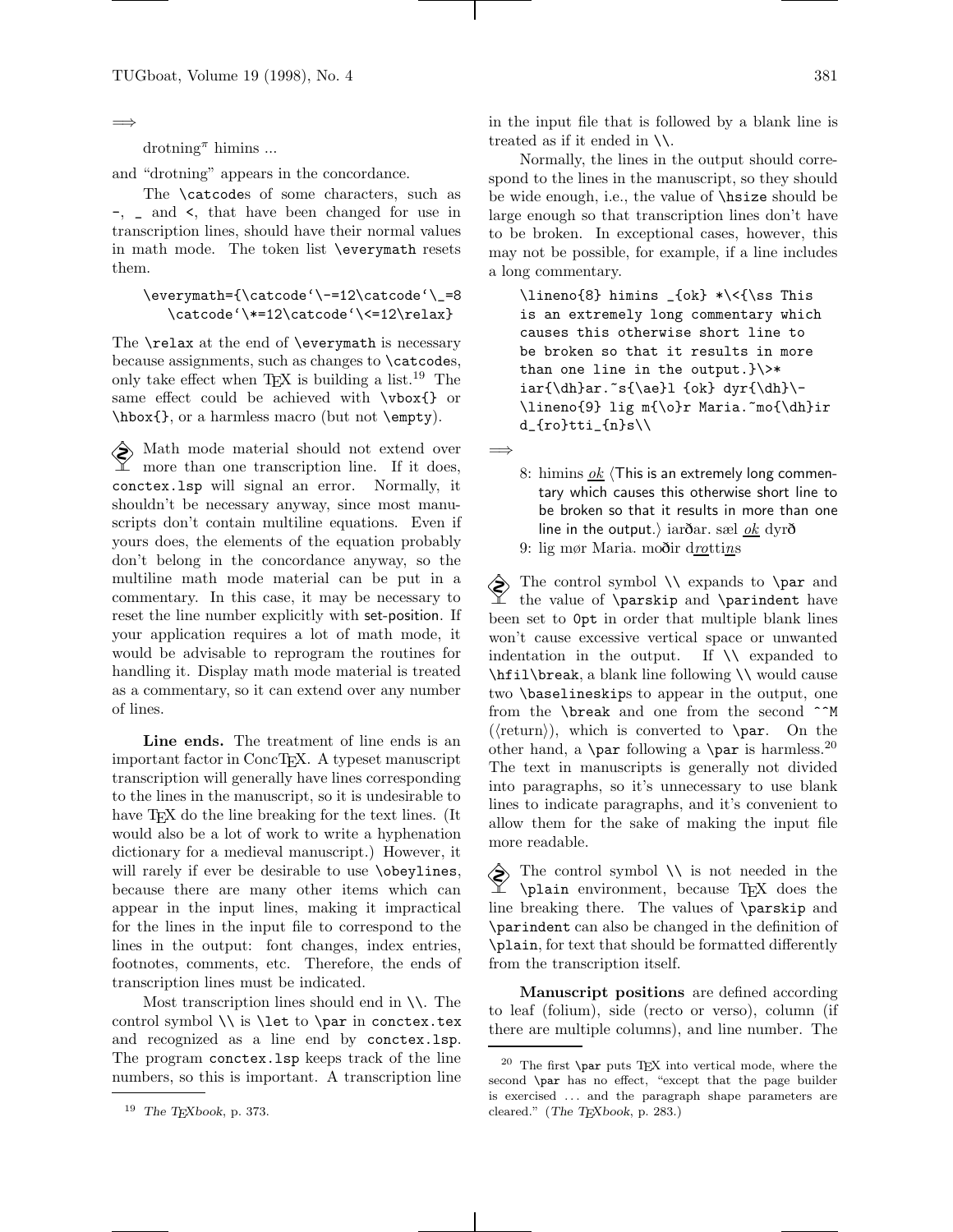two columns, so a position is identified as follows: 2ra 17 is leaf 2, recto, column a, line 17. When a new leaf, side or column begins, the input file must contain a line that looks like this:

@ (set-position "28vb")

If that column starts with line 15, perhaps because the top of the leaf is missing or unreadable, the line should look like this:

```
@ (set-position "28vb" 15)
```
Lines beginning with  $\mathcal Q$  are ignored by TEX and evaluated by conctex. Lsp. The Lisp program evaluated by conctex.lsp. counts the lines and keeps track of the position in the manuscript. However, it will usually be useful to indicate line numbers in the transcription itself, so a line in the input file might look like this:

31: f\_{ra} savgn\_{n} Mathevs

In the output, it will look like this:

31:  $fra$  savgnn Mathevs

However, "31" should not appear as a lemma in the concordance. Therefore, conctex.lsp discards numbers, punctuation and blanks at the beginning of transcription lines. Another possibility is to use the macro \lineno to make them print or not, according to the value of a conditional.

```
\ifprintlinenumbers
\def\lineno#1{...}\else
\def\lineno#1{\relax}\fi
\lineno{1} Drotning etc.
```

```
\newif\ifprintlinenumbers
\printlinenumberstrue
```

```
=⇒
```
1: Drotning etc.

\printlinenumberfalse

=⇒

Drotning etc.

The macro \lineno is an exception to the rule about conctex.lsp discarding lines that begin with undelimited macros. It can be defined as follows:

```
\ifprintlinenumbers
\def\lineno#1{\leavevmode
   \setbox0=\hbox{33:\space}%
   \hbox to \wd0{\hss#1:\space}%
   \hangindent\wd0\hangafter 1}
\else
\def\lineno#1{\relax}\fi
```
Line numbers, whether explicit or in **\lineno**, are discarded by conctex.1sp. Since  $\setminus\setminus$   $\setminus$  and -

382 TUGboat, Volume 19 (1998), No. 4

(explained below) and a blank line all cause a \par to be added to the current list, \lineno always begins a paragraph (assuming \printlinenumberstrue). Usually, this paragraph will consist of one output line, just as it corresponds to one line in the manuscript, but if the paragraph is longer than one line, the \hangafter and \hangindent macros cause the following lines to be indented so that they begin directly below the text of the first line in the paragraph.

 $\diamondsuit$  The same effect could be achieved by using the token list \everypar, and separate \everypars could be maintained for the \plain and \trans environments.

 $\diamondsuit$  The "magic number" 33 in \box0 in the definition of \lineno is there simply to make the box an appropriate size. Numbers wider than "33" extend into the left-hand margin, so the colons (or periods, or whatever) always line up.

In some applications, positions may not require line numbers. For instance, positions in a concordance of the Bible should be given as book, chapter and verse. In this case, TFX could take care of the line breaking, and  $\setminus \setminus$  could be used to indicate the end of a verse. It could be **\let** to **\relax** in conctex.tex and cause conctex.lsp to increment a "verse-counter" instead of line-counter (explained below). The exact way that ConcTEX handles line numbers in the input file can and should be set for each particular project.

 $\diamondsuit$  While it is convenient to define macros in this way:

```
\ifprintlinenumbers
  \def\lineno#1{...}\else
\def\lineno#1{\relax}\fi
```
it is sometimes preferable to define them like this:

```
\def\lineno#1{\ifprintlinenumbers
   ...\else\relax\fi}
```
or like this:

```
\def\linenoprint#1{...}
\def\linenonoprint#1{\relax}
```

```
\ifprintlinenumbers
\let\lineno=\linenoprint
\else\let\lineno=\linenonoprint
\fi
```
The advantage of the last two alternatives is, that it is possible to put the definitions of \linenoprint and \linenonoprint in a file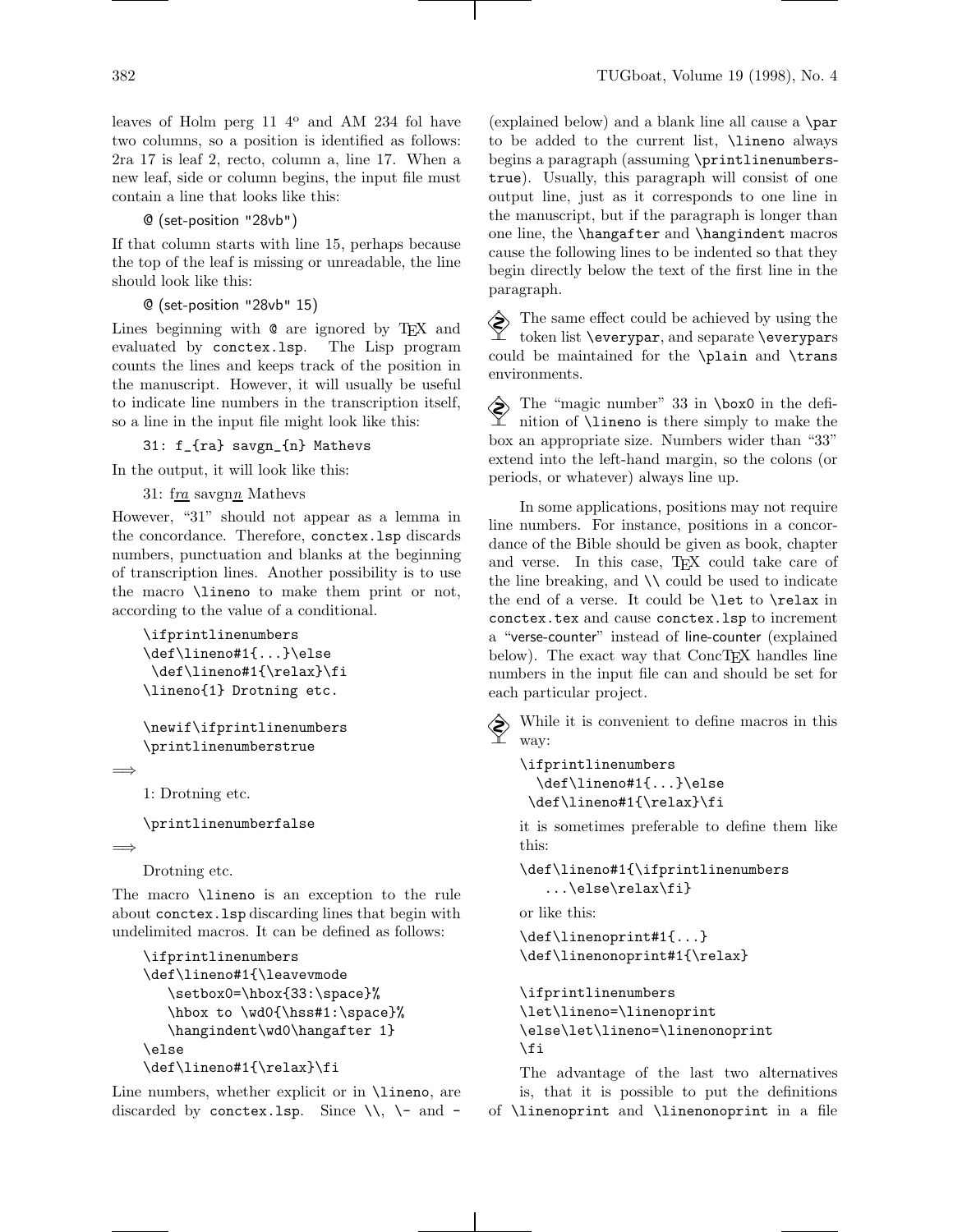used for generating a preloadable format file with INITEX. If you try to generate a format file using the first example, where the definitions themselves are within the conditional construction, one version will be skipped when INITEX runs, depending on the current value of \ifprintlinenumbers. However, in the second example, the conditional construction is within the definition, so it will expand according to the value of \ifprintlinenumbers when \lineno is called. This means that the expansion of \lineno can switch back and forth during the TEX run. In the third example, the two definitions are assigned to two different macros, and \lineno is \let to one of them according to the value of \ifprintlinenumbers at the time. This conditional construction can be put in an ordinary macro file, loaded after the preloaded format. The assignment must occur before **\lineno** is called for the first time. A subsequent change to the value of \ifprintlinenumbers later in the TEX run has no effect on the expansion of \lineno. You can, however, switch the definition explicitly by saying \let\lineno=\linenoprint or \let\lineno=\linenonoprint at any time. If you have a lot of macros, it can be useful to create a preloadable format in this way.<sup>21</sup>

 $\diamondsuit$  The Lisp program doesn't use the explicit line numbers in the input file for its line counting routine, although it could. Explicit line numbers are optional, so conctex.lsp needs its own line counting routine anyway. It does, however, check that the line numbers from its routine and the explicit line numbers in the input file match up. If they don't, it issues a warning, but doesn't signal an error. Warnings are written to standard output when conctex.lsp is run, but also to the file warnings. If conctex.lsp is set up to write code like this to warnings:

```
echo "At line 21 of input.tex:
Line numbering is incorrect.
 (\lambda) ineno: 12) (line-counter = 14)"
```
and conctex.lsp is run using a UNIX shell script, then the shell script can execute warnings by calling sh warnings, causing all of the warnings to be printed to standard output after conctex.lsp is done.

Broken words. Some lines may end in words that are continued on the next line. In AM 234 fol, some of the broken words have hyphens and some do not. It is necessary to distinguish between these two cases in the input file. I use - (hyphen) to indicate a broken word with an explicit hyphen and  $\setminus$ - to indicate a broken word with no hyphen. Using  $\setminus$ indicates broken words in the input file, and causes conctex.lsp to treat such a broken word as a unit, but no hyphen appears in the typeset output. For example:

tok j vpphafi {\slong}n{\slong} Gv{\dh}{\slong}piallz.~at telia {\ae}tt drottin{\slong} ie{\slong}us

=⇒

tok j vpphafi fnf Gvðfpiallz. at telia ætt drottinf iefus

Whereas

```
tok j vpphafi {\slong}n{\slong}
Gv{\dh}{\slong}piallz.~at telia {\ae}tt drottin{\slong}
ie{\slong}us
```
=⇒

tok j vpphafi fnf Gvðfpia llz. at telia ætt drottinfiefus

If a line in the input file ends in - or  $\setminus$ this obviously indicates the end of a line in the manuscript, so it would be redundant to type  $-\lambda$ or  $\setminus$ - $\setminus$ .<sup>22</sup>

The program conctex. Lsp recognizes  $-$  and  $\$ at the end of a line as line ends for its line numbering routine. TEX also recognizes them as line ends at the end of a line and inserts a  $\setminus\setminus$ . However, - can also occur within a line, or even at the beginning of a line. Here it should not be recognized as a line end, either by TEX or by Lisp. A - at the beginning of or within a line is simply printed as - (what else?). As far as TEX is concerned, a  $\setminus$ - within a line is harmless, but doesn't make any sense, since it doesn't print anything. Therefore, TEX issues a warning but doesn't signal an error. The program conctex. Isp discards  $\$ -s that are neither at the end of an input line nor followed by  $\setminus\setminus$ . The strings  $--$  and  $---$  still yield  $-$  (en-dash) and  $--$  (em-dash) respectively, but they do not cause line ends, either in TEX or in Lisp.<sup>23</sup>

The following code is necessary to accomplish this:

```
1. \catcode '\\widehat{c} = \active
```

```
2. \let \odot = \
```

```
3.
```
 $\ensuremath{^{21}}$  The TEX<br>book, p. 344.

<sup>22</sup> Although it's redundant, it is nonetheless permitted.

<sup>23</sup> If a concordance is to be generated for a manuscript which uses more characters to indicate broken words, like = or  $\equiv$ , both conctex.tex and conctex.1sp must be modified to account for these cases.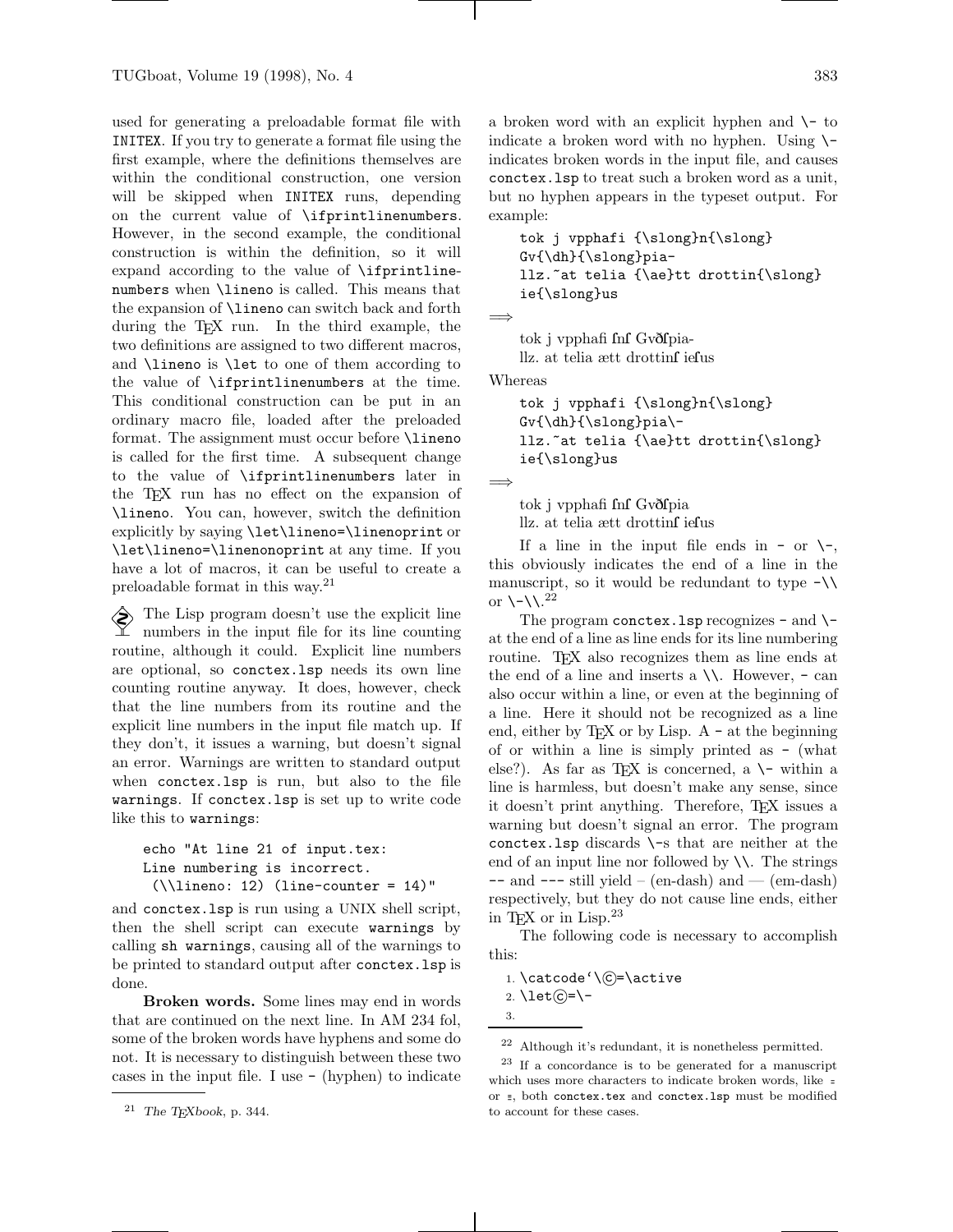```
4. \def\hbox{\rm\bf{--}}5. \def\dash{--}
6. \det\Data{---}7.
8. \catcode'\-=\active
9.
10. \begingroup
11. \catcode'\^^M=\active
12. \global\let^^M=\empty
13.
14. \gdef\invisiblehyphen{
15. \begingroup\catcode'\^^M=\active
16. \def\subhyphen{\ifx\next^^M\\\else
17. \ifx\next\\ % Do nothing
18. \else
19. \message{Ignoring \noexpand\-. %
20. Don't use \noexpand\- %
21. in the middle of a line.}
22. \fi\fi\endgroup}
23. \futurelet\next\subhyphen}
24.
25. \global\let\-=\invisiblehyphen
26.
27. \gdef-{\begingroup\catcode'\^^M=\active
28. \def\aEathyphens##1{
29. \futurelet\next%
30. \bEathyphens}
31. \def\bEathyphens{
32. \ifx\next-\Dash
33. \expandafter\cEathyphens\else
34. \dash\endgroup\fi}
35. \def\cEathyphens##1{
36. \futurelet\next\endgroup}
37. \def\subhyphen{
38. \ifx\next^^M\hyphen\\% It's a return.
39. \let\eathyphens=\endgroup\else
40. \iint x\next-\n% It's a hyphen41. \let\eathyphens=%
42. \aEathyphens\else
43. %% It's not a return or a hyphen.
44. \hyphen
45. \let\eathyphens=\endgroup
46. \tilde{\text{fil}}47. \eathyphens}
48. \futurelet\next\subhyphen}
49.
```

```
50. \endgroup
```
The primitive  $\setminus$ -, which is ordinarily used for inserting discretionary hyphens, must be redefined. Since the user decides where transcription lines are to be broken, discretionary hyphens are unnecessary there. In case they are needed, however, the character  $\odot$  (decimal 169, octal 251, hexadecimal

A9) is made active and  $\let$  to  $\l - \text{ before } \l - \text{ is}$ redefined (lines 1 and 2). Make sure you use  $\odot$ and not  $\hat{\ }$ a9. TEX will treat  $\hat{\ }$ a9 as a single token, but conctex. Isp will not, just as with  $\frac{4}{7}$  and ^^a5 (unless conctex.lsp is modified to allow this). In commentaries and the  $\alpha$  environment,  $\$ reverts to its primitive self.

T<sub>E</sub>X's ligature routine won't work for  $-$ ,  $-$ , and --- after the \catcode of - has been changed to \active (line 8), so first I put  $-$ ,  $-$  and --- into the expansion of the new control words \hyphen, \dash and \Dash, so I can still use them. Now I define - and \invisiblehyphen and \let\ to \invisiblehyphen. <sup>24</sup> They check whether the token following - or  $\setminus$ - is a  $\langle$ return $\rangle$ , ASCII code 13, which can be notated as ^^M, in which case  $\setminus\setminus$ should be inserted to break the line.<sup>25</sup>

Under normal circumstances, i.e., when \cat $code' \^M=5$ , it wouldn't be possible to tell whether the character following an active char is a  $\langle$ return $\rangle$ or not. For example:

\def\abc#1{\show#1} \abc d

causes

```
> the letter d.
<argument> d
\abc #1->\show #1
```
to be printed to the screen, or standard output, to be precise, and

\abc

```
d
```
causes an error.

? Runaway argument? ! Paragraph ended before \abc was complete.

<sup>25</sup> Incidentally, you might be wondering why I'm talking about " $\langle$ return $\rangle$ s". I use a computer running UNIX where the end-of-line character is  $\langle$ newline $\rangle$ , ASCII 10, and not  $\langle$ return $\rangle$ , ASCII 13. The reason is that TEX converts the external coding scheme of the input file to its own internal coding (The TEXbook, p. 43), so UNIX' (newline)s are converted to TEX's  $\langle$ return $\rangle$ s.

 $24$  The macro \invisiblehyphen is defined in order to make it possible to switch the definition of  $\$ - back and forth when changing environments. This is necessary, because  $\setminus$ - is already a control symbol (in fact, it's a primitive), whereas has \catcode 12 in the \plain environment, commentaries, and math mode. Therefore, the active character - can be defined globally. When the environment is switched, it suffices to change the **\catcode** of -.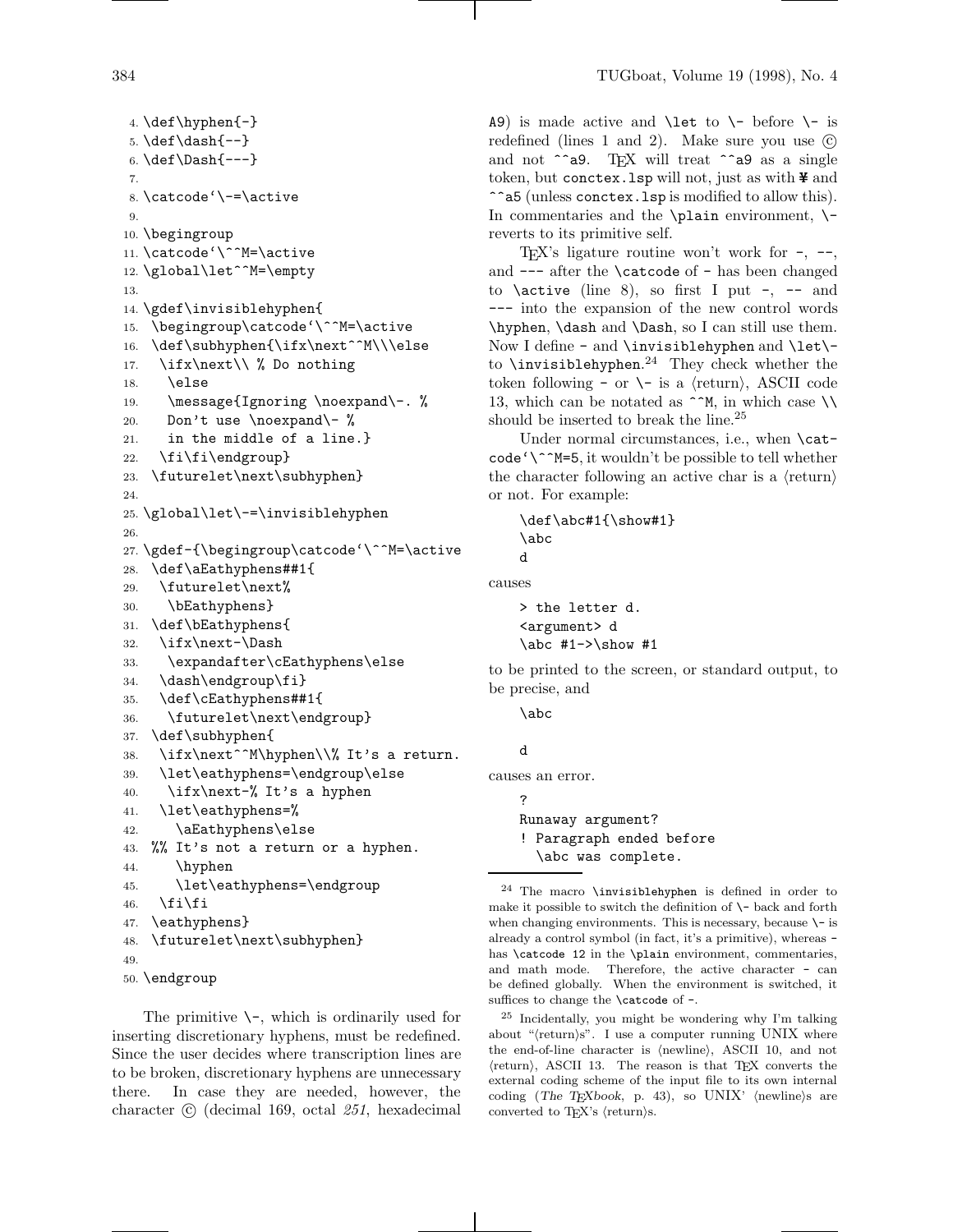### <to be read again>

# \par

The first time \abc was invoked, it skipped the first  $\hat{\ }$ <sup>M</sup>, which had been converted to a space, and found the "d" in the next line. The second time it was invoked, **\abc** skipped the first ^^M, but found the second one, which had been converted to a **par** token (The T<sub>E</sub>Xbook, p. 47). A normal macro can't accept arguments that contain \pars, so an error was signalled. Here's another version.

```
\long\def\abc#1{\show#1}
   \abc
   d
=⇒
   > \par=\par.
   <argument> \par
   \abc #1->\show #1
```
A macro defined using \long\def won't signal an error if a \par occurs in its arguments, but the first ^^M is still skipped. So simply reading in arguments is useless for discovering whether a macro or an active character is followed by a ^^M. In addition, \abc\par will produce the same screen output as the last example, since T<sub>E</sub>X can't distinguish between an explicit \par and one that was converted from a  $\hat{M}$ .

The same behavior can be demonstrated using \futurelet:

```
\def\abc{\futurelet\next\subabc}
    \def\subabc{\show\next}
    \abc
    a
=⇒
    > \next=the letter a.
and
    \abc
    a
=⇒
```
> \next=\par.

In order to check whether the character following a control sequence or an active character is a ^^M, it is necessary to change the \catcode of ^^M. One possibility is to change it to \active. I do this locally within the definitions of  $-$  and  $\setminus$ -, so that ^^M otherwise behaves normally. However, in order that the  $\verb|^^ms$  within the actual definitions of - and \- are handled correctly while they're being read into T<sub>EX</sub>'s memory, it is necessary that  $\cat$  $code' \^M=\active$  and that  $\hat{\ }$  M is set globally to \empty (line 11–12). It could also have been set to \relax.

Serendipitously, setting  $\hat{\ }$ M to **\empty** makes it unnecessary to use % at the end of lines that end in { or  $\}$ , such as lines 14, 21–22, etc. However,  $\%$  is still necessary in the **\message** command in lines 19–20, otherwise there would be no space between " $\$ and "Don't" in the message, i.e., any trailing spaces before the  $\hat{\phantom{a}}$  M would be swallowed up. A % is also necessary in the \futurelet construction in line 29, otherwise \next would be set to \bEathyphens, the token following the  $\sim M$ , which is expanded.

The way TEX handles  $\hat{\phantom{a}}$  at ordinary times, i.e., when \catcode'\^^M=5, causes the global definition of  $\hat{M}$  as a macro to be reset to  $\langle$ par. Therefore it's necessary to set it globally in line 12, so that it expands to  $\emptyset$  in - and  $\$ -. Setting \catcode'\^^M=\active in line 11 is only in effect inside the group that ends on line 50; when or  $\setminus$ - is invoked, *it* must begin a group and reset \catcode'\^^M to \active. However, this being done, the \global\let^^M=\empty is in effect while - or  $\setminus$ - is expanding. It doesn't work to get rid of the \global\let'\^^M=\empty and put  $\let' \^M=\emptyset$  in the definitions of - and  $\.-$ I'm afraid I don't understand why not, but it is apparently connected with peculiarities of category code 5.

Since the definitions of - and \invisiblehyphen are inside of a group, they must be  $\qquade$ (global definitions), or they wouldn't be available outside the group. The same applies to  $\setminus$ -, which is \let globally to \invisiblehyphen. The definitions inside - and \invisiblehyphen, however, are local to the groups begun in these macros.

### $\diamondsuit$  Another possibility is to set

\catcode'\^^M=\active and \let^^M=\empty globally (i.e., get rid of the group begun in line 10 and ended in line 50, change \gdef and \global\let to ordinary \def and \let, and reset \catcode'\^^M=5 after the definitions.

If - were defined like this:

\gdef-#1#2{...}

i.e., with arguments, it wouldn't be possible to check whether the tokens following - in the input file were ^^M or not, because the arguments would have been read in and expanded before - had had a chance to change ^^M's \catcode. Once a token has been read in as an argument this is no longer possible. So - and \invisiblehyphen change the \catcode of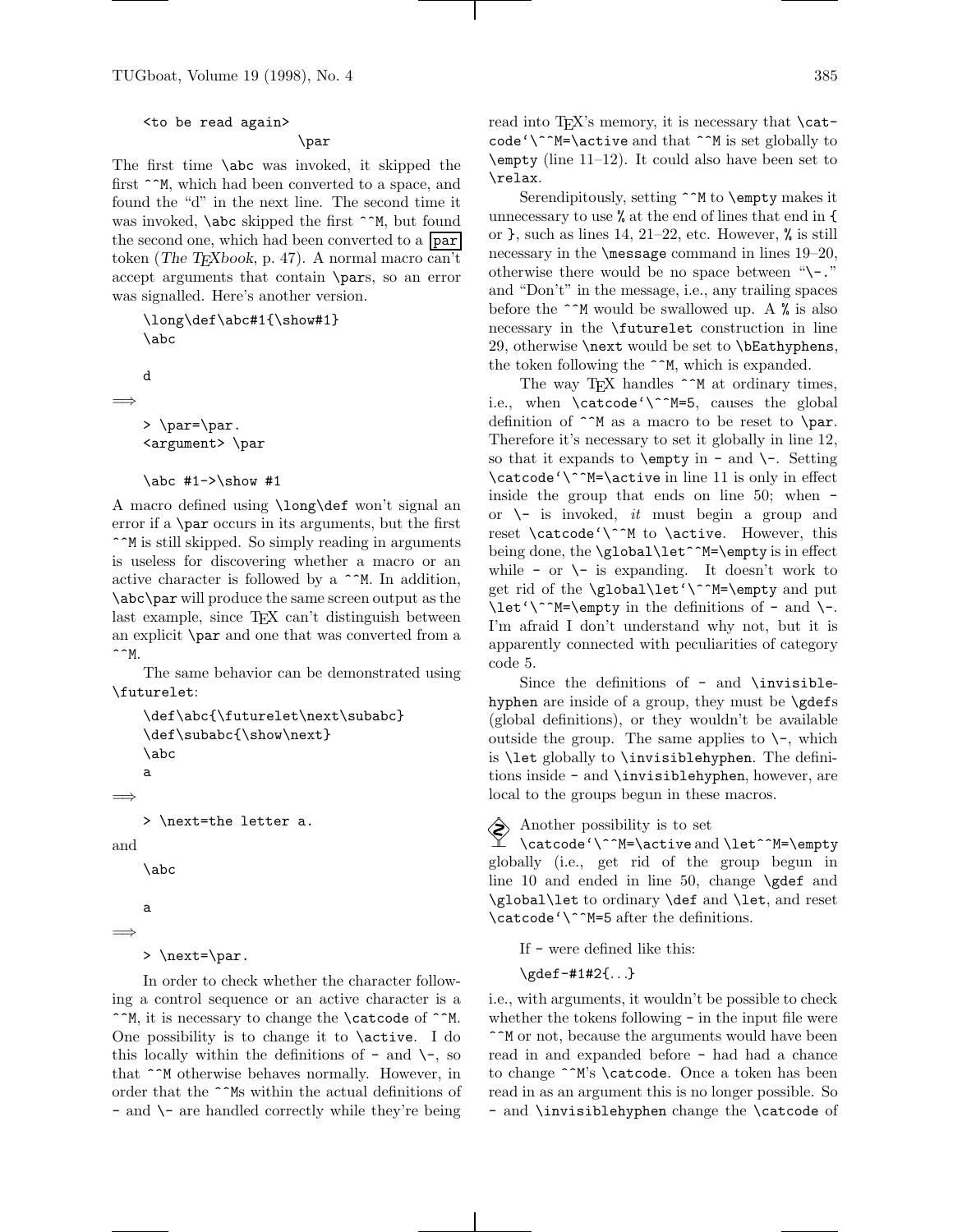^^M, peek at the following token using \futurelet, and turn over control to \subhyphen. Both and \invisiblehyphen have their own version of \subhyphen.

In \invisiblehyphen, \next contains the token following the  $\mathcal{L}$  in the input file. This token is examined by \subhyphen. If \next is ^^M, \subhyphen inserts  $\setminus \setminus$  to break the line. If it's  $\setminus \setminus$ , \subhyphen does nothing (\-\\ is redundant but permitted in the input files). If it's anything else, \subhyphen issues a warning that \- shouldn't be used in the middle of a line. Then \subhyphen ends the group begun by \invisiblehyphen in line 15.

The active character - functions in a similar, but more complicated way. It too uses \futurelet and \next to examine the following token.

I If **\next** is ^^M, **\subhyphen** inserts a hyphen with  $\hbox{\hbox{hyper}}$  (defined in line 4), a  $\hbox{\hbox{th}}$  to break the line, and \lets the control word \eathyphens to \endgroup, to end the group begun in line 27.

<sup>I</sup> Else, if \next is not -, \subhyphen adds a  $\h$ yphen to the current list, but no  $\\$  and  $\e$ phens is \let to \endgroup.

I Else, if  $\nextbox{1.5}\n  $-$ , \subhyphen \lets \eat$ hyphens to \aEathyphens.

Now, \eathyphens takes over control. In the first two cases, i.e.,  $\nextrow{next}$  was  $\hat{\wedge}$  or anything else other than -, \eathyphens merely ends the group begun in line 27. However, if next was -, matters are more complicated.

If  $-$  is followed by  $-$ , this could be  $-$ , which should be replaced with an en-dash, or  $---$ , which should be replaced with an em-dash. In neither of these cases should the line be broken. Therefore, it's necessary to peek at the token following the second -, but first we have to dispose of the second -, because it's not possible to peek at the next token but one, and the second - is still to be read by TEX's parser. The macro \aEathyphens takes one argument, which disposes of the second -, then peeks at the following token using \futurelet and \next, and passes control to \bEathyphens. This macro examines \next. If it's not - (in the \else construction), \bEathyphens inserts a \dash into the current list, and ends the group begun in line 27. However, if  $\nextbox{7.} next$  is -, it inserts a \Dash into the current list and calls \cEathyphens. The \expandafter is necessary to prevent \cEathyphens from reading in \else as its argument. Instead, it reads in and thereby disposes of the third -. It could just end the group now, but it doesn't. It peeks at the token following the third - using \futurelet and \next yet again. This has the effect that -- or --- at the end of a line is not followed by a blank space.

Normally, in plain TFX, or when using the \plain environment in ConcTEX, -- or --- at the end of a line is followed by a blank space.

... in lines 299-- 547 ...

There was a sudden crash-- then silence.

=⇒

... in lines  $299 - 547$ ...

There was a sudden crash— $\Box$ then silence.

However, in the \trans environment, the spaces disappear.

... in lines 299–547 ...

There was a sudden crash—then silence.

This is nice, since one doesn't want spaces following en- or em-dashes. If you do want them, it's easy enough to redefine \bEathyphens and \cEathyphens so they're added before "M, or you can type

... in lines 299--\space 547 ...

### There was a sudden crash---\space then silence.

However, you may be puzzled as to why they disappear. If \cEathyphens just eats the third and ends the group, a following  $\hat{\ }$ M will cause a space to be inserted into the current list, so it's the \futurelet that causes the space to disappear.<sup>26</sup> When \futurelet peeks at a token, it fixes its  $\text{catcode}$  even though it doesn't expand it.<sup>27</sup> When the group ends and - is finished, TEX's parser reads the  $\hat{\ }$  M that follows the second or third -. The \catcode of this ^^M was fixed at 13, so it expands to \empty, its expansion within - rather than a blank space.

Changing the category code of  $-$  to  $\a$ ctive has some minor, unpleasant side effects in the \trans environment. It is no longer possible to use  $-$ ,  $$ and --- in the arguments to some macros, such as \beginchapter and \beginsection, which are defined in conctex.tex, and code like \vskip-2pt will cause an error, because - must have **\catcode** 12 (other) for this to work. The control words \hyphen, \dash and \Dash can be used in macro

 $^{26}$  In the case of --, it's the **\futurelet** in **\aEathyphens** that causes the space to disappear.

 $27$  The TEXbook, p. 381: "... TEX stamps the category on each character when that character is first read from a file."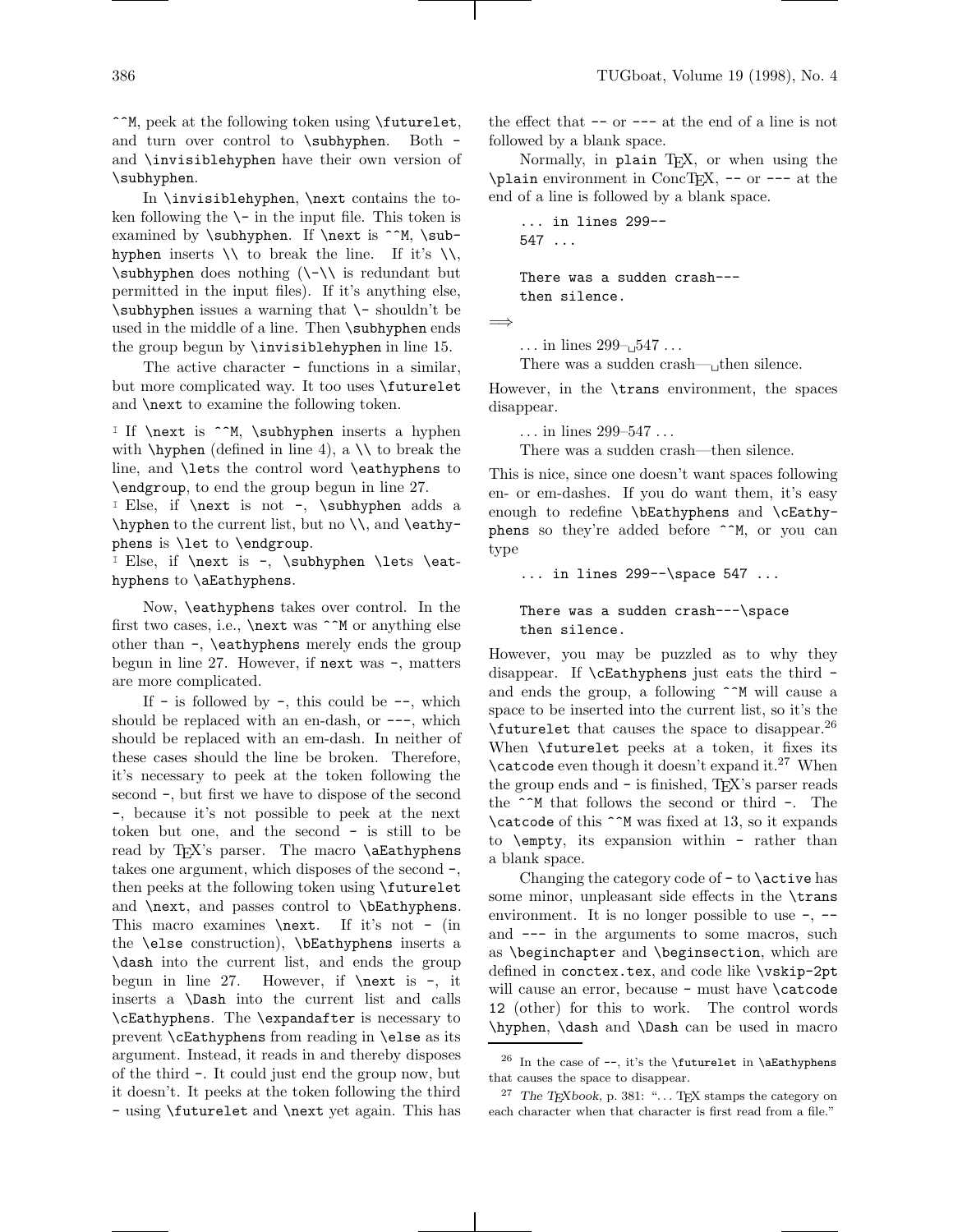arguments instead; other cases should be put into a commentary or the \plain environment, where has \catcode=12, e.g., \*\vskip-12pt\*.

 $\diamondsuit$  If certain macros that use -, --, or --- are used frequently in the \trans environment, and you don't want to put them in commentaries or the \plain environment, you can redefine them using a similar technique to that used in the definitions of - and \invisiblehyphen.

```
\begingroup
\catcode'\-=12
\gdef\mymacro{\begingroup
\catcode'\-=12
\def\submymacro##1##2##3{%
     ...\endgroup}}
\endgroup
```
The macro \putontop is defined like this. It doesn't work if you try to redefine \vskip, though.

Homograph identifiers. Homographs are words that are spelled the same, but belong to different lemmata. They must be indicated explicitly in the input file. In order to do this, I have defined the characters " $\leq$ " and " $\geq$ " to delimit homograph-identifiers in the **\trans** environment. For instance, in Old Icelandic, the word " $a''$ " can be a noun, meaning "river" or a preposition, meaning "at, on," etc. In the input file, I can distinguish between them by typing the preposition as  $\{\}'a\}$ and the noun " $a''$  as plain  ${\{\}'a\}$  or  ${\{\}'a\}$  or. TEX handles them in different ways, depending on the value of \ifdraft. For rough drafts, it will be useful to see the homograph-identifiers, whereas they should not appear in the final draft.

To accomplish this, the \catcode of < has been changed to \active. The definition of < depends on the value of \ifdraft:

```
\catcode'\<=\active
```

```
\def\eatit#1{\ifx#1>\else
\expandafter\eatit\fi}
```

```
\def\donteatit{$\{$%
 \def\subdonteatit##1{%
  \ifx##1>$\}$\else##1%
   \expandafter\subdonteatit\fi}%
 \subdonteatit}
```

```
\ifeathomoids
\let<=\eatit
\else
\let<=\donteatit\fi
```
The macro \eatit simply reads an argument, tests to see if it's ">" and if it isn't, calls itself again. The arguments it reads are discarded, hence the name. The macro \donteatit functions in a similar way, but has the added complication that the "{" should only be put into the current list once, so the main work of not eating the string is taken over by \subdonteatit. When \draftfalse, < is \let to \eatit. When \drafttrue, the homographidentifiers shouldn't be eaten, so < is \let to \donteatit, which puts the text between < and >

 Homograph identifiers can be as long as you want, because \eatit and \donteatit process the tokens (or groups) within the angle braces one-by-one. This prevents a long argument from burdening TFX's memory. When **\eatit** or **\sub**donteatit calls itself recursively within the conditional construction, the \expandafter allows the conditional, and hence the current invocation of \eatit or \subdonteatit, to complete execution before the recursive call is expanded. Therefore, only one invocation of \eatit or \subdonteatit is active at any time. This is called "tail recursion" (cf. The  $T_F X book$ , p. 219). It would also be possible to define \eatit and \donteatit like this:

inside curly braces, e.g., " $a{p}$ .".

```
\def\eatit#1>{\relax}
\def\donteatit#1>{$\{$#1$\}$}
```
In this case, extremely long homograph identifiers will burden T<sub>EX</sub>'s memory, but in practice, it would be just as good, since it's unlikely that anyone would want to type in extremely long homograph identifiers.

## The Lisp program conctex.lsp

The Lisp program conctex.lsp consists of several parts:

- 1. A lemmatization dictionary.
- 2. A parser that reads the input files, discards extraneous material, and passes the transcription lines on for further processing.
- 3. A routine for extracting information from the transcription lines, accessing Lisp symbols, and storing the information in data structures.
- 4. An output routine that writes the TEX file containing the concordance.

ConcTEX does not use the page numbering information generated by TEX's output routine, so it doesn't require a preliminary pass. The concordance shows the position of individual words in the original manuscript, not the page numbers of the printed transcription. This makes it possible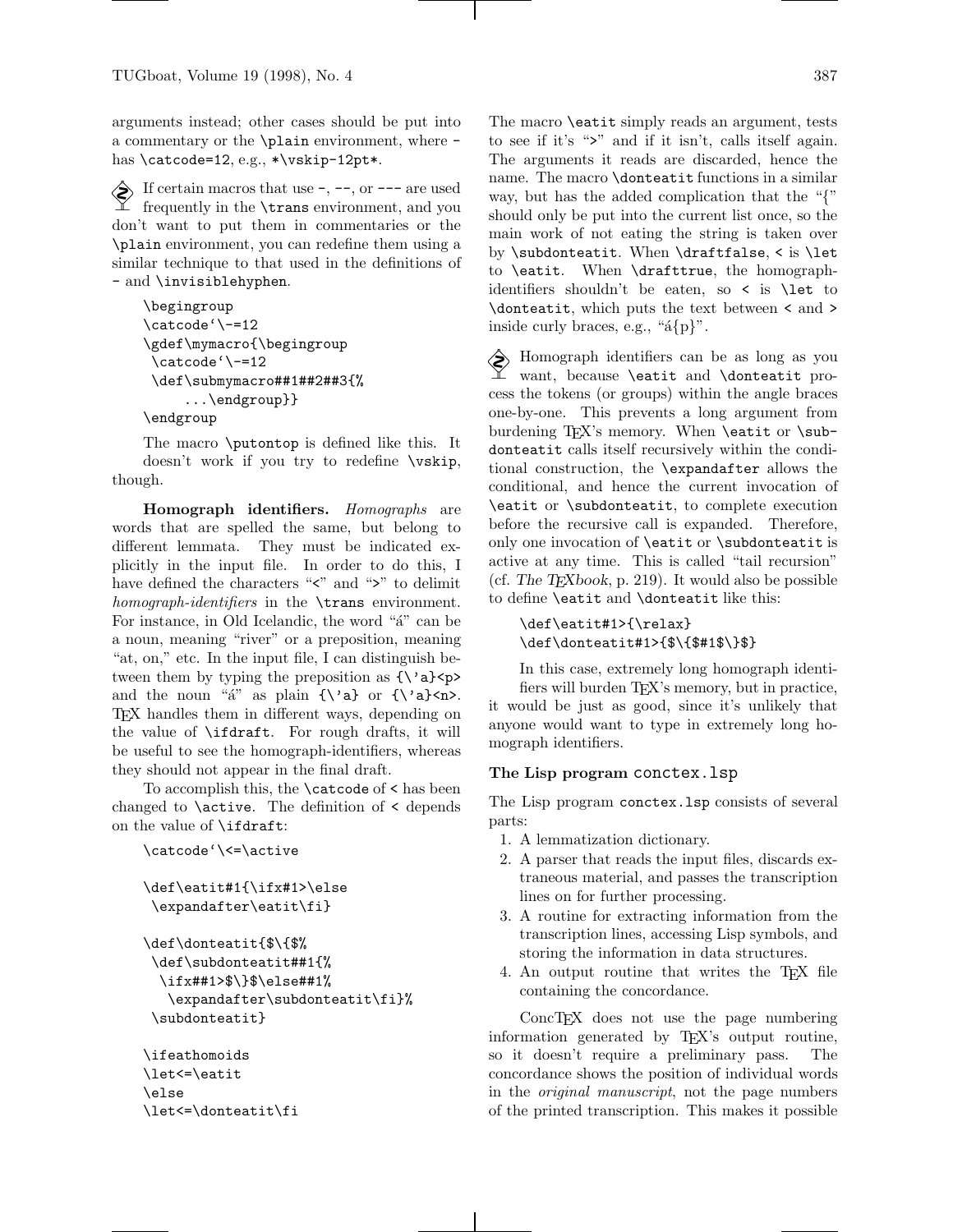to generate the concordance directly from the TEX input file without running T<sub>EX</sub> at all.

Making a concordance using the page numbers<br>  $\sum_{\text{generated by TeV}}$ generated by TEX's page breaking routine is a more difficult matter. If the input files contain explicit commands for page breaking, i.e., \eject, \supereject, and/or macros that call one or the other of these macros, ConcTEX can be used with only trivial modifications. However, it will not work if TEX is supposed to break pages automatically. One way around this problem would be to let TEX break the pages automatically, and insert code for conctex.lsp in the final version, at the page breaks TFX found, so conctex. Isp knows to increment a page counter. This would not be entirely satisfactory, however.

If explicit page breaks are used, or code is entered in the input file indicating where pages are broken, then explicit line breaks (using \break and/or  $\parrow$  par, or macros using one or the other of these commands) would make it possible to generate a concordance using line numbering information referring to the lines in the output. If T<sub>E</sub>X does the line and page breaking automatically, however, and page breaks are not explicitly indicated, then conctex.lsp won't know when to increment the page counter and reset the line counter to 1. There is no way to generate line numbering information without explicitly breaking the lines.

 It is therefore not possible to use ConcTEX for making a concordance using line and page numbers that result from T<sub>EX</sub>'s line and page breaking routines, i.e., without explicit line and page breaking commands. But it might be possible to design a concordance program that could do this by having it process the dvi file instead of the input file. However, if this sort of concordance were desired, a better approach would be to write a new version of TEX that incorporates the features of ConcT<sub>EX</sub> in the WEB program itself, thus making it unnecessary to use an auxiliary program. However, since conctex.lsp uses several features peculiar to Lisp, an entirely different program structure would be necessary.

Lemmatization. The most difficult problem in generating a concordance is lemmatization. There are three cases that need to be accounted for:

1. Homographs. Words that are spelled the same, but belong to different lemmata, like the word "spring", which can be one of several nouns or a verb.

- 2. Subsidiary forms. Distinct words that belong to the same lemma, like "man", "man's" and "men" in English.
- 3. Variants. Words that are spelled differently, but are really the same, and should appear under the same heading, like "color" and "colour" in English.

A lemma in the context of generating a concordance is a set of one or more distinct words which belong together, like the various forms in a morphological paradigm, e.g., the nominative, genitive, dative, and accusative; singular and plural, of "drotning" (Engl. "queen").

| Sa.                    | PL         |
|------------------------|------------|
| Nom. drotning          | drotningar |
| <i>Gen.</i> drotningar | drotninga  |
| Dat. drotningo         | drotningom |
| <i>Acc.</i> drotning   | drotningar |

One of these words is denoted the main form of the lemma; with nouns, it's usually the nominative singular, with verbs, the infinitive, etc. The subsidiary forms should appear in the concordance below the main form, indented, with their occurrences, arranged according to grammatical criteria.

drotning (2) 1va 12, 3rb 14. drotningo (2) 2rb 25, 12va 30–31. drotninga (1) 13ra 16.

Homographs must be distinguished in the concordance. Sometimes, they can belong to the same lemma, like the three forms of "drotning" that are spelled "drotningar": the genitive singular and the nominative and accusative plural. Sometimes they can belong to different lemmata, like the noun "a" and the preposition "a" in Old Icelandic.

Lemmatization must also account for variants. Where there are variants, all of the occurrences are assigned to a single form, which appears in the concordance. One way variants can arise is from the use of interchangeable letter forms in a manuscript. The manuscript transcription might use a macro or a font change to indicate the use of an alternative letter. For example, the word "prestr" may sometimes appear in the transcription as "prestr"  $\rightarrow$  "prestr" and sometimes as "prest{\r}"  $\rightarrow$ "prestra", depending on the form of "r" used in that passage in the manuscript, so "prestR" may be termed a variant of "prestr" (or vice versa). Only one of them, say "prestr", should appear in the concordance, and the occurrences of "prestre" should be listed under "prestr". Subsidiary forms can also have variants.

Lemmatization is the process of sorting individual words, so that each one is put into its proper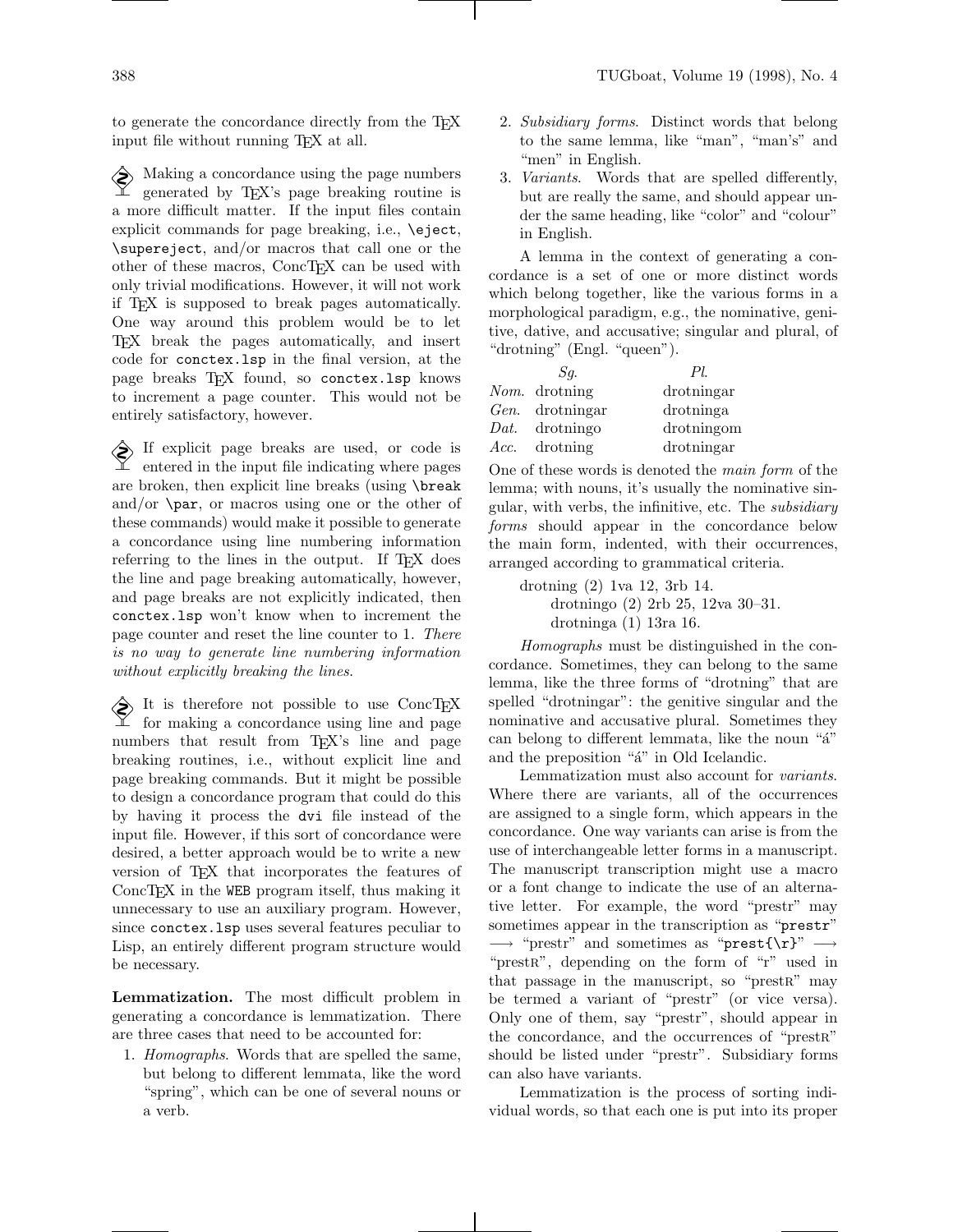lemma. There are several possible solutions to this problem. The one described here is a lemmatization dictionary, which must account for all subsidiary forms and variants.

 $\bigotimes_{\text{m}}$  Running conctex.1sp without loading a lem-<br> $\text{m}$  matization dictions matization dictionary produces a complete list of all the words in the transcription, with their occurrences, but each entry is considered a main form, and only those variants are accounted for which replace-items or process-line catch automatically. For a concordance this is clearly inadequate, but it might be useful for some other purpose.

If concordances are to be generated for normalized transcriptions, or for a group of manuscripts whose orthographic conventions are very similar, a master lemmatization dictionary can be used. In most cases, however, the orthography and the form of the language of a given manuscript will diverge enough from that of others that it will be necessary to create a special lemmatization dictionary for that particular manuscript.

One of the first things that conctex.lsp does is to load the lemmatization dictionary. This is one or more files of Lisp code with invocations of the functions generate-entry, harmless, and add-variants. These functions cause data to be stored in word structures.

The data for the entries in the concordance are stored in structures of type word, defined like this:

```
(defstruct word
   main-form
   occurrences-mariu-a
   occurrences-mariu-s
   sort-string
   tex-string
   forms
   root
   variants
   )
```
More slots can be added for other applications; in particular, occurrences slots can be added for additional manuscripts.

The function generate-entry. The basic function for generating a lemmatization dictionary is generate-entry. It's invoked like this:

```
(generate-entry "David")
```
or like this:

(generate-entry "David" noun)

The string, which is the first, required argument to generate-entry, is used, perhaps with some modifications, as the name of a symbol which is bound to a word-structure. The original string is stored

in the main-form slot of the word structure. In this example, the string "David" is surrounded by ||, and the symbol is accessed with read-from-string.<sup>28</sup>

```
(set (read-from-string "|David|")
  (make-word :main-form "David"))
```
Surrounding a string with || has the effect of escaping all the characters within the string. This makes it possible to have symbol names with lowercase letters and other characters, which are normally not allowed in symbol names in Lisp. Evaluating

```
(read-from-string "David")
```
without || returns a symbol named DAVID, because Lisp converts lowercase to uppercase letters in symbol names unless they are escaped using \ or ||.

The second, optional argument to generateentry, noun in the example above, is discarded by generate-entry. It is allowed for compatibility with another program that uses the same dictionary files for a different purpose.<sup>29</sup>

Alphabetization. The first argument to generate-entry always refers to the main form of a lemma. It is treated as a heading in the concordance. Lemmata are sorted in the concordance in alphabetical order of the main forms.  $ConcT<sub>E</sub>X$ <br>includes a special sorting routine.<sup>30</sup> It makes includes a special sorting routine.<sup>30</sup> it possible to sort arbitrary special characters in a user-defined order by replacing ordinary characters and special character macros with 0 or more characters from Lisp's code table, which is based on the ASCII code table. In its current form, it allows up to 256 positions; however the actual number of special characters that can be sorted is much greater. This is because some characters occupy no position at all, others share a position with another character, and still oth-

<sup>28</sup> What generate-entry really does is a bit more complicated, but the effect is the same.

<sup>29</sup> This other program is called LexTEX and I plan to document it in a subsequent article. It's for generating dictionaries, vocabulary flashcards and similar things from files of Lisp code.

 $^{30}\,$  The alphabetization routine for ConcTEX is essentially identical to the one in my Spindex package. For a more complete discussion of the alphabetization routine, see my previous article "Spindex — Indexing with Special Characters", TUGboat 18(4)/1998, pp. 255-273. Since ConcTEX, unlike Spindex, does not require a preliminary TEX run in order to generate page numbering information by means of TEX's output routine, and therefore uses no \write commands, special character macros in the input file can be coded in the normal way (but with obligatory braces).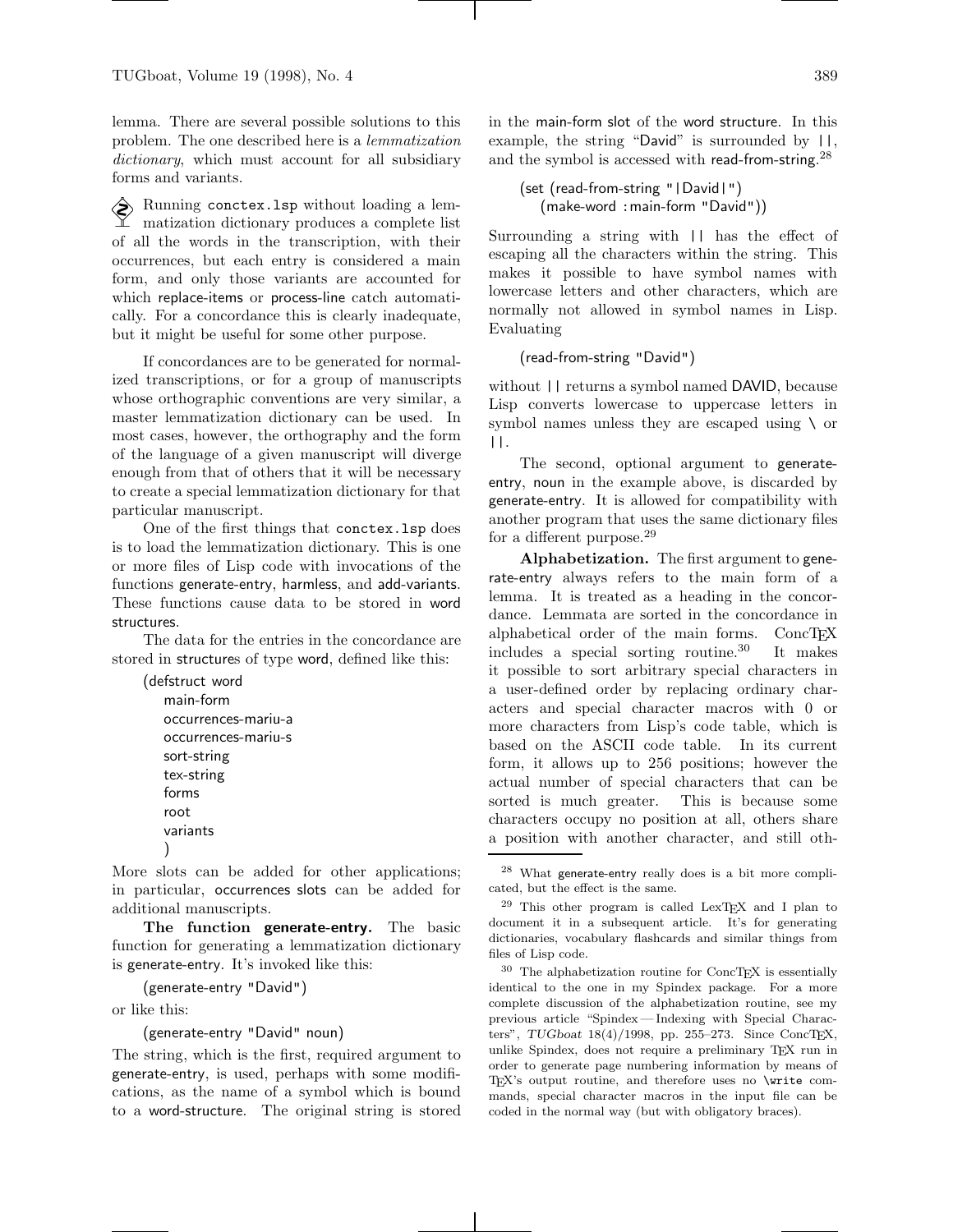ers use the positions of more than one other character.

The string "David" is passed to the function generate-info, which passes each letter or special character coding to letter-function in order to generate a sort-string. Each letter or special character in the string is used to create a new string using characters from Lisp's code table. The sort-string generated for "David" might be "^D^A^[^K^D", depending on the way the alphabetization routine is set up. $31$  The sort-string is put into the car of a cons cell, with the symbol bound to the word structure in the cdr.

("^D^A^[^K^D". |David|)

This cons cell is then put into an association list (or alist) called var-alist. This alist will contain a cons cell for each of the word structures created by generate-entry in the lemmatization dictionary. If this is the lemmatization dictionary:

```
(generate-entry "David")
(generate-entry "eiga")
(generate-entry "eptir")
```
var-alist will look like this:

 $(("^{\wedge}D^{\wedge}A^{\wedge}[\wedge K^{\wedge}D" . \ |$ David|) ("^F^K^H^A". |eiga|) ("^F^U^Y^K^W". |eptir|))

Formatting commands like  $\setminus$ it,  $\setminus$ bf,  $\setminus$ sc, etc. are ignored when the sort-string is generated, otherwise, they would cause an error in letter-function.

Words in the lemmatization dictionary can contain special characters.

```
(generate-entry "dyr{\\dh}ligr")
```
Note that two backslashes are necessary for the {\\dh} in generate-entry's argument. The resulting symbol that is bound to the word structure is |dyr{dh}ligr| (Engl. "glorious"), and the backslashes disappear in the symbol name.

 $\diamondsuit$  The braces surrounding special character macros are needed so generate-info knows where they begin and end. TEX's parser is cleverer than generate-info. When TFX finds an escape character, it reads the following tokens and uses them to make the longest control sequence possible. The function generate-info, on the other hand, needs delimiters for control sequences within words so it can pass them as a whole to letter-function.

Subsidiary forms. The function generateentry can also have keyword arguments.

(generate-entry "dyr{\\dh}ligr" :forms "dyr{\\dh}lig")

The :forms argument tells generate-entry that "dyrðlig" is a subsidiary form of "dyrðligr" (in fact, it's the feminine singular nominative and neuter plural nominative and accusative form). The string "dyr{\\dh}lig" is used to access a symbol,  $\frac{1}{\sqrt{d}}$  | dyr{dh}lig |, which is bound to another word structure. The symbol |dyr{dh}lig| is added to the list in the forms slot of the word structure  $\frac{1}{\text{dyr}} \frac{1}{\text{d}y}$ and the symbol |dyr{dh}ligr| is put into the root slot of the word structure |dyr{dh}lig|. The function generate-info is used to generate a sort-string for |dyr{dh}lig|, and the cons cells

("^D^^^W^E^P^K^H^W". |dyr{dh}ligr|) and

("^D^^^W^E^P^K^H". |dyr{dh}lig|)

are added to var-alist. All of the word structures are added to var-alist, not just the ones for main forms of lemmata.

The :forms argument to generate-entry needn't be a single string. It can also be a list of strings.

```
(generate-entry "dyr{\\dh}ligr"
   :forms '("dyr{\\dh}ligs" "dyr{\\dh}ligum"
   "dyr{\\dh}ligan"))
```
In this case, the subsidiary forms listed are the masculine singular genitive, dative, and accusative strong forms "dyrðligs", "dyrðligum", and "dyrðligan". Each of the forms is used to access a symbol and bound to a new word structure. The symbol |dyr{dh}ligr| is put in the root slot of each of these word structures, and the symbols for the subsidiary forms are put into the list in the forms slot of |dyr{dh}ligr|.

(|dyr{dh}ligs| |dyr{dh}ligum| |dyr{dh}ligan|) The forms are stored in the order in which they appear in the invocation of generate-entry. They will appear in this order in the concordance. They are not sorted alphabetically, because subsidiary forms should be arranged in the concordance according to grammatical criteria.

Variants. Some words in a manuscript may differ from the standard form that should appear in the concordance. For example, the word for "king"

<sup>31</sup> Each project will have its own requirements with respect to alphabetization, so this must be customized by the user. The documentation supplied with ConcTEX explains in detail how to do this. The string "^D^A^[^K^D" consists of nonprinting characters in Lisp's printed representation.

 $32$  In Lisp, nil is the same as the empty list (), so it's possible to add an element to the list nil.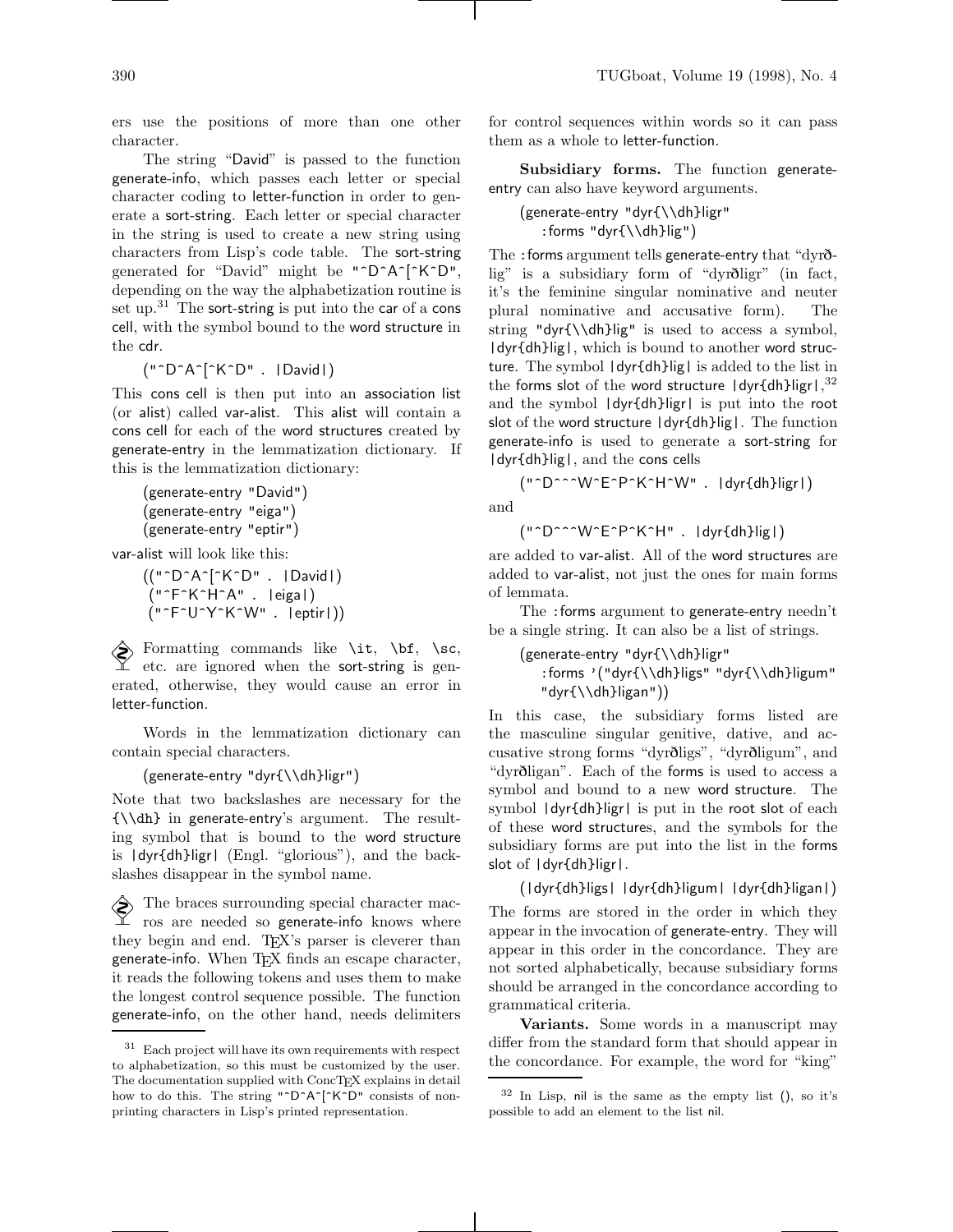in Old Icelandic is "konungr", but sometimes the form "kongr" is used (cf. Modern Danish "konge"). If a manuscript uses both forms, "konungr" and "kongr", but only "konungr" should appear in the concordance, generate-entry can be called using the :variants keyword argument.

```
(generate-entry "konungr" :variants "kongr")
```
The string "kongr" is used to access a symbol, |kongr|, but this symbol is not bound to a word structure; instead, it's bound to the symbol |konungr|, i.e.,

(setq |kongr| '|konungr|) (symbol-value '|kongr|) −→ |konungr|

(Again, what generate-entry really does is more complicated, but this is the effect.) The occurrences of the word "kongr" in the transcription, if any, will appear under "konungr" in the concordance.

The :variants keyword argument to generateentry may also be a list of strings.

```
(generate-entry "konungr"
   :variants '("kongr" "ko{\\n}gr"
     "kvnvngr" "konongr"))
```
In this case, all of the strings in the list are used to access symbols which are bound to |konungr|.

The symbols that are made from the string or strings in the :forms keyword argument to generateentry can also have variants.

```
(generate-entry "eiga" :variants "ei{\\g}a"
   : forms '("{\{\}\}'a}"("attv" :variants '("a{\\t}v" "atto"))))
```
Here, there are two forms, "a" and "attv", and the latter has two variants, "aTv" and "atto". The :forms argument can be a list comprising a combination of simple strings and/or lists such as  $('l'attv' :variants'('a{}\\t}v' 'atto')).$ 

```
(generate-entry "eiga" :variants "ei{\\g}a"
   :forms '("eigir"
     ("eigi" :variants "ei{\\g}i")
      "eigom"
     ("attv" :variants
        '("a{\\t}v" "atto"))))
```
The function generate-entry takes lists like ("eigi" :variants "ei{\\g}i") in its :forms argument and  $\zeta$  conses<sup>33</sup> (or puts) the symbol subgenerate-entry onto the front so it looks like this:

(sub-generate-entry "eigi" :variants "ei{\\g}i") Then it appends the list (:root "eiga" :recursive t) to the end of it, resulting in (sub-generate-entry "eigi" :variants "ei{\\g}i" :root "eiga" :recursive t) and evaluates this list.<sup>34</sup>

 The lists in generate-entry's :forms argument can also have :forms arguments.

(generate-entry "abc" :forms '("def" :forms "ghi"))

This is meaningless in the context of a concordance, since nesting in grammatical paradigms only has two levels. It might be useful, if variants were to appear in the concordance. Then they could be indented to the value of \parindent, and their forms could be indented to the value of \parindent\parindent. It might also be useful for some purpose other than a concordance. Changes to process-line and export-entry would be necessary to make deeper nesting work.

Homograph identifiers can be assigned to a word structure in two different ways: by using the  $\langle \text{string} \rangle$  syntax, as in the input file,

```
(generate-entry "afl<nsg>")
```
or by using the :homograph-identifier keyword argument.

(generate-entry "afl" :homograph-identifier "nsg")

The string "nsg" stands for "neuter, singular". In the concordance, this word will appear as "afl [ $nsg$ ]". If you want "afl [n. sg.]" or "afl [ $neut.$  sing.]" to appear in the concordance instead, you can write

(generate-entry "afl<n.~sg.>")

or

<sup>33</sup> In Lisp, a list is a chain of cons cells. Cons cells contain two elements, the car and the cdr, in that order. In the list (a b c d), the first cons cell has the symbol a in its car and a pointer to the following cons cell in its cdr. This in turn has the symbol b in its car and a pointer to the next cons cell in its cdr. The last cons cell in the list has d in its car and nil in its cdr:  $(d \cdot nil)$ . So the list  $(a \ b \ c \ d)$  is really  $(a \cdot (b \cdot (c \cdot d)))$ (d . nil)))).

<sup>34</sup> Since the original invocation of generate-entry called sub-generate-entry, as explained below, the latter is called recursively for subsidiary forms.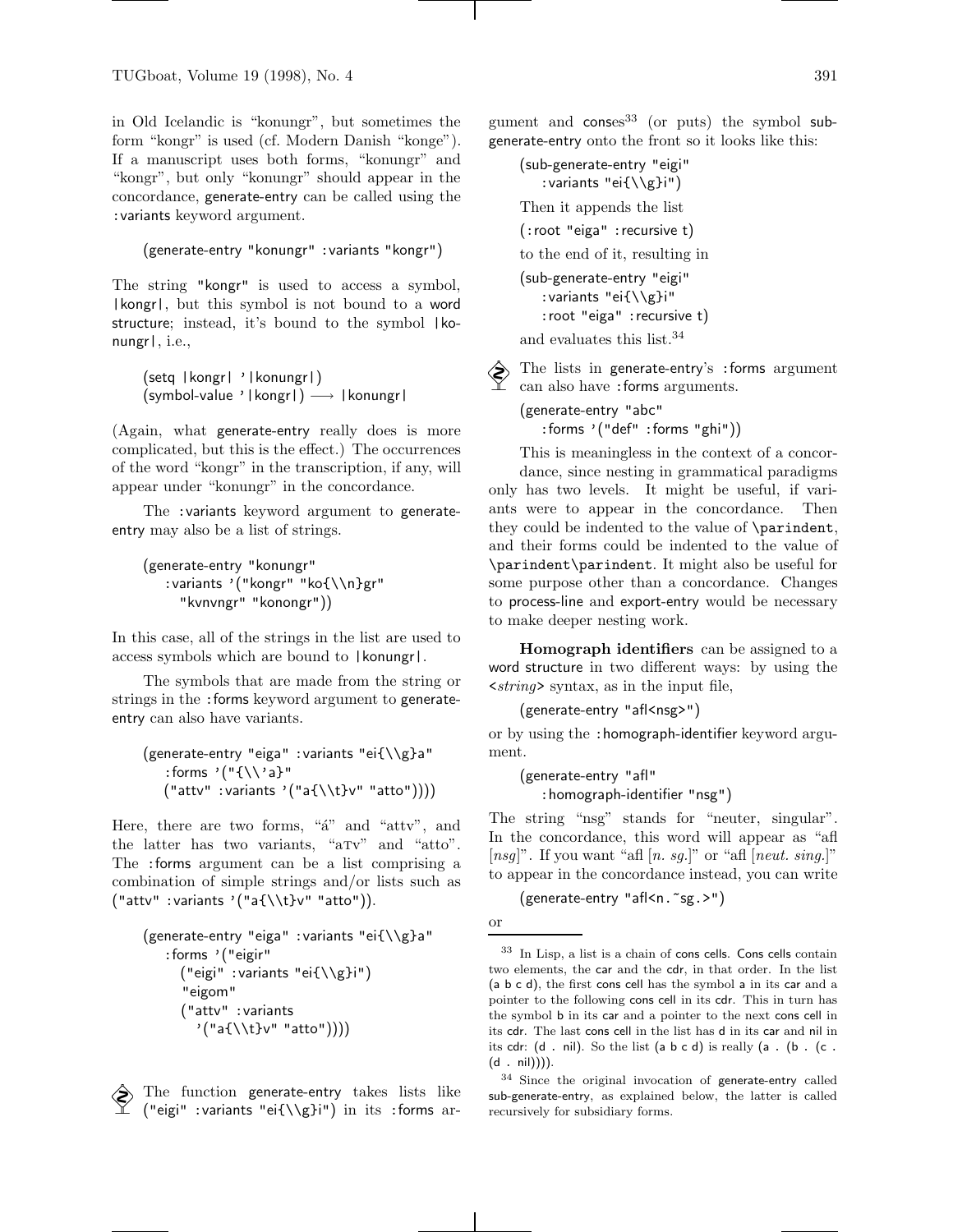(generate-entry "afl" : homograph-identifier "n. ~sg.")

or

```
(generate-entry "afl<neut."sing.>")
```
or

(generate-entry "afl" : homograph-identifier "neut. "sing.")

instead. But "afl<nsg>" is more convenient to type in the input file than "afl<neut."sing.>", so it's possible to use a cons cell as the :homographidentifier argument to generate-entry.

```
(generate-entry "afl"
   :homograph-identifier
     '("nsg" . "neut."sing.")
```
This way, you can type " $af1$ <nsg>" in the input file, but "afl [neut. sing.]" will appear in the concordance.

 $\diamondsuit$  If you use both the  $\leq$ string> syntax and an explicit :homograph-identifier argument,

```
(generate-entry "afl<n.~sg.>"
   :homograph-identifier
     '("nsg" . "neut."sing."))
```
the explicit :homograph-identifier argument takes precedence, and the homograph-identifier using the <string> syntax is discarded. It doesn't matter whether it's a simple string or a cons cell in the :homograph-identifier argument.

When you use a homograph-identifier, no matter how you create it, the name of the symbol bound to the word structure includes the homographidentifier. For instance, in the last example, the word structure is bound to the symbol  $|a||$  afl $\langle nsg \rangle$ , its main-form is "afl", its tex-string is "afl [{\\it neut.  $\text{sing.}\{\{\}\}\$ ", and its homograph-identifier (i.e., the object stored in its homograph-identifier slot) is "nsg".

When the main form of a lemma is a homograph and has subsidiary forms, the latter may or may not also need homograph-identifiers. In Old Icelandic, there are two words spelled "afl", a masculine noun meaning "an ironsmith's forge" and a neuter noun meaning "physical strength". If generate-entry is called like this:

```
(generate-entry "afl<nsg>"
   :forms '("afls" "afli"))
```
the genitive and dative singular forms, "afls" and "afli", may appear in the input file with no homograph-identifier, and they will appear in the concordance as subsidiary forms of the neuter noun

"afl". This is not very satisfactory, however, because the genitive and dative singular forms of the masculine "afl" are identical to the genitive and dative singular of the neuter "afl". So it's necessary to type in

(generate-entry "afl<nsg>" :forms '("afls<nsg>" "afli<nsg>"))

or

(generate-entry "afl" :homograph-identifier "nsg" :forms '("afls<nsg>" "afli<nsg>"))

or

```
(generate-entry "afl"
   :homograph-identifier "nsg"
   :forms '(("afls"
        :homograph-identifier "nsg")
    "affi<nsg>")
```
or one of the other possible alternatives. Note that the various possibilities of formulating the arguments are always allowed.

If no homograph-identifier is indicated for a subsidiary form of a lemma whose main form has one, the subsidiary form may be typed in the input file with no homograph-identifier. However, generate-entry automatically creates a variant using the homograph-identifier of the main form.

```
(generate-entry "afl<m>" :forms "aflar")
```
This results in a symbol  $|$ aflar $|$  which is bound to a word structure, and a symbol |aflar<m>| which is bound to the symbol |aflar|. The word "aflar", masculine plural nominative, is unambiguous and needs no homograph-identifier, since no other form of "afl" (masculine) or "afl" (neuter) is spelled the same way.

Another problem is that words in the same lemma sometimes have identical forms. The nominative and accusative, singular and plural of the neuter noun "afl" are all spelled "afl". If it's desirable to keep the morphological forms of lemmata separate in the concordance, it's necessary to have different homograph-identifiers for the forms that are spelled the same.

```
(generate-entry "afl<nsg>"
   :forms '("afls<nsg>" "afli<nsg>"
     "afl<nsga>" "afl<npln>"
     "afl<npla>"))
```
Most of the time, the homograph-identifiers of subsidiary forms are not printed to the concordance. Since the homograph-identifier of the main form is printed to the concordance, indicating for instance that "afl" is a neuter noun, it's not necessary to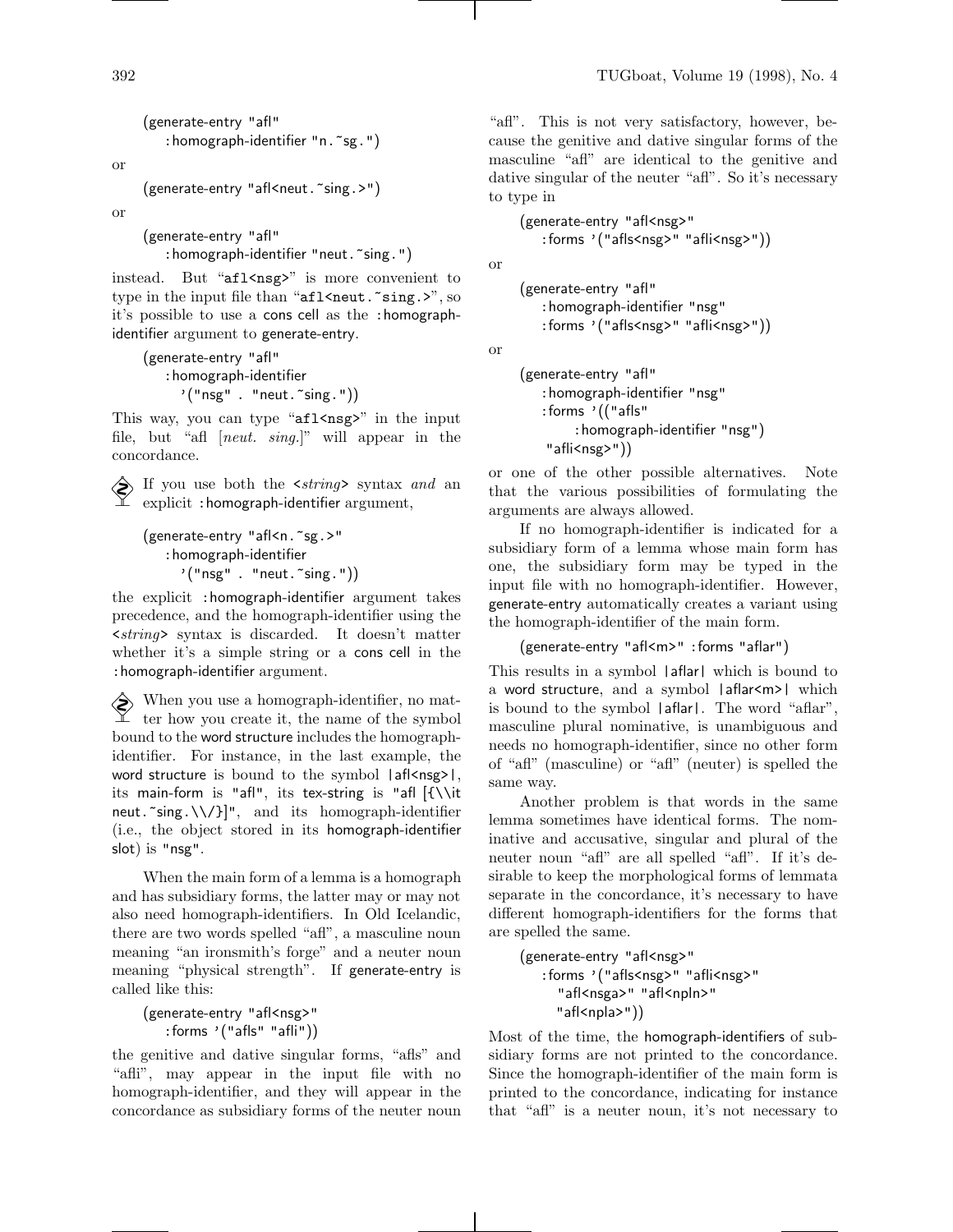indicate this fact for the subsidiary forms that appear below it. Sometimes, though, it's desirable to print something. The homograph-identifiers for subsidiary forms are printed to the concordance only when an explicit : homograph-identifier argument is used, not when the  $\leq$ *string*> syntax is used. The homograph-identifiers for main forms of lemmata are always printed to the concordance.

```
(generate-entry "afl<neut.>"
       :forms '("afls<nsg>" "afli<nsg>"
       '("afl"
          :homograph-identifier
          '("nsga" . "sg.^*acc.")'("afl"
          :homograph-identifier
          '("npln" . "pl. "nom.")
       '("afl"
          :homograph-identifier
          '("npla" . "pl."acc."))))=⇒
    afl [neut.]
```

```
afls
afli
afl [sg. \; acc.]afl [pl. nom.]
afl [pl. acc.
```
Note that not all the information that's necessary for the homograph-identifier in the input file must be printed. The string "afl<npln>" in the input file indicates this form of "afl" unambiguously, i.e., neuter, plural, nominative. But only "pl. nom." need be printed to the concordance, because it's obvious it's the neuter noun.

The tex-string is what is written to the concordance. It is usually determined by a combination of generate-entry's first argument and the homograph-identifier, if any. It is possible to override this by using the :tex-string keyword argument to generate-entry.

```
(generate-entry "abc" :tex-string "xyz")
```
This causes a symbol  $|abc|$  to be created and bound to a word structure, but "xyz" will be printed to the concordance. Occurrences of "abc" in the input file will appear under the heading "xyz", and the sort-string will be  $\gamma \gamma \gamma Z$  (depending on the values assigned by letter-function), i.e., based on the string "xyz" and not on "abc".

A tex-string can also be set by using a cons cell for the first argument to generate-entry.

```
(generate-entry '("eiga". "agie"))
```
is equivalent to

(generate-entry "eiga" :tex-string "agie")

However, if you type

(generate-entry '("eiga". "igea") :tex-string "agie")

the explicit tex-string keyword argument takes precedence over the tex-string in the cdr of the cons cell, which is discarded. I'm not sure whether the tex-string feature will prove to be useful, but it's available if needed.

 $\diamondsuit$  The function generate-entry allows the use of other keyword arguments. It doesn't matter what they are, generate-entry simply ignores them. This is for compatibility with the program  $LexTrX$ , which uses the lemmatization dictionary files for another purpose (see page 389), or for other programs that might be written. For instance,

(generate-entry "nema" verb :forms '("nam" "n{\\ohook}mum" '("nvmenn" :variants "nomenn")) :class 'strong-4 :definition-english "take")

contains the keyword arguments :class and :definition-english, and their values. They are  $irrelevant to the function generate-entry in  $ConcTrX$ ,$ which ignores them, but are used by the function called generate-entry in LexTFX.

 ConcTEX could be extended to do more than just produce a concordance. One possibility is to sort the words into a file of TEX code according to grammatical criteria. For instance, the words could be written to an output file nouns first, then adjectives, pronouns, verbs, adverbs, etc. Within these categories, the words could be sorted according to class. In order to accomplish this, more information must be entered in the lemmatization dictionary, i.e., generate-entry must be modified to process additional arguments. Alternatively, the homographidentifiers could be used for this purpose.

Actually, generate-entry isn't really a function<br>at all It's a morphism of  $\mathbb{R}^n$ at all. It's a macro, defined with defmacro. One reason for this is that a macro doesn't evaluate the arguments that are passed to it. If generate-entry were defined like this,

(defun generate-entry (main-form &optional word-type forms ...) ...)

then this would cause an error:

(generate-entry "{\ae}tt" noun :forms "{\ae}ttar")

because Lisp would try to evaluate the symbol noun, which is unbound. Since generate-entry is a macro,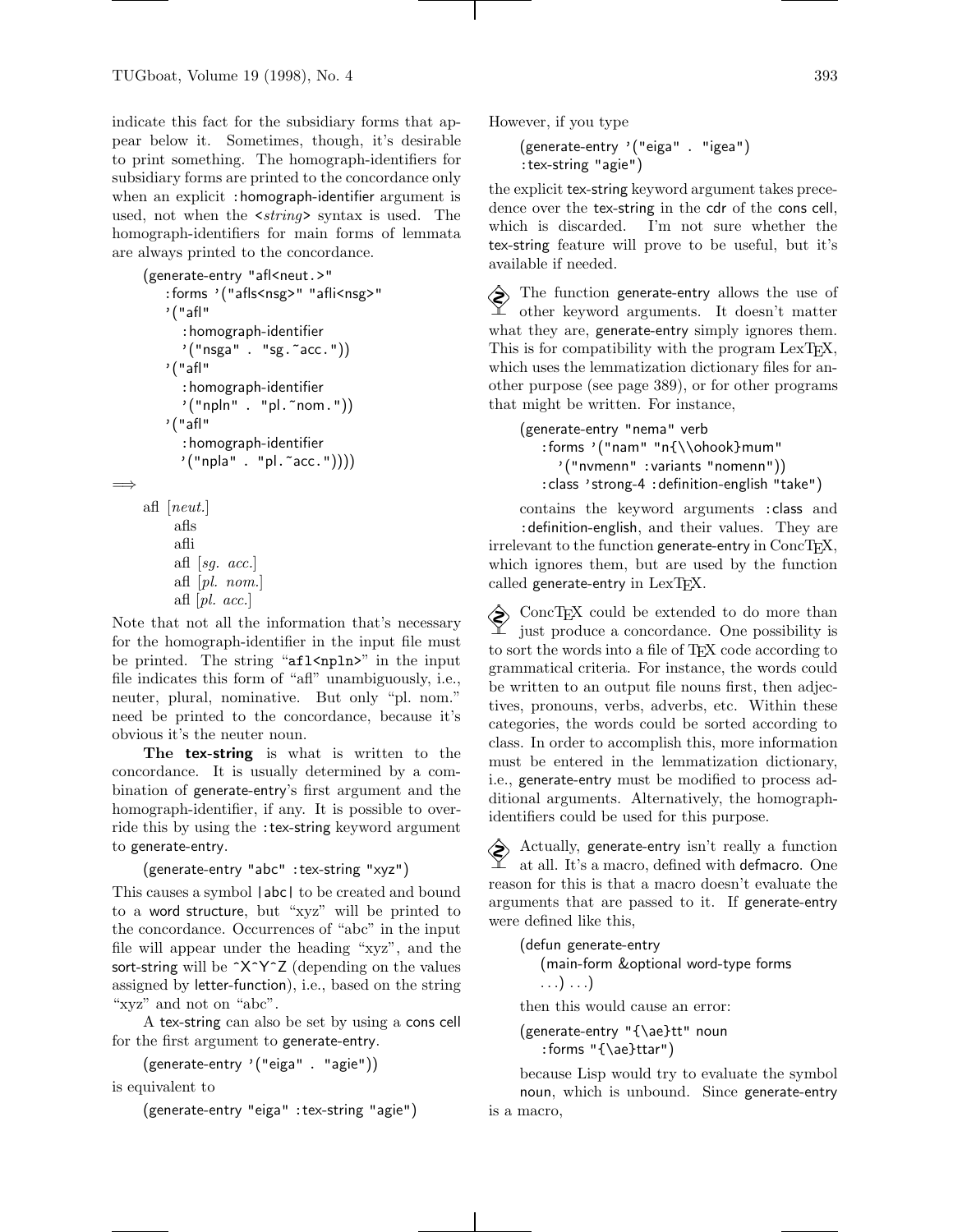# (defmacro generate-entry (&rest arg) ...)

it's possible to manipulate its arguments before they're passed to the real function, which is called sub-generate-entry. Another reason for defining generate-entry as a macro is to make it easier to extend ConcTEX, or change the way it behaves. The arguments can be manipulated and passed to other functions, instead of or in addition to sub-generate-entry.

The functions harmless and add-variants are two other functions that can be used in the lemmatization dictionary. These are merely convenience functions, you can accomplish the same results using generate-entry.

The function harmless is for cases where none of generate-entry's keyword arguments are needed. Some words, like prepositions and conjunctions (in the Germanic languages, at least) have no inflected forms, and some words may have no variants in a particular manuscript. (So far, I've never needed a tex-string.)

$$
(\text{harmless }\text{``}\{\\\}'a\}< p> \text{'' a}f\text{''}\text{``}\{\\\}'\\\i\} \text{''\text{''} ok\text{''\text{''}}yfir\text{''}\text{)}
$$

is equivalent to

```
(generate-entry "{\\'a}<p>")
(generate-entry "af")
(generate-entry "{\\'\\i}")
(generate-entry "ok")
(generate-entry "yfir")
```
The function harmless takes one or more strings as its arguments, and calls (generate-entry  $\langle$ string $\rangle$ ) for each of the strings. Note that a homographidentifier is permitted, using the  $\langle \text{string} \rangle$  syntax, as for  ${\{\langle \rangle\} \text{a}}$   $\langle p \rangle$ .

Calling generate-entry with a lot of forms and variants can be confusing,

```
(generate-entry "dyr{\\dh}ligr" adjective
   :forms '(("dyr{\\dh}lig"
   :variants "dyrdlig")
     ("dyr{\\dh}ligi" :variants "dyrdligi")
   ))
```
so the function add-variants can be used instead. This is equivalent to the previous example:

```
(generate-entry "dyr{\\dh}ligr" adjective
   :forms '("dyr{\\dh}lig" "dyr{\\dh}ligi"))
```

```
(add-variants "dyr{\\dh}lig" "dyrdlig")
(add-variants "dyr{\\dh}ligi" "dyrdligi")
```
All of the arguments to add-variants are strings. The first is used to access a symbol. This symbol might be bound to a word structure, which would be

fine. If, however, it's unbound, then a word structure is created, using the string as the only argument to generate-entry. Otherwise, if it's bound and not a word structure, add-variants issues a warning, and exits. Assuming the symbol is now a word structure, the other strings are used to access symbols which are set to the symbol derived from the first string, just as generate-entry sets variants (as described on page 390f).<sup>35</sup>

The order of the subsidiary forms is important. It will usually not be desirable to have them sorted in alphabetical order in the concordance, although it's possible; usually, the order of the subsidiary forms will be determined by the conventional order of the forms within the paradigm, e.g., singular nominative, genitive, dative, accusative, then plural nominative, genitive, dative, accusative for nouns in Old Icelandic. If you prefer the order nominative, accusative, genitive, dative, just type the forms in this order.

The parser. After the lemmatization dictionary has been loaded, conctex.lsp opens the input file and the function main reads it line-by-line. Entirely blank lines, and lines that begin with  $\%$  or  $\setminus$  are discarded (except for lines beginning with \lineno, \putontop, \overstroke, or other exceptions, if any). Lines that begin with @ are Lisp code, the @ is discarded, and the rest of the line, which must be a balanced expression (sexp), is evaluated. Other lines are text lines, and passed to the function processline. This function strips off leading and trailing blanks, discards line numbers and punctuation from the beginning of the line, discards certain macros and perhaps some or all of their arguments, discards unattached math mode material, and replaces some strings with others. If a @ or % appears in the middle of a line, process-line discards it together with the rest of the line. It also tests to see whether the end of the input line corresponds to the end of a transcript line. If the input line ends with  $\setminus \setminus$ , -, or  $\setminus$ -, or if the following line is blank, process-line treats the end of the current line as the end of a transcript line and increments the line counter (called line-counter) when it's done with the current line. (Advancing the leaf, side or column requires an explicit call to set-position, as does advancing more than one line at a time, which is sometimes necessary, as when part of a leaf is missing or unreadable.) Then process-line passes the line to the function read-word. This function strips characters off the line until it has stripped off a whole word. Then it returns the word, current-

<sup>35</sup> Actually, generate-entry uses add-variants to set variants.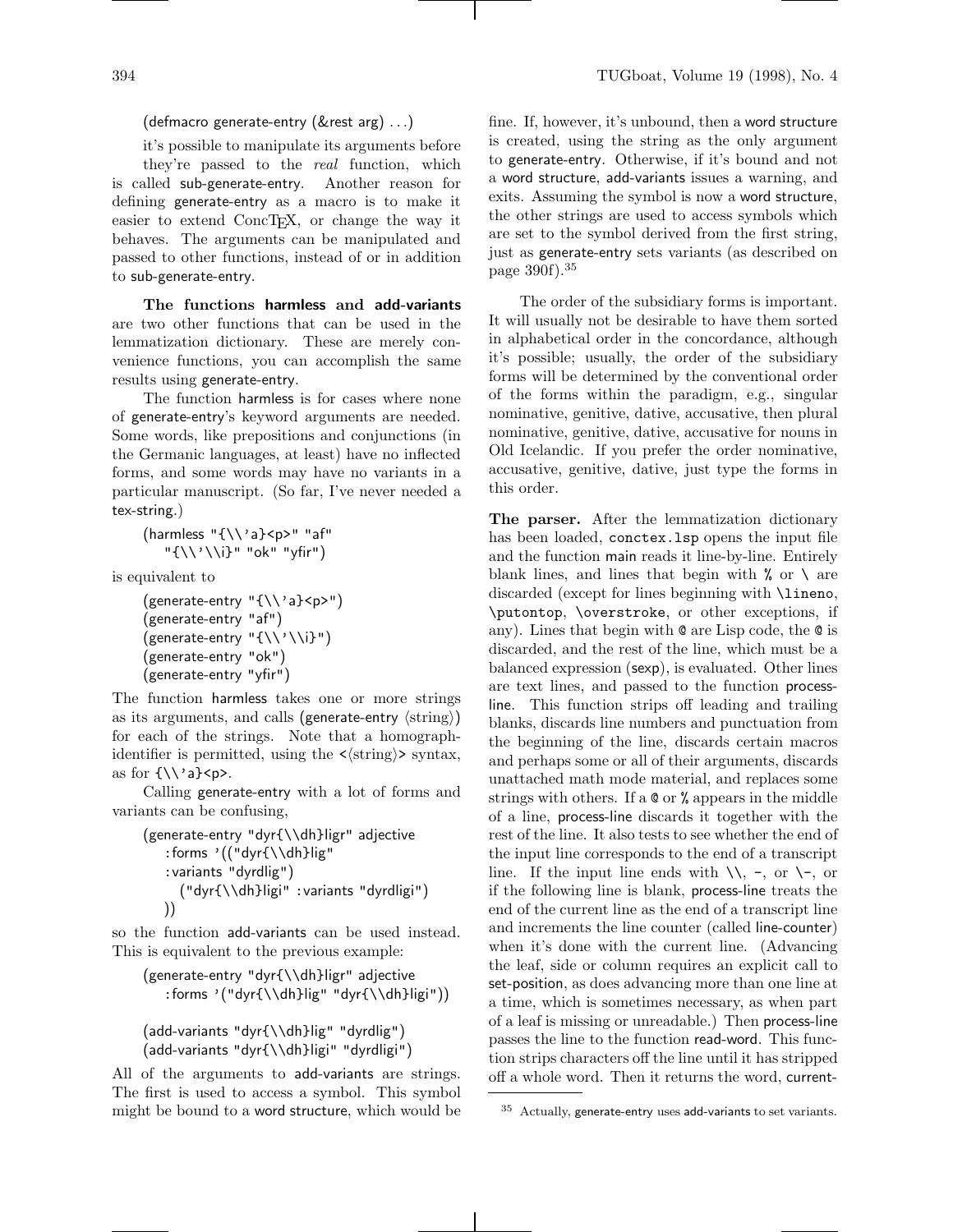word, and the rest of the line to process-line. Now the routine for access and data storage takes over.

Access and data storage. The function readword returns current-word as a string. The function process-line appends | to the beginning and end of the string, so that, for example, " ${\lambda e}tt"$  becomes " ${\{\lambda\ae}tt\}$ ".<sup>36</sup> Now the string is used to access a symbol (or variable) using read-from-string, and the symbol current-var is set to this symbol, e.g., |{ae}tt|. (In C, you'd say "current-var is a pointer to  $|\{ae\}tt|$ .)

This is one reason why unmotivated braces are not permitted in the input file. The braces are needed to delimit the special characters for generate-info and to distinguish between special character codings and ordinary characters in the symbol names.<sup>37</sup> The vertical strokes surrounding the symbol name act to escape all of the other characters, which causes  $\setminus$  to disappear when the string "|{\\ae}tt|" is converted to the symbol |{ae}tt|. If the input file contained the string "{\ae}tt"  $\longrightarrow$  " $\text{ætt"}$  and "{ae}tt"  $\longrightarrow$  " $\text{ætt"}$  (using "ae" instead of the ligature), and unmotivated braces were permitted, they would both map to the same symbol, namely {ae}tt, and they would not be kept separate in the concordance.

Now process-line checks to see if the value of current-var (the symbol |{ae}tt|, in our example) is already bound. If it is, this means either that the word "ætt" is accounted for in the lemmatization dictionary, or that it's occurred previously in the input file. If |{ae}tt| is unbound, process-line checks whether the symbol |{Ae}tt| is bound. If it is, current-var is set to |{Ae}tt|, otherwise process-line checks whether the symbol  ${A\text{E}}$ TT is bound.<sup>38</sup> If it is, current-var is set to {AE}TT.<sup>39</sup>

 $^{38}\,$  No vertical strokes are needed around  $\{ {\sf AE} \} {\sf TT}$  because {, }, and capital letters don't need to be escaped.

<sup>39</sup> Manuscripts are often orthographically inconsistent, and transcriptions often use uppercase and lowercase letters to represent different letter forms, although the original letters do not really correspond to our upper- and lowercase. If the editor wants a particular word to be represented in the concordance in lowercase, capitalized or all capitals, and the first occurrence of this word in the transcription does not have the desired form, then the word must be entered in this form into the lemmatization dictionary. Of course, capitalized, upper- and lowercase strings which map

 $\diamondsuit$  Actually, the functions string-downcase, stringcapitalize and string-upcase are applied to (symbol-name current-var). The symbol current-var is evaluated once to get the symbol |aett|. If I wanted to examine the symbol-name of |aett| directly, I would have to type (symbol-name '|{ae}tt|) to prevent evaluation of |{ae}tt|. Note that applying string-capitalize to a symbol name beginning with a coding like {ae} fails, because the capitalized string would need to be {AE}. It is, of course, possible to have  $\text{Ae}$  expand to " $E$ " in T<sub>F</sub>X, so that  $\{Ae\}$ would yield the correct result, but it seems hardly worthwhile, since words should be accounted for in the lemmatization dictionary anyway.

Unbound symbols. If |{ae}tt|, |{Ae}tt|, and {AE}TT are unbound, a word structure is created, and |{ae}tt| is bound to it. A sort-string is generated and stored in |{ae}tt|'s sort-string slot, and a tex-string is stored in its tex-string slot, just as for word structures created by the lemmatization dictionary. If the word read in from the file includes the symbols < and >, the string they enclose is considered to be the homograph-identifier, which is stored in the homograph-identifier slot, and affects the form of the tex-string.

After a word structure has been created for the symbol |{ae}tt|, the symbol itself is put into the cdr of a cons cell, while its sort-string is put into the car, e.g.,

("^A^F^X^X" . |{ae}tt|)

This cons cell is now appended to the association list (or alist) word-alist, not var-alist, as are the word structures from the lemmatization dictionary. The alist word-alist is used to store all of the entries that are main forms of lemmata, i.e., not subsidiary forms or variants, that actually occur in the transcription. They will appear as top-level entries in the concordance. Whenever a word in the input file maps to a symbol that is unbound, i.e., if it's the first occurrence in the input file and not in the lemmatization dictionary, this word is considered to be the main form of a lemma, so all lemmata with subsidiary forms and most variants must be accounted for in the lemmatization dictionary. Variants that differ only in the use of capitalization and upper- and lowercase letters, or where certain special character macros are replaced, are handled automatically (as above).

Positions and occurrences The word structure has an occurrences slot, where manuscript positions are stored. It might even have multiple

<sup>36</sup> Backslashes in strings read in from a file are automatically escaped.

<sup>37</sup> By uncommenting two lines in letter-function, it's possible to allow unmotivated braces. I believe it's safer to make them signal an error, because it's a good way of discovering mistakes in the input file. Any cases where braces are required can be accounted for in conctex.lsp.

to different word structures are also possible, if they're bound in the lemmatization dictionary.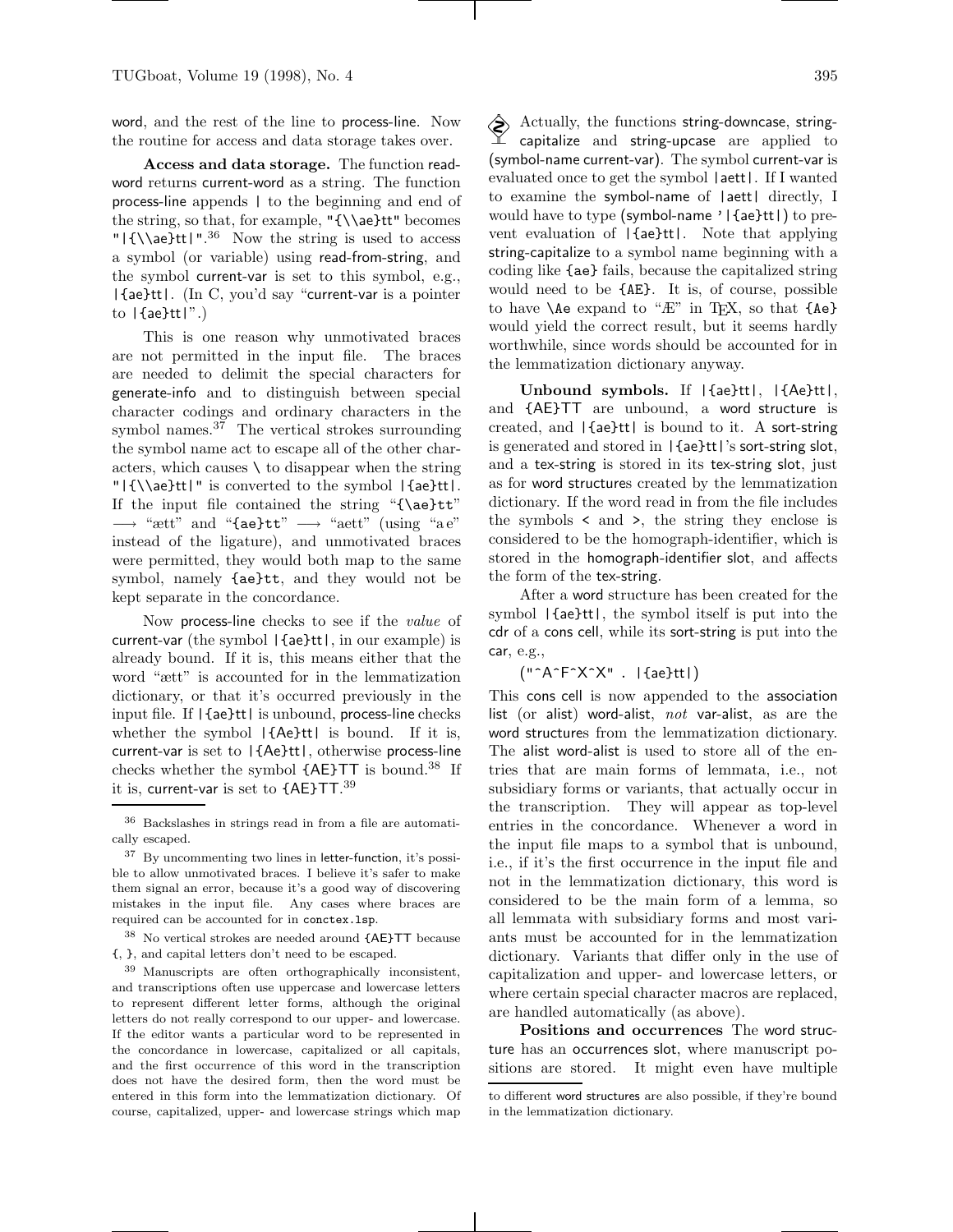$occurrences$  slots, if  $ConcTrX$  is being used for more than one manuscript. When a word structure is created in the lemmatization dictionary, there are no occurrences to be stored yet. When an entry is created for a word in the input file, the position-string is stored as a string in a list in the proper occurrences slot, e.g., ("28va˜7"), using access-occurrences.

The current position in the transcription (and the manuscript) will have been generated by the function set-position, which is used in the input file, and process-line's line counting routine. In addition, process-line can tell whether a particular word is the first or last word in the transcription line. It can sometimes be useful to indicate that a word is at the beginning or end of a line in a manuscript, because the use of unusual forms is often explainable because of the position. For instance, words at the beginning of lines may have fancy initials, and words at the end may be abbreviated in order that they may be squeezed into the remaining space on the line. If a word occurs at the beginning or end of a line, this may be indicated in the concordance, if the book designer wishes. For example, if this is a line at leaf 1, verso, column a:

```
\lineno{15} seg_{ir} e{\n} gaufgi
ken_{n}i~{\m}_{a{\dh}r} [ok enn]\\
```
=⇒

15: segir en gaufgi kenni maðr [ok enn]

then one of the positions for "segir" will be "1va  $15^{by}$ " and one of the positions for "enn" will be "1va 15<sup>e</sup>".

The program conctex.lsp doesn't print  $\$ ^b and  $\$ e<sup> $\circ$ </sup> $e$  $\$  $\circ$  explicitly to the concordance file. Instead, it uses the token lists \linebeginstring and \lineendstring,

```
\newtoks\linebeginstring
\newtoks\lineendstring
\linebeginstring={$^b$}
\lineendstring={$^e$}
```
and prints \the\linebeginstring and \the\lineendstring to the concordance file. To suppress "b" and "e" in the concordance, all that's necessary is to redefine the token lists \linebeginstring and \lineendstring.

```
\linebeginstring={}
\lineendstring={}
```
This feature will probably be turned off, because it is not customary for concordances to indicate the position of words in a line.

A concordance should only be generated for one manuscript at a time. This is merely the way I've set things up; it's not hard-wired into the program. The definition of the Lisp macro access-occurrences

depends on the value of the variable manuscript. It is used to access the appropriate occurrences slot for setf. $40$ 

Multiple occurrence slots are useful if you want to use the information generated by conctex.lsp in another program. The word structures can be written to a file using Lisp's read syntax. Another Lisp program can load this file, provided structures of type word are defined, and the data produced by the last run of conctex.lsp will be available. This could be useful for dictionaries or linguistic studies involving multiple sources.

Bound symbols. If the symbol pointed to by current-var (|{ae}tt| in our example) is bound, this means it was either bound in the lemmatization dictionary, or that the word "ætt" has already occurred in the input file, or both. $^{41}$  If it has already occurred in the input file, and it's a main form, wordalist already contains the cons cell  $("A^F^*X^*X"$ . |{ae}tt|), but if it's only bound because it appears in the lemmatization dictionary, or it's a subsidiary form or a variant, this cons cell will not be in word-alist. So, process-line checks to see whether a cons cell containing |{ae}tt| is in word-alist, using:

(rassoc current-var word-alist)

which searches for a cons cell in word-alist using the cdr as the search key. If it's there, it means that "ætt" has already occurred in the input file.

The situation is more complicated if the symbol is not already in word-alist. There are three possibilities: it could be the main form of a lemma, a subsidiary form, or a variant.

- I If the symbol is a word-structure, it is either a main form or a subsidiary form.
	- I If the root slot of the word-structure is nil, then it's a main form. In this case, the cons cell containing the symbol and its sort-string is copied from var-alist into word-alist.
	- I Else, if the root slot of the word structure is non-nil, the symbol is a subsidiary form. In this case, its root slot is accessed in order to get its main form, which is another symbol bound to a word-structure. If the cons cell containing

<sup>40</sup> It's worth looking at the way access-occurrences is defined, because it illustrates a limitation of Lisp's setf access function.

<sup>41</sup> Or there's been a terrible mistake. It is unlikely that a symbol derived from a word in the transcription would conflict with a symbol that's already defined by conctex.lsp or the Lisp interpreter itself. However, if this problem arises, it would be easy enough to write safety routines to catch the problem symbols.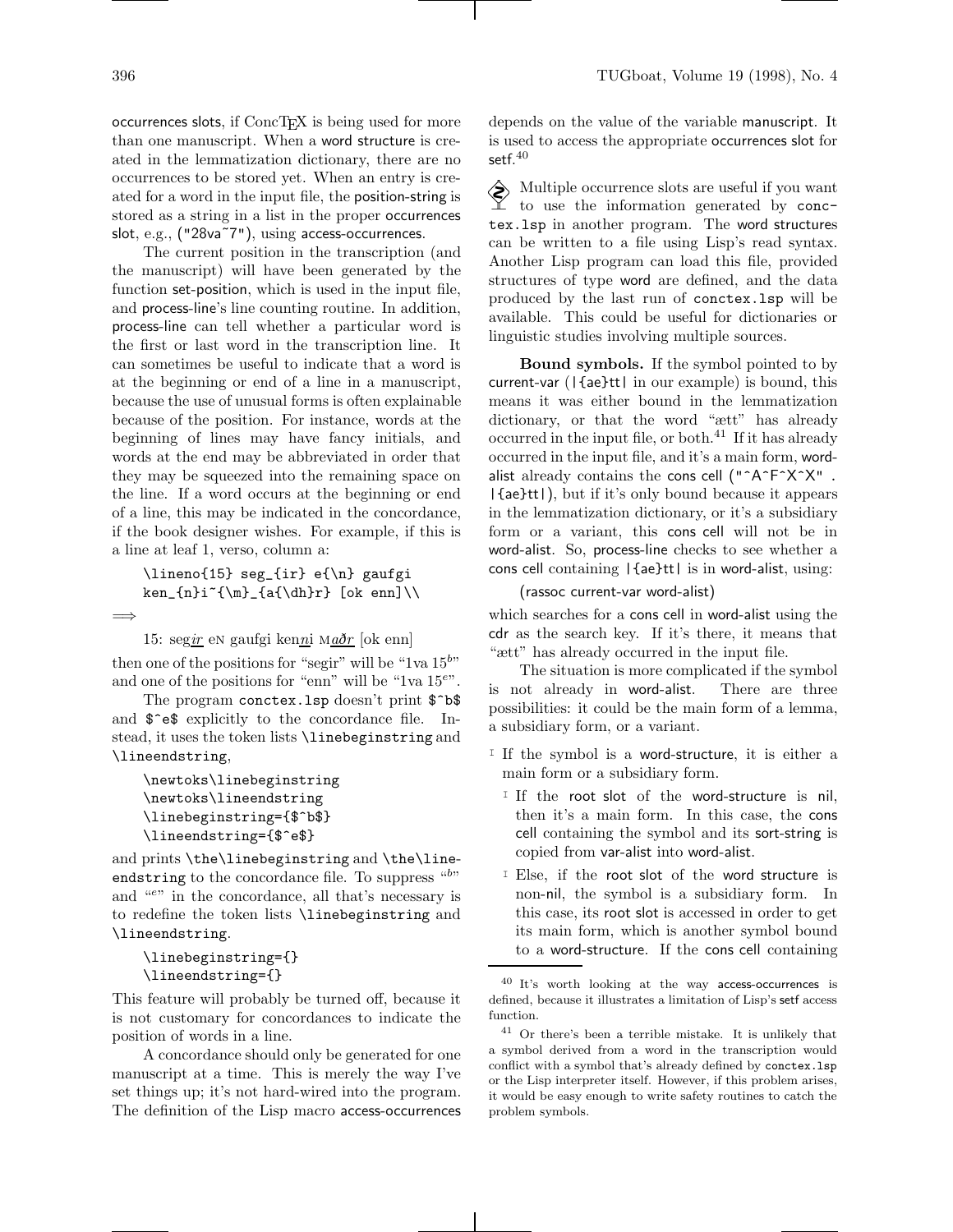this symbol and its sort string is not already in word-alist, it's copied to it from var-alist.

<sup>I</sup> If the symbol evaluates to another symbol, it's a variant. In this case, the symbol is replaced by this other symbol, and this process is repeated for the latter.

The Lisp macro access-occurrences then appends the position-string for the new position, e.g., "28ra˜15" to the appropriate occurrences slot in the appropriate word-structure.

Exporting the concordance. After every line in the input file has been processed, the loop in main returns nil. If you are generating a concordance using multiple input files, the first input file is closed, the next one is opened and processed in the same way. When all of the input files have been processed and closed, the alists word-alist and var-alist are sorted.

```
(setq word-alist
   (sort word-alist #'string< :key #'car))
(setq var-alist
```
(sort var-alist #'string< :key #'car))

This puts the cons cells in word-alist and var-alist in alphabetical order according to their cars, i.e., their sort-strings. Now the sort-strings are now longer needed, so new lists are generated by popping off the cons cells and putting the cdrs, i.e., the symbols, into new lists, word-list and var-list. Only main forms of lemmata are members of word-list, and only of those lemmata, in which at least one form (which can be a variant) occurs in the transcription. Other main forms may be bound from the lemmatization dictionary, but they will not be in word-list. The list word-list is now passed to the function export-words, which writes the T<sub>EX</sub> file for the concordance. Exactly what export-words writes is a matter for the editor and the book designer, so this part of ConcT<sub>F</sub>X can be changed easily.

The function export-words pops the symbols off of the front of word-list one-by-one. The texstring is written to the concordance file (here called concordance.tex, but any name within reason can be chosen), not indented. If there are no occurrences of the main form, the tex-string is enclosed in parentheses. If there are occurrences, the number of occurrences is printed after the tex-string, enclosed in parentheses, followed by the occurrences. Subsidiary forms are printed to the concordance if and only if there are occurrences for them.

If there are no occurrences and no subsidiary forms with occurrences, something is terribly wrong and conctex.lsp will signal an error. The way conctex.lsp is set up, occurrences at the beginning and end of a line are indicated with a superscript, e.g., "27ra  $31^{b}$ " and "34vb  $12^{e}$ ". On the other hand, if a word occurs multiple times within a line, not at the beginning or end and not broken, the position string is only printed out once, and the number of occurrences is indicated within parentheses, e.g., "51ra 5  $(2)$ ". If the word is broken, what is printed depends on whether it's broken across a line, column, side or leaf. In the extremely unlikely event that the word occurs at the beginning or end of a line, or broken, and multiple times within the line, the different cases are listed separately, e.g., "11ra  $5^b$ , 11ra  $5(2)$ , 11ra  $5-6$ ".

When a symbol is popped off of word-list, export-words checks whether forms are present in the word structure's forms slot. The forms should be in the order in which they should be listed in the concordance. The function export-words accesses the symbol for each form, and checks the appropriate occurrences slot. If it's non-nil, the texstring for that form is written to concordance.tex, with its occurrences, as above, but indented. If a form has no occurrences, nothing is printed to concordance.tex. The Lisp program currently does not print out variants in any way. This would require some additional programming, but it is possible.

 $\diamondsuit$  The program conctex. Isp can be extended to extract grammatical information from manuscript transcriptions. One way of doing this would be to use standardized homograph-identifiers. Another would be to add one or more slots to the word structure. Then, export-words could be modified to write files for the various grammatical categories, which could then be concatenated. After wordlist has been generated, word-alist and var-alist are no longer needed, and var-list is never needed by conctex.lsp. They are kept or generated only for debugging purposes.

Other data. When conctex.lsp is run, it generates some data in addition to the concordance. It counts the number of lines and words in each input file, the total number of lines, the total number of words, the total number of distinct words and the total number of lemmata. It prints this information to the TEX file count\_info.tex.

The number of lines in an input file is simply  $\perp$  the value of line-counter at the end of the file. The number of words in an input file is the number of times read-word returns a non-empty string while that file is begin read. The total number of distinct words is the number of times export-occurrences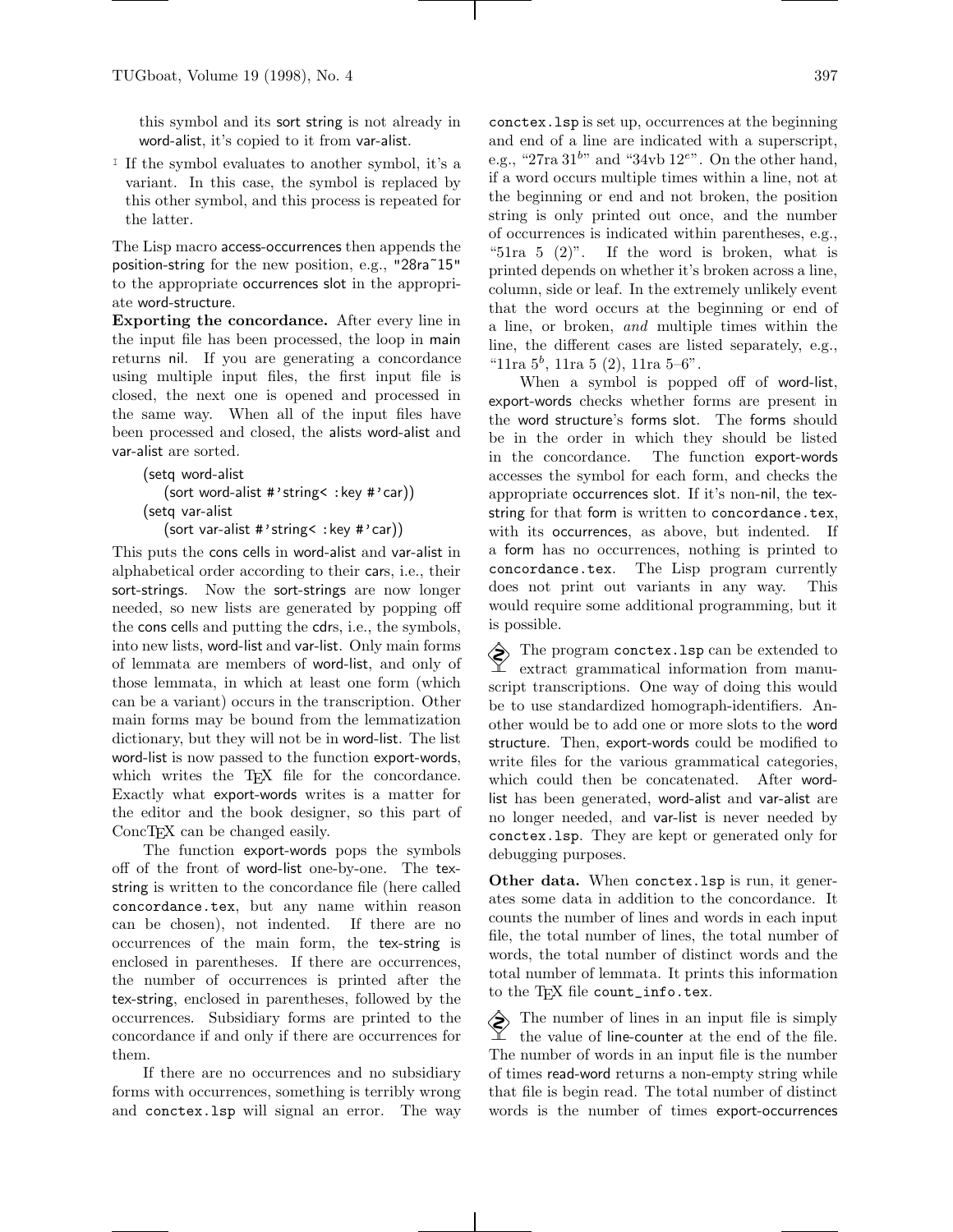is called and the total number of lemmata is the length of word-list.

Hints on using ConcTEX. Trying to generate a concordance from an entire manuscript transcription all at once is a recipe for disaster. I recommend testing the program with one column or side at first, gradually increasing the amount of text. In this way, the user can discover which lemmata are needed, which subsidiary forms need to be assigned to a lemma, which variants need to be accounted for, and so on.

The program conctex.lsp writes an additional T<sub>E</sub>X file containing only the words that are *not* included in the lemmatization dictionary, and their occurrences. This makes it easy to see which words should be lemmatized or declared harmless, so the lemmatization dictionary can be built up gradually, as longer and longer portions of the transcription are read by conctex.lsp.

A format for a manuscript transcription is likely to be rather complex and the user will probably discover places where new special characters, fonts and macros are needed. Every new control sequence defined in conctex.tex and used in transcription lines will require some alteration to the Lisp program, either in process-line, read-word and/or letter-function. I've intentionally programmed conctex.lsp in such a way as to allow changes to reflect different book designs, so it may be necessary to change exportwords, too. The best way to proceed is to take small parts and run TEX and conctex.lsp on the input file to make sure that everything is working properly. When you've got it running smoothly, and you've built up a complete lemmatization dictionary, then you can try running TEX and conctex.lsp on the whole manuscript.

Running TEX on the concordance. Since ConcTEX generates the concordance from the TEX input file without running T<sub>E</sub>X, it's no problem to include concordance.tex (the TEX file output by conctex.lsp which contains the concordance) in the input file itself:

\input concordance

But it's safer to include it like this:

```
\newread\concordance
\openin\concordance=concordance
\ifeof\concordance
\message{concordance.tex doesn't exist.
  Not inputting it.}\else
\closein\concordance
\input concordance
\fi
```
If you use UNIX, you can ensure that the concordance is always up-to-date by using a shell script.

# This runs the concordance program. gcl<conctex.lsp # Now I run tex on my input file. tex transcription # This executes the file "warnings" # It prints the warning messages # from conclsp.lsp to standard output. sh warnings

It's a good idea to use a shell script anyway, or the equivalent in your operating system, if you're using two-pass features, i.e., for an index, table of contents, page references, etc.

#### A special case

Manuscripts often have peculiarities that are difficult to represent in set type. Often, these peculiarities occur too rarely for it to be worthwhile writing TEX macros and/or Lisp functions to cope with them, but it is often possible to invent an ad hoc solution. For instance, Holm perg  $11\,4^{\circ}$  has words that are written vertically, and are therefore, so to speak, broken over several lines. This problem can be solved in the following way:

```
\newskip\tempskip
\newskip\normalbaselineskip
\tempskip=.75\baselineskip
\normalbaselineskip=\baselineskip
\font\enormous=cmr17 scaled 7500
\baselineskip=\tempskip
\setbox0=\hbox{{\enormous D}}%
* \lineno{1\dash 7}\copy0
\vskip-\ht0\vskip-2pt
\dimen0=\wd0\advance\dimen0 by 18pt
\hangindent\dimen0\hangafter-7
r\break o\break t \break n \break i
\break n \break g\par
\baselineskip=\normalbaselineskip *
\vskip.667\baselineskip
```
@ (add-occurrences "drotning" "1va~1--7")

```
\lineno{8} himins _{ok}
iar{\dh}ar.^s{\ae}l {ok} dyr{\dh} \\lineno{9} lig m{\o}r Maria.~mo{\dh}ir
d_{ro}tti_{n}s\\
```
Produces the following output: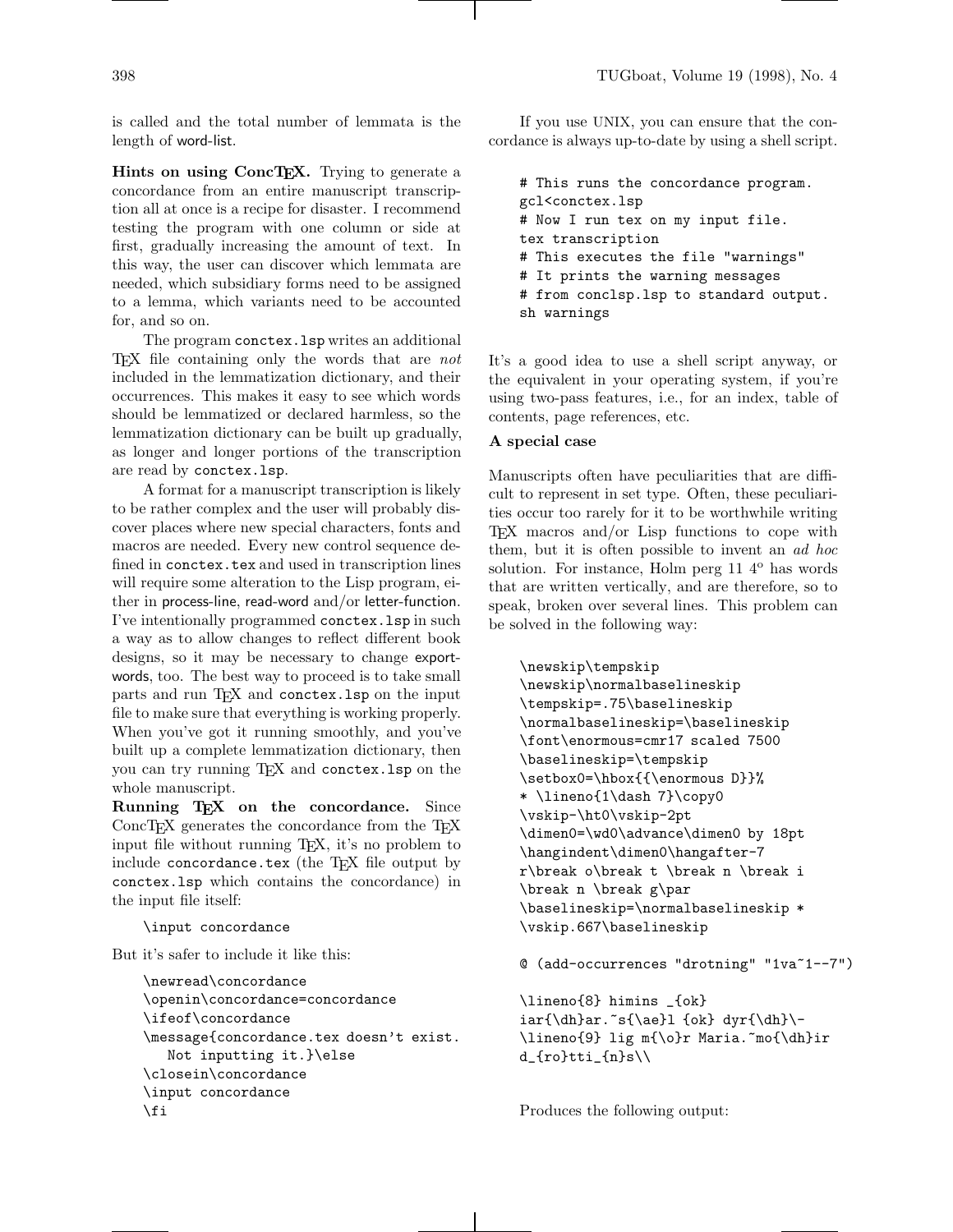

8: himins ok iarðar. sæl ok dyr<sup>ð</sup> 9: lig mør Maria. moðir drottins

Since process-line ignores all lines within a commentary, the complex construction for the word "Drotning" isn't read by process-line, so this occurrence needs to be set explicitly.

#### @ (add-occurrences |drotning| "1va~1–7")

The function add-occurrences uses access-occurrences to access the appropriate occurrences slot of the word structure bound to the symbol in its first argument, and appends its second argument, a string, to the list in the occurrences slot. It can be any string, so access-occurrences can be used to make non-standard occurrences by hand. An occurrence like "1va 1–7" cannot be created by conctex.lsp's ordinary routines.

# Final remarks

ConcT<sub>E</sub>X demonstrates the power of Lisp and TEX in combination. Designing and typesetting a manuscript transcription, usually as part of a facsimile edition, is a challenge under the best of circumstances, and generating a concordance is always a time-consuming task. I do not promise miracles with ConcTEX, but I do believe that it can make both of these tasks easier, and indeed possible for non-professionals.

ConcT<sub>EX</sub>'s most significant advantages are:

- 1. It makes it possible to take advantage of the typographic capabilities of T<sub>E</sub>X and META-FONT.
- 2. It uses the very same file for typesetting and generating the concordance.
- 3. It performs alphabetical sorting on arbitrary special characters

ConcTEX is designed to be extendable. It would be possible to adapt it for use with other languages. For languages that are written left-toright, it will only be necessary to cope with the usual difficulties with fonts and character encoding. For right-to-left text or a mixture of left-to-right and right-to-left text, the difficulties are greater, but it should be possible to solve them. Many of its features are of general utility and could be used for other kinds of programs that extract data from TEX input files.

However, there is one significant problem from the point of view of book design. The virtues of Computer Modern and its offspring notwithstanding, there simply aren't enough METAFONT fonts in the public domain suitable for use in fine printed books. Understandably, most of the other fonts available either contain special symbols or alphabets for non-Western languages, and are generally designed to be compatible with Computer Modern. But even if the Computer Modern fonts were the most beautiful fonts in the world, not every book should be printed in them. I admire Knuth's accomplishment and I like Computer Modern, but Monotype Modern 8A, on which it is based, is not universally admired.<sup>42</sup> It is possible to use PostScript fonts with TEX, but it's inconvenient, and although they are well-designed, they have the serious defect that most sizes are produced by simple magnification or reduction. I consider it an important desideratum that more METAFONT fonts are created and made available, but I don't see how this goal can be accomplished by amateur programmers writing free software. But until such fonts are available, books typeset without the financial and technical backing of a publisher will continue to suffer from a poverty of fonts.

I am far from being an authority on the subject, but I doubt very much that any photolithographic printing technique will ever be able to equal the quality of impression of lead type. My dream is to use METAFONT for designing lead type for use on a TEX-driven, Linotype-like linecasting machine. I say a linecasting machine only because I think that it would be easier to implement glue on a linecasting machine. It might, however, be an interesting exercise to design a TEX-driven Monotype-like typesetting machine, or even a typesetting machine based on a different principle, such as casting an entire page at once. Perhaps with such machines, we can finally equal and perhaps even surpass the great typographic achievements of the past.

## Sample texts and concordances

Concordances become long very quickly, so this section contains three mini-concordances and the texts from which they were generated.

The first text is the beginning of the transcription of Holm perg 11 4°, prepared by Dr. Wilhelm Heizmann. It illustrates the use of line footnotes. These are footnotes which refer to lines in the

<sup>42</sup> Williamson, in reference to the English Monotype Corporation's Modern Extended series 7: "Not particularly distinguished in letter form, the face has become familiar to readers of scientific works; for some years, this was one of the few series equipped with a full range of mathematical and other special sorts." (p. 130)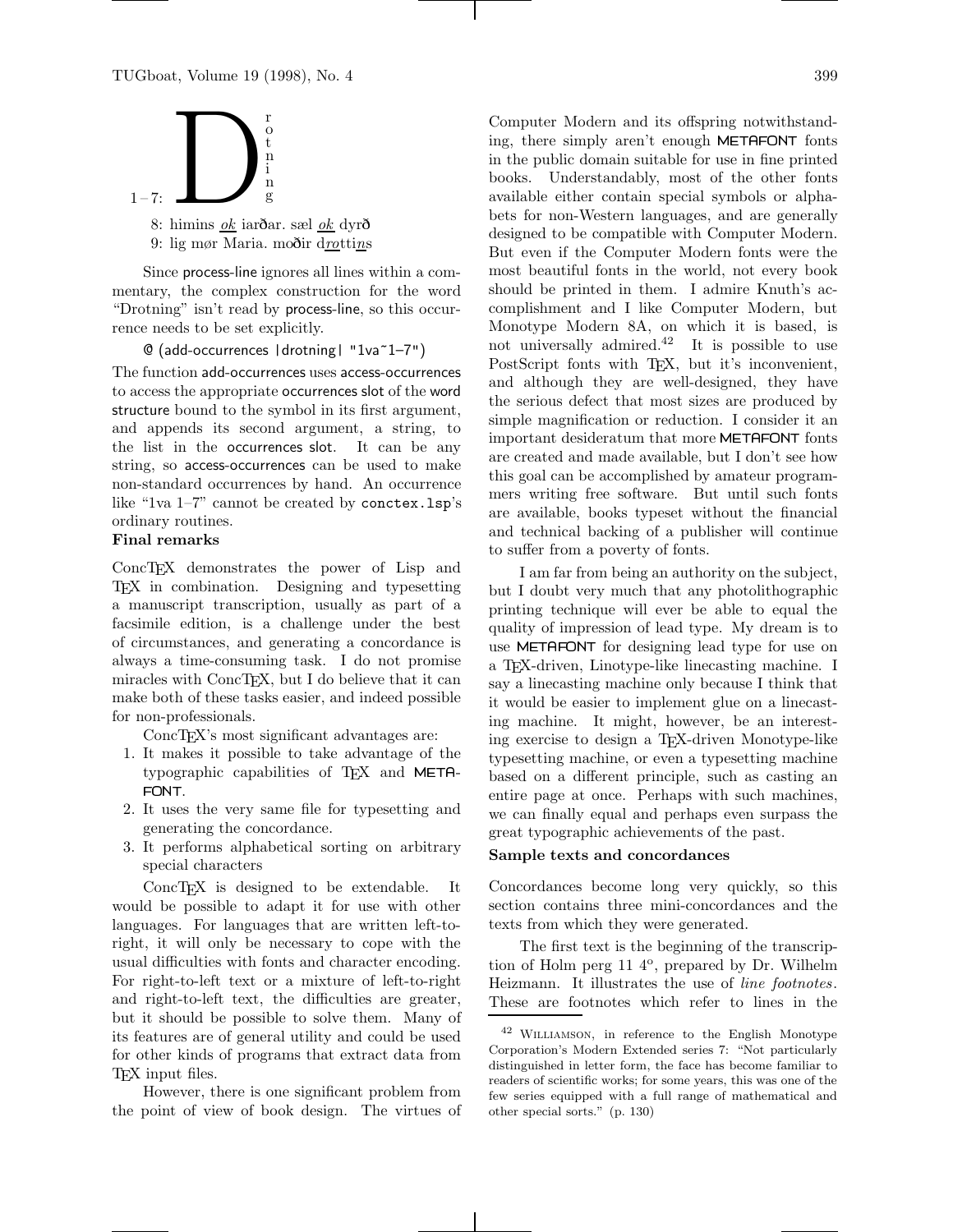transcription. Unlike ordinary footnotes, there is no indication in the running text, such as an asterisk, a dagger, or a superscripted numeral, but the line number or numbers appear in the footnote where the footnote indicator usually goes.

Note that a different definition of \ustroke is used here than in the foregoing article. The emendations are in italics and underlined, but not enclosed in brackets.

$$
\begin{array}{c} \text{Holm perg 11 4}^{\text{o}} \\ \text{1va} \end{array}
$$

prologus



8: himins  $\mathfrak{g}_k$  iarðar. sæl  $\mathfrak{g}_k$  dyrð 9: lig mør Maria. moðir drottins 10: Iesus Xristz. blomi hreinlifis. 11: herbergi heilags anda. øllvm 12: helgum mønnum æðri. helgari 13: ok haleitari. er komin at kyn 14: fer <sup>ð</sup>j af kongligri ætt eptir <sup>þ</sup>vi sem 15: segir en gaufgi kenni Ma $\delta r$  [ok enn] Concordance to Holm perg 11 4<sup>o</sup>

æðri (1): 1va 12. ætt (1): 1va 14. af (1): 1va 14. (allr) øllvm  $(1)$ : 1va  $11^e$ . (andi) anda (1): 1va 11. at (1): 1va 13. blomi (1): 1va 10. drotning (1): 1va 1-7. (drottinn) drottins (1): 1va  $9^e$ . (dyrðligr) dyrðlig  $(1)$ : 1va 8-9. enn  $(2)$ : 1va 15, 15<sup>e</sup>. eptir (1): 1va 14. er (1): 1va 13. (gøfugr)

1–7 Drotning, bis auf das initiale D sind die Buchstaben untereinander angeordnet.

gaufgi (1): 1va 15. (haleitr) haleitari (1): 1va 13. (heilagr) heilags (1): 1va 11. helgari (1): 1va  $12^e$ . helgum  $(1)$ : 1va  $12^b$ . herbergi (1): 1va 11. (himinn) himins (1): 1va 8. (hreinlifi) hreinlifis (1): 1va  $10^e$ . Iesus (1): 1va  $10^b$ .  $(ior\delta r)$ iarðar (1): 1va 8. kennimaðr (1): 1va 15. (koma) komin (1): 1va 13. (kongligr) kongligri (1): 1va 14. (kynferð) kynferðj $(1)$ : 1 va $13 - 14$ . (maðr) mønnum (1): 1va 12. Maria (1): 1va 9. moðir (1): 1va 9. mør (1): 1va 9. ok  $(4)$ : 1va 8  $(2)$ , 13<sup>b</sup>, 15. (sæll) sæl (1): 1va 8. (segja) segir (1): 1va  $15^b$ . sem  $(1)$ : 1va  $14^e$ . (Xrist) Xristz (1): 1va 10. <sup>þ</sup>vi (1): 1va 14.

## The Bible

#### Genesis

1. In the beginning God created the heavens and the earth. 2. The earth was without form and void, and darkness was upon the face of the deep; and the Spirit of God was moving over the face of the waters. 3. And God said, "Let there be light"; and there was light. 4. And God saw that the light was good; and God separated the light from the darkness. 5. God called the light Day, and the darkness he called Night. And there was evening and there was morning, one day.

#### Concordance to the Bible

and  $(11)$ : *Gen.* 1:1, 2  $(3)$ , 3  $(2)$ , 4  $(2)$ , 5  $(3)$ .

<sup>8/9</sup> dyrðlig, dafür in Ausg. zumeist dýrlig.

<sup>10</sup> Iesus, 233 Jesu, Ausg. für den Genitiv immer Jesu; Xristz, 233 cristi, Ausg. für Xrist- fast immer Crist-, einige Male auch Krist-.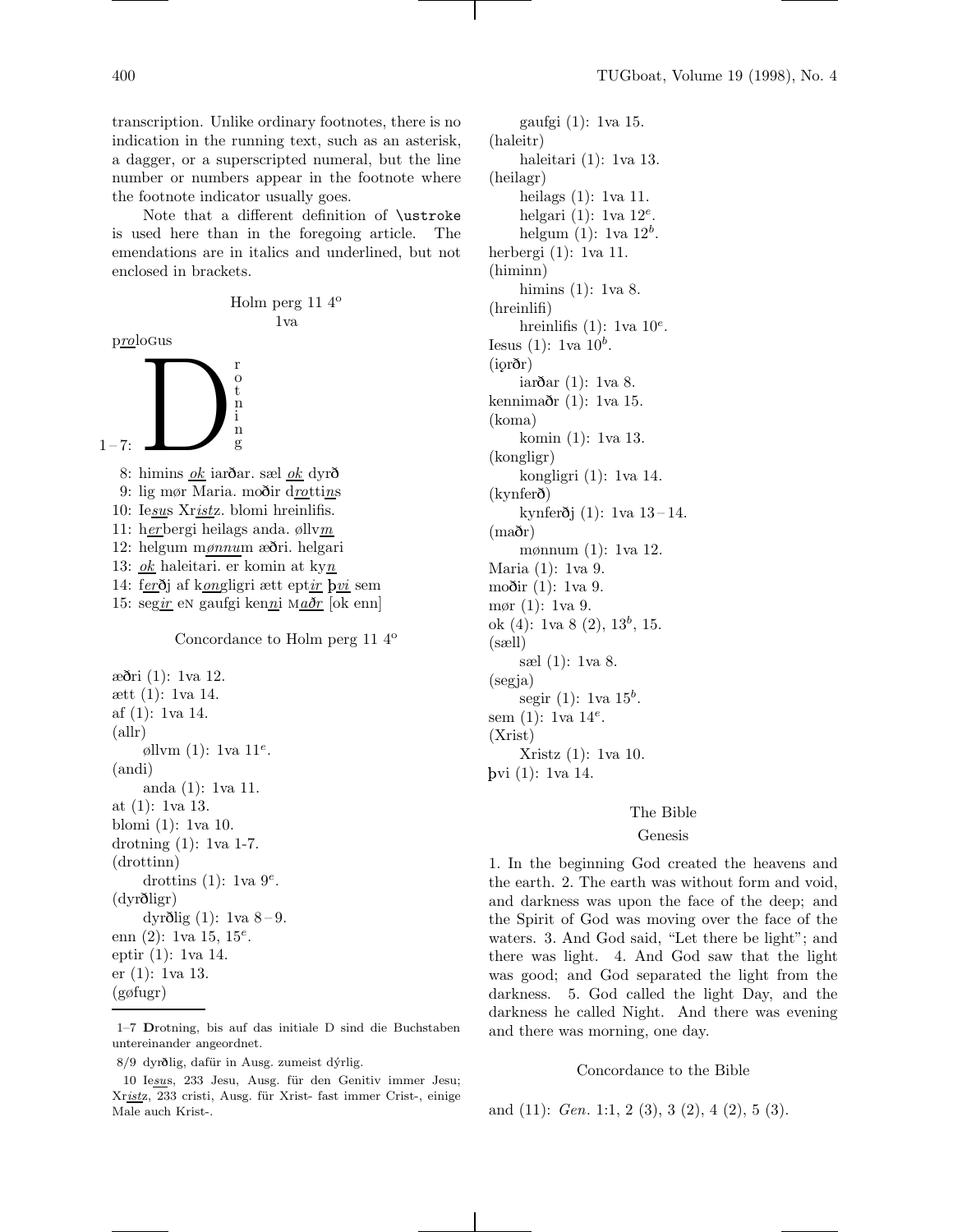be  $(1)$ : *Gen.* 1:3. was (7): *Gen.* 1:2 (3), 3, 4, 5 (2). beginning  $(1)$ : *Gen.* 1:1. (call) called  $(2)$ : *Gen.* 1:5  $(2)$ . (create) created (1): Gen. 1:1. darkness (3): Gen. 1:2, 4, 5. day  $(2)$ : *Gen.* 1:5  $(2)$ . deep (1): Gen. 1:2. earth (2): Gen. 1:1, 2. evening (1): Gen. 1:5. face  $(2)$ : *Gen.* 1:2  $(2)$ . form  $(1)$ : *Gen.* 1:2. from (1): Gen. 1:4. God  $(6)$ : *Gen.* 1:1, 2, 3, 4  $(2)$ , 5. good (1): Gen. 1:4. he  $(1)$ : *Gen.* 1:5. (heaven) heavens (1): *Gen.* 1:1. in (1): Gen. 1:1. let (1): Gen. 1:3. light  $(5)$ : *Gen.* 1:3  $(2)$ , 4  $(2)$ , 5. morning (1): *Gen.* 1:5. (move) moving  $(1)$ : *Gen.* 1:2. night (1): Gen. 1:5. of (3): Gen. 1:2 (3). one (1): Gen. 1:5. over (1): Gen. 1:2. (say) said  $(1)$ : *Gen.* 1:3. (see) saw (1): *Gen.* 1:4. (separate) separated  $(1)$ : *Gen.* 1:4. spirit (1): Gen. 1:2. that (1): Gen. 1:4. the  $(14)$ : *Gen.* 1:1  $(3)$ , 2  $(6)$ , 4  $(3)$ , 5  $(2)$ . there (4):  $Gen. 1:3 (2), 5 (2).$ upon (1): Gen. 1:2. void (1): Gen. 1:2. (water) waters (1): Gen. 1:2. without (1): Gen. 1:2.

### Die Bibel

Das 1. Buch Mose (Genesis)

### (With homograph identifiers.)

1. Am Anfang schuf Gott Himmel und Erde. 2. Und die{fsn} Erde war wüst und leer, und es war finster auf der{fds} Tiefe; und der{mns} Geist Gottes schwebte auf dem{nds} Wasser. 3. Und Gott

sprach: Es werde Licht! Und es ward Licht. 4. Und Gott sah, daß das{nas} Licht gut war. Da schied Gott das{nas} Licht von der{fds} Finsternis 5. Und nannte das{nas} Licht Tag und die{fas} Finsternis Nacht. Da ward aus Abend und Morgen der{mns} erste Tag.

### Die Bibel

#### Das 1. Buch Mose (Genesis)

# (Without homograph identifiers.)

1. Am Anfang schuf Gott Himmel und Erde.

2. Und die Erde war wüst und leer, und es war finster auf der Tiefe; und der Geist Gottes schwebte auf dem Wasser. 3. Und Gott sprach: Es werde Licht! Und es ward Licht. 4. Und Gott sah, daß das Licht gut war. Da schied Gott das Licht von der Finsternis 5. Und nannte das Licht Tag und die Finsternis Nacht. Da ward aus Abend und Morgen der erste Tag.

## Konkordanz zur Bibel

Abend (1): Gen. 1:5. (an) am (1): Gen. 1:1. Anfang (1): Gen. 1:1. auf  $(2)$ : *Gen.* 1:2  $(2)$ . aus (1): Gen. 1:5. da (1): Gen. 1:5.  $(das [n])$ das [akk. sg.]  $(2)$ : *Gen.* 1:4, 5. dem  $[dat. sg.](1): Gen. 1:2.$ der  $[m.](2)$ : *Gen.* 1:2, 5. die  $[f.](1)$ : *Gen.* 1:2. die  $[akk. sg.] (1): Gen. 1:5.$ der [dat. sg.] (2): Gen. 1:2, 4. Erde (2): Gen. 1:1, 2. (erst) erste (1): Gen. 1:5. es  $(3)$ : *Gen.* 1:2, 3  $(2)$ . finster (1): Gen. 1:2. Finsternis (2): Gen. 1:4, 5. Geist (1): Gen. 1:2. Gott (2): Gen. 1:1, 3. Gottes (1): Gen. 1:2. Himmel (1): Gen. 1:1. leer (1): Gen. 1:2. Licht  $(4)$ : *Gen.* 1:3  $(2)$ , 4, 5. Morgen (1): Gen. 1:5. Nacht (1): Gen. 1:5. (nennen) nannte (1): *Gen.* 1:5. (schaffen)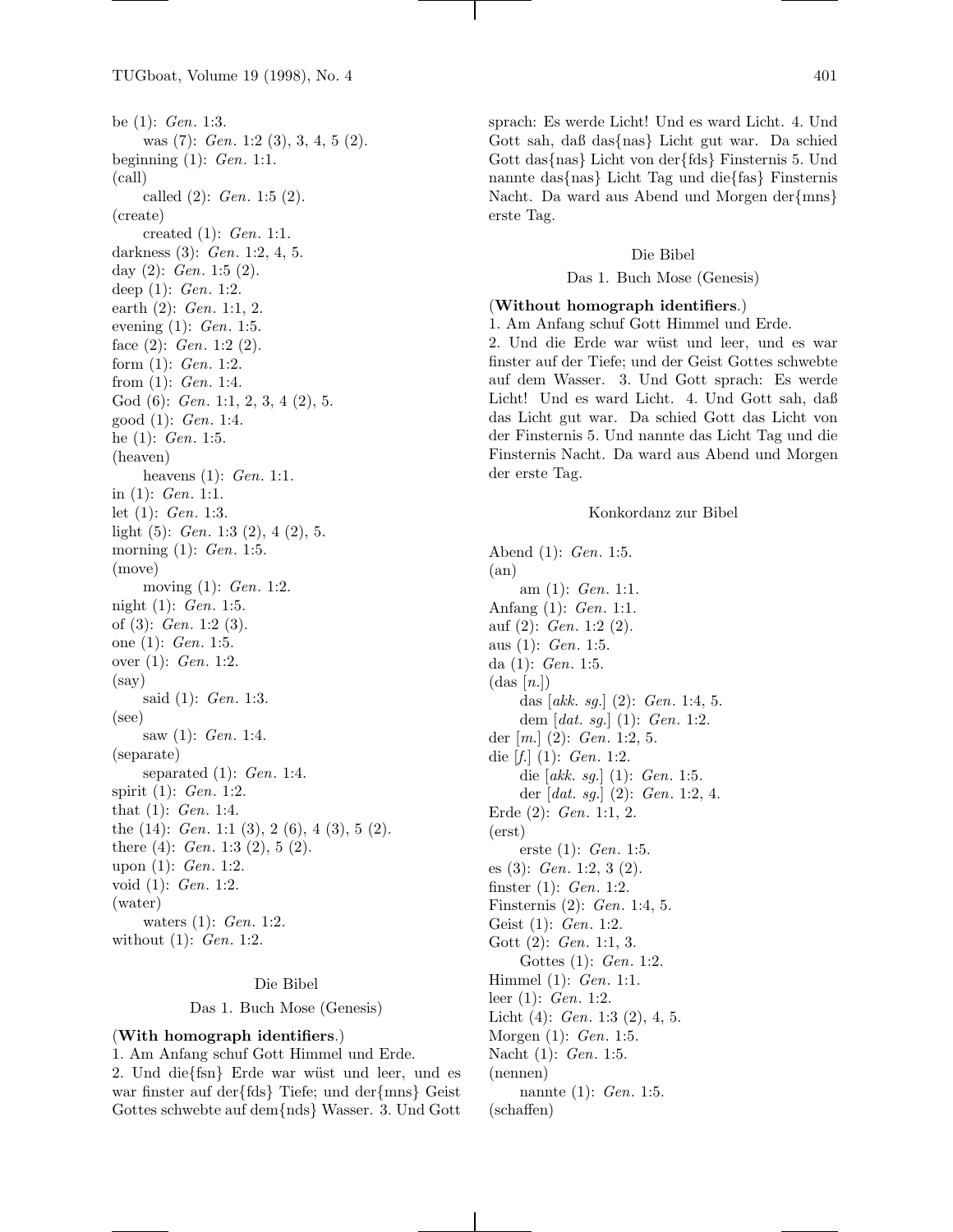schuf (1): Gen. 1:1. (schweben) schwebte (1): Gen. 1:2. (sein [verb]) war (2): Gen. 1:2 (2). (sprechen) sprach (1): Gen. 1:3. Tag (2): Gen. 1:5 (2). Tiefe (1): Gen. 1:2. und  $(10)$ : *Gen.* 1:1, 2  $(4)$ , 3  $(2)$ , 5  $(3)$ . von (1): Gen. 1:4. Wasser (1): Gen. 1:2. (werden) werde (1): Gen. 1:3. ward (2): Gen. 1:3, 5. wüst  $(1)$ : *Gen.* 1:2.

## Category code list

- \catcode'\<=\active. For homograph identifiers. Reset to 12 (other) in math mode.
- \catcode'\@=14 (Comment). Treated as a comment by TEX, equivalent to %. If @ is the first non-blank character in an input line, the Lisp interpreter evaluates the rest of the line, which should contain a balanced expression (sexp). Otherwise, if it's in a text line, conctex.lsp discards it and the rest of the line following it.
- \catcode'\¥=9 (Ignored). The character ¥ (decimal 165, octal 245, hexadecimal A5) is ignored by TEX and treated as a word separator by Lisp.
- \catcode'\\*=9 or \active. Used for commentaries. Reset to \catcode 12 in math mode.
- \catcode'\\_=\active. The underline character is \let to \ustroke. Reset to 8 (subscript) in the \plain environment, so \_ can appear in the names of files loaded using \input, and math mode, so it can be used for subscripts.
- $\catcode'$  + = \active. The hyphen character - is used for line ends where words are broken. Reset to 12 (other) in commentaries, the \plain environment, and math mode.
- \catcode'\^^M=\active. This change is local to the expansions of the active character - and the redefined control symbol  $\$ -, where  $\hat{\ }$ M is \let to \empty. Otherwise, it has its normal \catcode of 5 (end of line).
- $\catcode' \C = \active$ . The copyright symbol (decimal 169, octal 251, hexadecimal A9) is \let to \- before the latter is redefined, so it

can be used for discretionary hyphens within transcription lines, if necessary.

# **Glossary**

Braces, unmotivated: Braces that delimit unnecessary groups in the input file. Not permitted in transcription lines.

Comment: Comments can be normal TFX comments that follow a %. Usually, however, "comment" refers to invocations of the macros \begincomment and \endcomment.

\begincomment{This is a comment.} \endcomment

Comments appear in the output only if \drafttrue. Comments are ignored by conctex.lsp.

Commentary: A commentary contains text which should appear within the *transcription lines* in the output, but which should not be used for generating the concordance. Commentaries can be coded in several ways.

```
* This is a commentary. *
\begincommentary This is also
   a commentary.\endcommentary
\plain Yet another commentary.
   \endplain
```
Evaluated lines: Lines in the *input file*, where @ is the first non-blank character. Such lines must contain a balanced Lisp expression, which is evaluated by the Lisp interpreter. T<sub>EX</sub> ignores lines beginning with @.

Homograph identifiers: In T<sub>E</sub>X, strings of the form " $\langle \text{string} \rangle$ ". Used for indicating homographs in the input file. Printed out or not, depending on the value of \ifdraft. For the Lisp program, homograph-identifiers can be set in various ways in the lemmatization dictionary.

Ignored lines: Lines in the *input file* that are ignored by T<sub>F</sub>X, conctex. 1sp, or both. Completely blank lines are ignored by conctex.lsp and treated normally by T<sub>E</sub>X. Lines beginning with  $\%$  are ignored both by TEX and conctex.lsp. If a line contains a % in any other position, the rest of the line is discarded by both TEX and conctex.lsp. The character  $\circ$  is equivalent to  $\frac{\pi}{2}$  in T<sub>E</sub>X. If a line contains an @ that's not the first non-blank character in the line, conctex.lsp discards the rest of the line.

Input file: A file containing text to be typeset for a book containing a facsimile of a manuscript, or